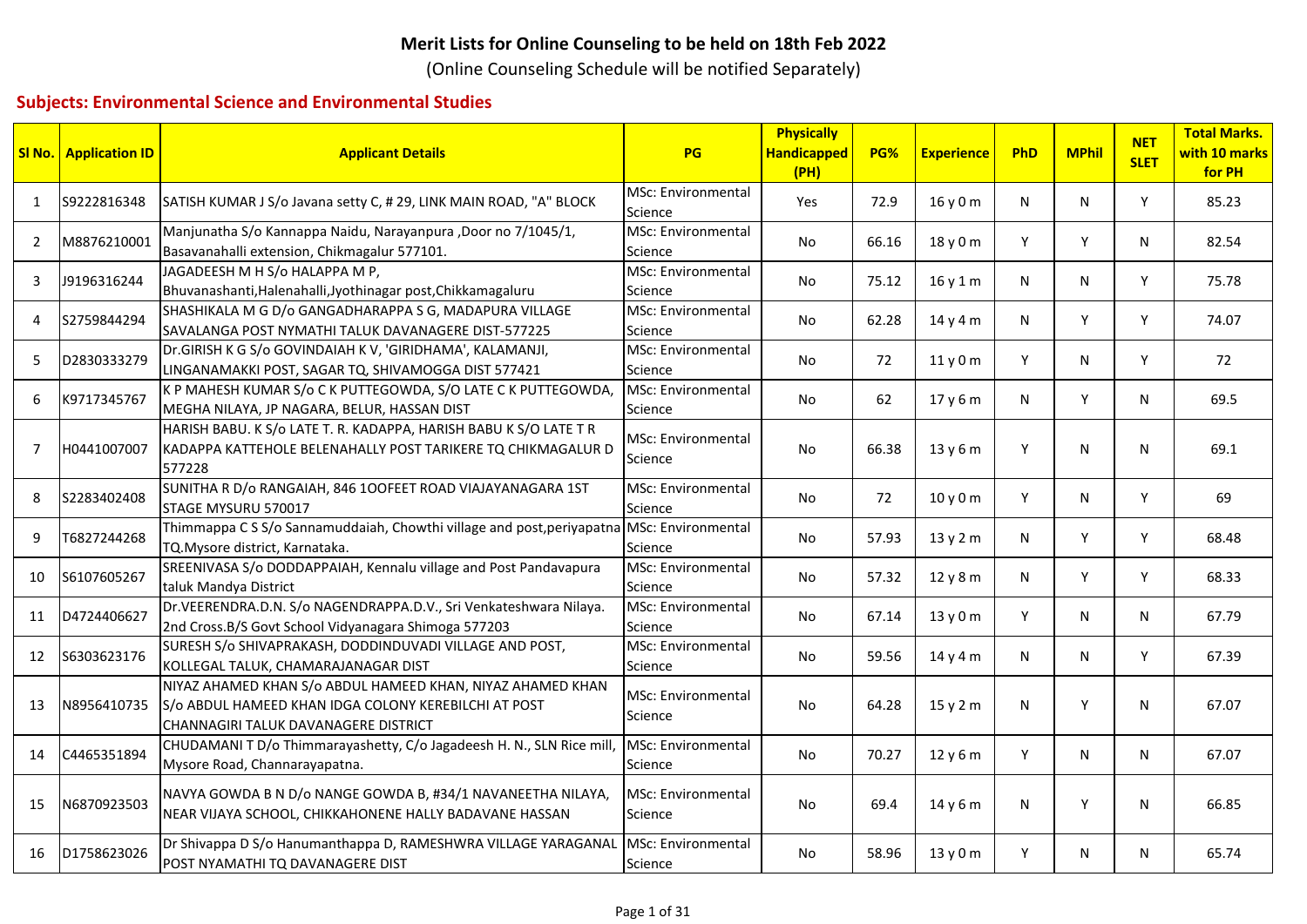| SI No. | <b>Application ID</b> | <b>Applicant Details</b>                                                                                                                                                         | PG                                   | <b>Physically</b><br><b>Handicapped</b><br>(PH) | PG%   | <b>Experience</b> | PhD | <b>MPhil</b> | <b>NET</b><br><b>SLET</b> | <b>Total Marks.</b><br>with 10 marks<br>for PH |
|--------|-----------------------|----------------------------------------------------------------------------------------------------------------------------------------------------------------------------------|--------------------------------------|-------------------------------------------------|-------|-------------------|-----|--------------|---------------------------|------------------------------------------------|
| 17     | D1959633685           | DHANANJAYA MURTHY B P S/o POORNANANDA, # 682/35, SHIVARAJ<br>NILAYA, 7TH MAIN 7TH CROSS, NITTUVALLI NEW EXTENSION,<br><b>DAVANAGERE</b>                                          | MSc: Environmental<br>Science        | No                                              | 69.31 | 12y1m             | N   | N            | Υ                         | 62.33                                          |
| 18     | E8027326253           | EERANNA S/o CHANNAVEERASETTY, K HONNALAGERE VILLAGE AND POST<br>MADDUR TALUK MANDYA DISTRICT 571433                                                                              | <b>MSc: Environmental</b><br>Science | No                                              | 66.75 | 11y6m             | N   | N            | Y                         | 60.19                                          |
| 19     | G4332626165           | GEETHA K S D/o SHIVANANDAMURTHY, CH 70, 7 CROSS, KRISHNARAJA<br>VANAM, MYSORE - 570008                                                                                           | MSc: Environmental<br>Science        | No                                              | 71.2  | 7y0m              | Y   | N            | Υ                         | 59.8                                           |
| 20     | K8702809143           | KAMALAMMA K N D/o RAMANNA, C/O USHMAN DOOR NO 168/15 NEAR<br>UPPARA HOSTEL B BLOCK K R NAGAR MYSORE DIST                                                                         | MSc: Environmental<br>Science        | No                                              | 68    | 12y1m             | N   | Y            | N                         | 59                                             |
| 21     | R4037017011           | RAKESH SHARMA M S S/o Late MALLESH D, Sri Ranga Nilaya, #1602, 4th<br>Cross, Raghavendra Badavane, Mysore -19                                                                    | MSc: Environmental<br>Science        | No                                              | 65.87 | 7y1m              | Y   | N            | Y                         | 58.47                                          |
| 22     | P6025509161           | Premalatha R D/o Ramakrishnegowda, #40, honnayakanahalli, Keragodu<br>hobli, Mandya TQ&Dt                                                                                        | MSc: Environmental<br>Science        | No                                              | 74.72 | 10y2m             | N   | N            | Y                         | 57.68                                          |
| 23     | L6376900438           | Lathamani R D/o Ramachandra, 792 3rd stage contour road Gokulam,<br>Mysuru, 570002                                                                                               | MSc: Environmental<br>Science        | No                                              | 67.25 | 6y0m              | Y   | N            | Y                         | 55.81                                          |
| 24     | D7444221572           | Dr. RAJANNA. A. H S/o Hanumaiah, #136, Adakamaranahalli, Kasaba<br>Hobali, Bachenahatti Post, Magadi Taluk, Ramanagar District                                                   | <b>MSc: Environmental</b><br>Science | No                                              | 65.35 | 6y0m              | Y   | N            | Y                         | 55.34                                          |
| 25     | J5592640692           | Jeevan Kumar K.U. S/o Umeshappa K.S., Hanumantha Nagara, Gendehalli<br>Road, Chikkameduru Post, Belur Taluk, Belur, Hassan District, PIN:573 115 Science                         | MSc: Environmental                   | No                                              | 70.13 | 9y0m              | N   | N            | Υ                         | 53.53                                          |
| 26     | S2980626600           | SHOBHA R N. D/o NAGARAJU R D., NO 05, SRINIVASA BEHIND<br>MANJUNATHA CHOULTRY, VAJARAHALLI, BYANAPALYA OF KANAKAPURA<br>ROAD, BANGALORE                                          | MSc: Environmental<br>Science        | No                                              | 69    | 10y0m             | N   | Y            | N                         | 53.25                                          |
| 27     | S2037833235           | SRINIVASA N S/o NARAYANASWAMY, S/O NARAYANASWAMY , MATHRU<br>KRUPA NILAYA, 4th CROSS, CHOWDAREDDYPALYA, KOLAR ROAD,<br>CHINTAMANI TOWN, CHIKKABALLAPURA DISTRICT PIN CODE-563125 | MSc: Environmental<br>Science        | No                                              | 64.6  | 12 y 0 m          | N   | N            | N                         | 52.15                                          |
| 28     | S3577619127           | Shivashankar.P S/o Putta Hanumaiah, 5139/21 "Poornachandra", Behind<br>KHB Colony, Gowthama Badavane, Nanjanagudu.                                                               | MSc: Environmental<br>Science        | No                                              | 64    | 5y1m              | Y   | N            | Y                         | 52                                             |
| 29     | K3602831045           | Komala H P D/o Panchalinge gowda HC, Honnayakanahalli, Mandya taluk<br>and district, 571450                                                                                      | MSc: Environmental<br>Science        | No                                              | 75.1  | 4y1m              | Y   | N            | Y                         | 51.78                                          |
| 30     | N2315945001           | NANDA B N D/o NAGAPPA B T, NANDA B N D/O B T NAGAPPA,<br>SWARNAMBA NILAYA, LAKSHMISHANAGARA, KADUR, CHIKKAMAGALUR<br><b>DIST</b>                                                 | MSc: Environmental<br>Science        | No                                              | 64.45 | 11 y 4 m          | N.  | N            | N.                        | 50.61                                          |
| 31     | 17178721101           | IFFATH TARANNUM D/o Hameed Mustafa, w/o Mushtaq Ahamad,<br>Gavatethevaru, sirgere post Shimoga                                                                                   | MSc: Environmental<br>Science        | No                                              | 82    | 7 y 2 m           | N   | N            | Y                         | 50.5                                           |
| 32     | H5054515439           | HARISHA K S/o KARIYANNA, NO-09, A CROSS, PIPE LINE ROAD,<br>BAHUBALINAGAR, JALAHALLI, BANGALORE-560013                                                                           | <b>MSc: Environmental</b><br>Science | No                                              | 68.8  | 8 y 0 m           | N   | N            | Y                         | 50.2                                           |
| 33     | D3545427503           | Dr.Chandana M D/o Mahadevaswamy B S, 5335/6, Basavanagudi Block,<br>Nanjangud-571301                                                                                             | <b>MSc: Environmental</b><br>Science | No                                              | 68.62 | 4y2m              | Y   | N            | Y                         | 50.16                                          |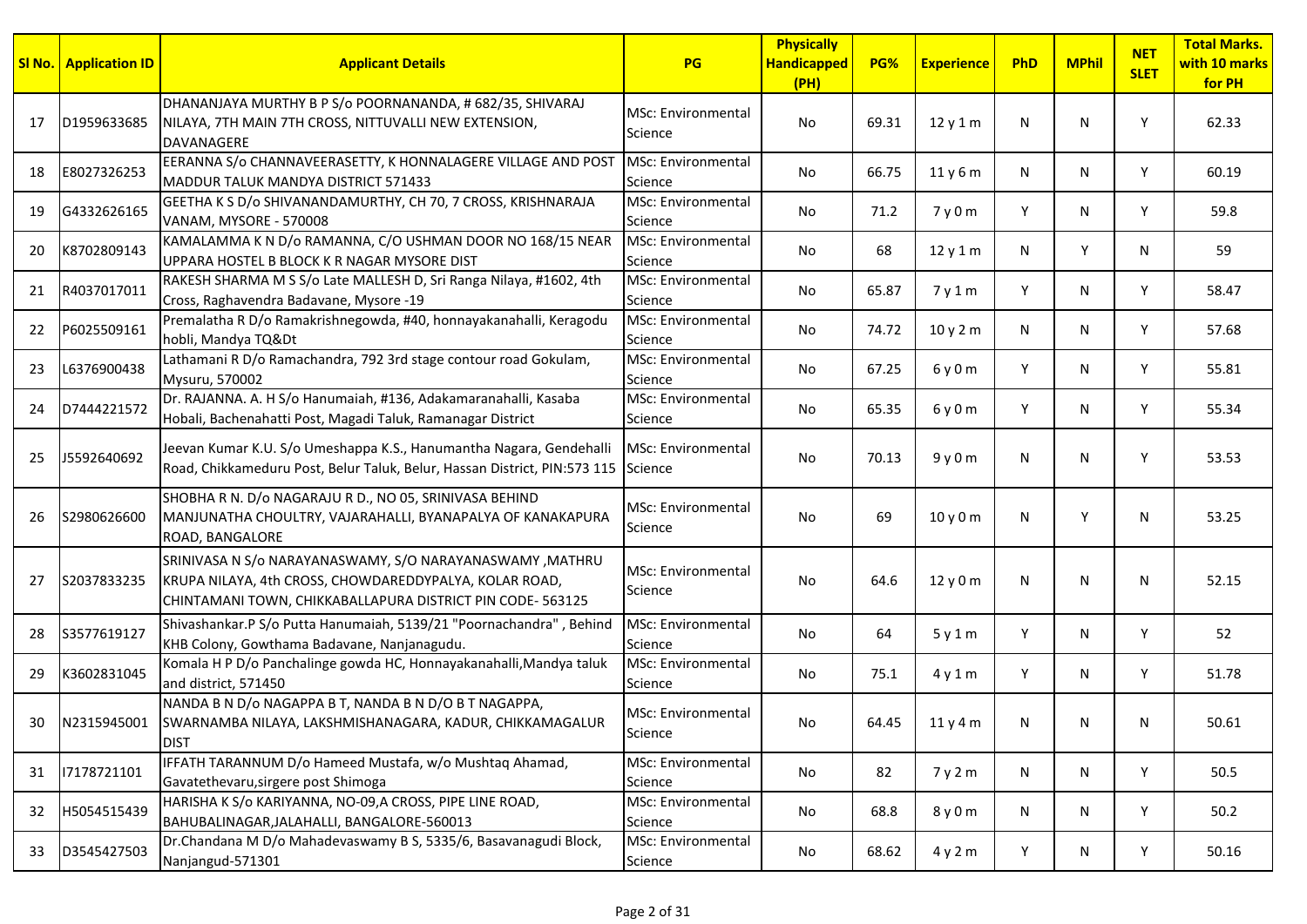|    | <b>SI No.   Application ID</b> | <b>Applicant Details</b>                                                                                                         | <b>PG</b>                            | <b>Physically</b><br><b>Handicapped</b><br>(PH) | PG%   | <b>Experience</b> | PhD | <b>MPhil</b> | <b>NET</b><br><b>SLET</b> | <b>Total Marks.</b><br>with 10 marks<br>for PH |
|----|--------------------------------|----------------------------------------------------------------------------------------------------------------------------------|--------------------------------------|-------------------------------------------------|-------|-------------------|-----|--------------|---------------------------|------------------------------------------------|
| 34 | K2150628708                    | KALLESH B R S/o REVANNA, BOKIKERE AT POST HOSADURGA TALUK<br><b>CHITRADURGA DIST</b>                                             | MSc: Environmental<br>Science        | No                                              | 76    | 7y0m              | N   | N            | Y                         | 49                                             |
| 35 | P2213729104                    | PRADEEP NATHU M S/o SOMANATHA BHAT, C/O Chandrakumar Belaku<br>#80 Ist main J H Patel extension Shamanuru Davanagere             | MSc: Environmental<br>Science        | No                                              | 76.85 | 5y6m              | Y   | N            | N                         | 47.71                                          |
| 36 | N1090305545                    | N POORNIMA D/o S NANJUNDASWAMY, N POORNIMA D/O S<br>NANJUNDASWAMY DOOR NO594,7TH MAIN,1 STAGE VIJAYANAGAR<br><b>MYSORE</b>       | <b>MSc: Environmental</b><br>Science | No                                              | 69.16 | 7y0m              | N   | N            | Υ                         | 47.29                                          |
| 37 | B4093111949                    | BOREGOWDA M L S/o LINGAPPA M B, MARANAGERE, TIPTUR                                                                               | <b>MSc: Environmental</b><br>Science | No                                              | 72.7  | 9y2m              | N   | N            | N                         | 45.18                                          |
| 38 | B6160840242                    | Bhanuprakash M S/o Mariswamy B, #722, 23rd cross, 4th main,<br>Vidyaranyapuram, Mysore                                           | <b>MSc: Environmental</b><br>Science | No                                              | 58.44 | 3y0m              | Y   | N            | Y                         | 44.61                                          |
| 39 | S1107102229                    | Sowrabha J D/o Jagadisha L T, Ganga parna, 4th cross, A<br>block, Gopalagowda extension, Shivamogga                              | <b>MSc: Environmental</b><br>Science | No                                              | 78.45 | 4y1m              | Y   | N            | N                         | 43.61                                          |
| 40 | A9137438281                    | Amrutha M D/o D Mahalingegowda, Amrutha M D/O D Mahalingegowda<br>Amrutha nilaya Chikkamandya, Gopalapura post Mandy's (T) (D)   | <b>MSc: Environmental</b><br>Science | No                                              | 73.16 | 8 y 2 m           | N   | N            | N                         | 42.29                                          |
| 41 | U6236007283                    | UMESHKUMAR N S/o NAGRAJAPPA S, S/o Nagrajappa s halalakkavalli<br>kadekal post shimoga                                           | <b>MSc: Environmental</b><br>Science | No                                              | 70    | 5y0m              | N   | N            | Y                         | 41.5                                           |
| 42 | Y0636148082                    | YOGEESHWARA G M S/o RUDRAMUNI K, ANAJI POST DAVANAGERE                                                                           | <b>MSc: Environmental</b><br>Science | No                                              | 63.18 | 8 y 4 m           | N   | N            | N                         | 41.3                                           |
| 43 | P3676109242                    | Pallavi s D/o Shivalingappa S, Ramanahally sira(T) Tumkur (D)                                                                    | MSc: Environmental<br>Science        | No                                              | 78.27 | 4y0m              | N   | N            | Y                         | 40.57                                          |
| 44 | G1960301090                    | Gangadhara M S/o Late A.M.Masana nayaka, Sunnadha beedhi Agara<br>Yalandur taluk chamaraja nagar district Karnataka state 571442 | MSc: Environmental<br>Science        | No                                              | 53    | 9y1m              | N   | N            | N                         | 40.25                                          |
| 45 | N0258004047                    | NAGABHOOSHANA KANNANTHA R S/o RAMARAJA KANNANTHA, S/0<br>RAMARAJA KANNANTHA BEEJADI, KOTESHWARA -576222                          | <b>MSc: Environmental</b><br>Science | No                                              | 76    | 7y0m              | N   | N            | N                         | 40                                             |
| 46 | H3725011363                    | HARISH G K S/o GOPI NAIK, KAPPANAHALLI THANDA, KAPPANAHALLI<br>VILLAGE AND POST, SHIKARIPURA TQ AND SHIMOGA DIST.- 577427        | <b>MSc: Environmental</b><br>Science | No                                              | 74.6  | 4y0m              | N   | N            | Y                         | 39.65                                          |
| 47 | P8186638455                    | POORNIMA N D/o GOJEEVAN BHAT N, POORNIMA N, W/O DINAKARA<br>BHAT BHAVE, SHREE GOVINDA, MAIN ROAD, SORABA                         | <b>MSc: Environmental</b><br>Science | No                                              | 69    | 7y0m              | N   | N            | N                         | 38.25                                          |
| 48 | S4578947262                    | SUNDARAMMANNI M M D/o MALLA RAJE URS M, 99/A Gollageri,<br>Chamaraja Mohalla Mysore                                              | <b>MSc: Environmental</b><br>Science | No                                              | 80.23 | 3y0m              | N   | N            | Υ                         | 38.06                                          |
| 49 | S2726705966                    | SHABNAM M D/o MOHAMMED ALI, #65, Shaheeda Manzil, Shanthi Nagar, MSc: Environmental<br>3rd Cross, Shimoga -577201                | Science                              | No                                              | 72.15 | 6 y 6 m           | N   | N            | N                         | 37.54                                          |
| 50 | K3702200131                    | KEERTHI SURAJ S S/o SUNDARAPPA S, D N 792 5th A cross Ramabainagara<br>mysore 570008                                             | MSc: Environmental<br>Science        | No                                              | 65.53 | 4y1m              | N   | N            | Y                         | 37.38                                          |
| 51 | A4286857990                    | Akshatha K U D/o Upendra K C, Gowtoor, Hosanagara road, Ripponpete,<br>Shimoga District, Hosanagara Taluk.                       | <b>MSc: Environmental</b><br>Science | No                                              | 75.1  | 2y0m              | Y   | N            | N                         | 36.78                                          |
| 52 | B5533425017                    | Bhavya H S D/o Shivaramu H L, D/o Shivaramu H L, Buthanahosur,<br>sunagahalli post, Mandya Tq-571403                             | MSc: Environmental<br>Science        | No                                              | 75    | 6y0m              | N   | N            | N                         | 36.75                                          |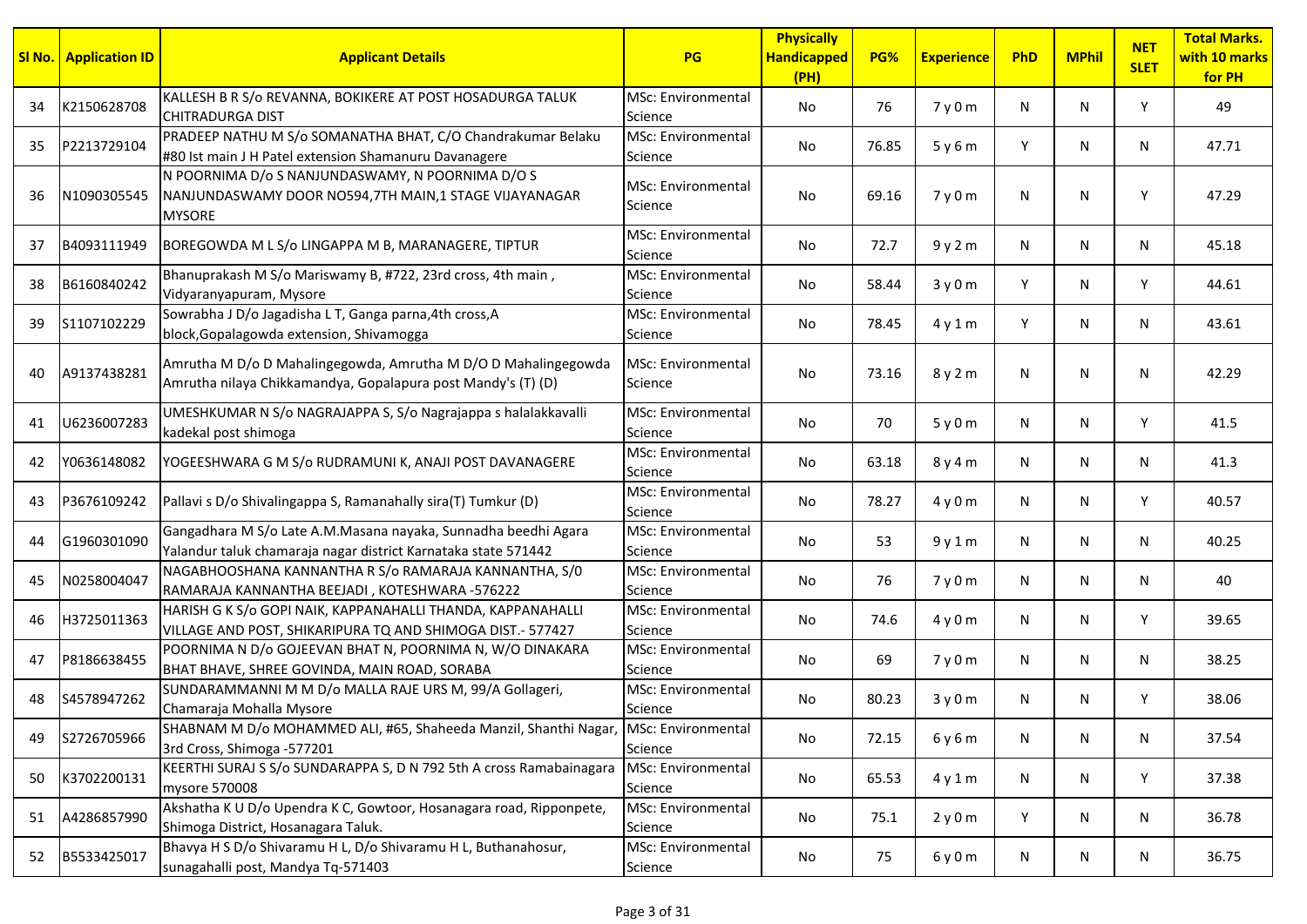|    | <b>SI No.</b> Application ID | <b>Applicant Details</b>                                                                                                                                                  | <b>PG</b>                            | <b>Physically</b><br><b>Handicapped</b><br>(PH) | PG%   | <b>Experience</b> | PhD | <b>MPhil</b> | <b>NET</b><br><b>SLET</b> | <b>Total Marks.</b><br>with 10 marks<br>for PH |
|----|------------------------------|---------------------------------------------------------------------------------------------------------------------------------------------------------------------------|--------------------------------------|-------------------------------------------------|-------|-------------------|-----|--------------|---------------------------|------------------------------------------------|
| 53 | N2150706276                  | Nayana S S D/o Shanmukhappa T V, 3629, KEB Grid, Ramatirth<br>Nagar, Kanbargi, Belgaum, 590016                                                                            | MSc: Environmental<br>Science        | No                                              | 80.4  | 2y6m              | N   | N            | Y                         | 36.6                                           |
| 54 | R2749517130                  | ROOPA M C D/o CHANDRASHEKARAPPA M, ROOPA M C W/O MADHU H<br>SRI MANJUNATHA NILAYA, NEAR GANESHA TEMPLE, AG ROAD, SHANTHI<br>NAGARA, CHALLAKERE                            | MSc: Environmental<br>Science        | No.                                             | 78.85 | 5y6m              | N   | N            | N                         | 36.21                                          |
| 55 | D0934846223                  | DIVYA.D L D/o LINGU .D N, DIVYA DL.W/O VENUGOPAL H T,#KL<br>1130, BEHIND JAIL, MARIGOWDA LAYOUT, MANDYA -571401                                                           | MSc: Environmental<br>Science        | No                                              | 60.8  | 7y0m              | N   | N            | N                         | 36.2                                           |
| 56 | S5959000113                  | SOWMYA C D/o CHANDRASHEKAR M V, #803, 2nd cross, 5th main<br>aravindanagar, mysore                                                                                        | MSc: Environmental<br>Science        | No.                                             | 83.68 | 5y0m              | N   | N            | N                         | 35.92                                          |
| 57 | A5638607060                  | APARNA HAMSA D/o NARAYANAPPA A P, 36A, 10th cross, 1st block,<br>jnanabharathi BDA layout, kengeri upanagara.ph-9972469085                                                | MSc: Environmental<br>Science        | No.                                             | 77.63 | 1y6m              | Y   | N            | N                         | 35.91                                          |
| 58 | H0056053932                  | Hanumanthappa B S/o Sheenappa B, C/o Tulajram B teachers colony                                                                                                           | MSc: Environmental<br>Science        | No.                                             | 71    | 3y0m              | N   | N            | Y                         | 35.75                                          |
| 59 | A3981731818                  | AKSHATA GS D/o Nagarajappa GS, Gollarahalli, HONNALI(T), DAVANAGERE                                                                                                       | MSc: Environmental<br>Science        | No                                              | 70    | 5y9m              | N   | N            | N                         | 35.5                                           |
| 60 | K9076508421                  | KIRANA H V S/o VIKRAM H S, KIRANA H V S/O LATE VIKRAM H S<br>IHALEHONNAPURA VILLAGE HOSAHALLI POST SHIVAMOGGA TALUK AND<br>SHIMVAMOGA DISTRICT, KARNATAKA, PINCODE 577202 | MSc: Environmental<br>Science        | No                                              | 75.65 | 2y6m              | N.  | N            | Υ                         | 35.41                                          |
| 61 | P1642819702                  | POOJITHA K P D/o PRAKASH K M, KUNJALLY MELPAL POST N R PURA TQ<br><b>CHIKMAGALORE DIS</b>                                                                                 | MSc: Environmental<br>Science        | No                                              | 75.3  | 5y4m              | N   | N            | N                         | 35.33                                          |
| 62 | R5972228487                  | RAMYA S D/o SUBRAMANYA P, #8/328, FIRST CROSS, BHUJANGESHWARA<br>EXTENSION, CHAMARAJANAGAR 571313                                                                         | MSc: Environmental<br>Science        | No                                              | 80.53 | 5y2m              | N   | N            | N                         | 35.13                                          |
| 63 | V5775802181                  | Vinutha M D/o Murthy, Shridarnagar. Behind RMC 1ST Cross. Sagar (T)<br>Shimoga) (D)                                                                                       | MSc: Environmental<br>Science        | No                                              | 74    | 2y4m              | N   | N            | Y                         | 35                                             |
| 64 | G9825420705                  | Guru Prasad TA S/o Anantha narayana Rao TA, Shanthinagara Tumkur<br>road Pavagada                                                                                         | MSc: Environmental<br>Science        | No                                              | 79.1  | 5y0m              | N   | N            | N                         | 34.78                                          |
| 65 | S7957019656                  | Savinaya M S S/o Sathish Kumar L, Post Malve                                                                                                                              | MSc: Environmental<br>Science        | No                                              | 75    | 2y0m              | N   | N            | Y                         | 33.75                                          |
| 66 | M3874805087                  | Manu G S/o Gurumurthy, Manu G s/o Gurumurthy hagalaganchi, Ginikal,<br>kunchebyil (P) Sringeri (T) Chikkamagalur (D) Karnataka 577139                                     | MSc: Environmental<br>Science        | No                                              | 73.95 | 2y2m              | N   | N            | Y                         | 33.49                                          |
| 67 | S9366420007                  | SUNEETHA C D/o CHANNAKESHAVA A V, FLAT NO 7, 1st FLOOR, RANVITHA<br>RESIDENCY, SRI SAI RESIDENCY LAYOUT, 3RD CROSS, BANJARA<br>LAYOUT, HORMAVU, BANGALORE :- 560043       | MSc: Environmental<br>Science        | No                                              | 73.62 | 5y0m              | N   | N            | N.                        | 33.41                                          |
| 68 | K6358905661                  | KISHAN B S/o Balasundar B, #74, 1st Cross, CFTRI layout, Bogadi 2nd stage<br>(south), Mysore.                                                                             | MSc: Environmental<br>Science        | No                                              | 72.63 | 5y0m              | N   | N            | N                         | 33.16                                          |
| 69 | P9732917575                  | PRAVARD M S/o MUDDULINGU, #CH-54 10TH CROSS ROAD MODEL<br><b>HOUSE ASHOKA PURAM MYSORE</b>                                                                                | <b>MSc: Environmental</b><br>Science | No                                              | 60.15 | 6y3m              | N   | N            | N                         | 33.04                                          |
| 70 | R2843201161                  | RAHUL DEV S S/o SHIVAMALLU M, Door No 13 AJ Block Telephone colony<br>Mahadevapura main road Mysore 570 019                                                               | MSc: Environmental<br>Science        | No                                              | 71.32 | 5y2m              | N   | N            | N                         | 32.83                                          |
| 71 | N3109223869                  | Nagamani.PN D/o Nagarajaiah.PB, #587,MathType Krupa,1st left link<br>road, 9th cross, S.I.T. extension, Tumakuru                                                          | <b>MSc: Environmental</b><br>Science | No                                              | 67.45 | 5y0m              | N   | N            | N                         | 31.86                                          |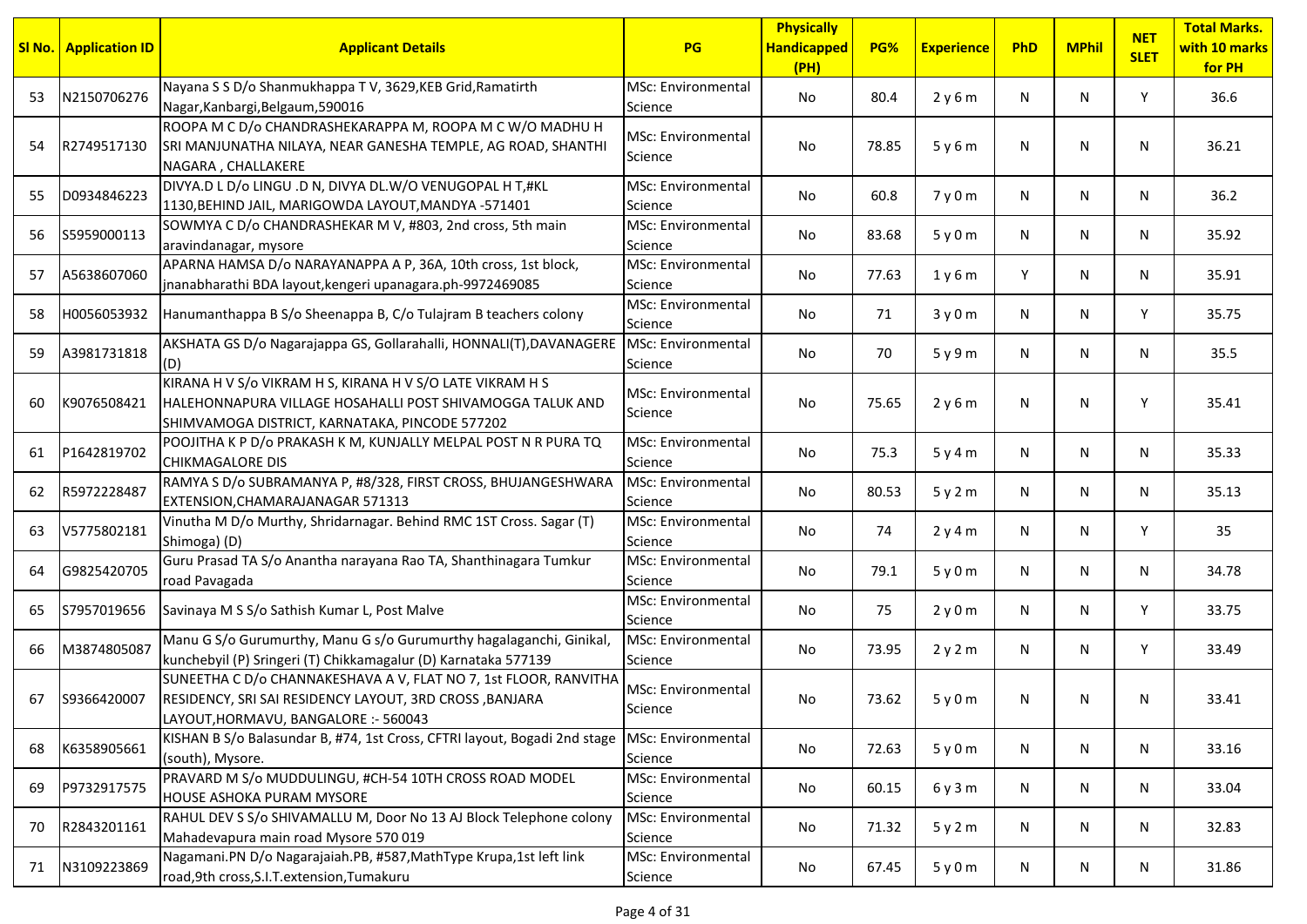|    | <b>SI No.   Application ID</b> | <b>Applicant Details</b>                                                                                                                                                                       | <b>PG</b>                            | <b>Physically</b><br><b>Handicapped</b><br>(PH) | PG%   | <b>Experience</b> | PhD | <b>MPhil</b> | <b>NET</b><br><b>SLET</b> | <b>Total Marks.</b><br>with 10 marks<br>for PH |
|----|--------------------------------|------------------------------------------------------------------------------------------------------------------------------------------------------------------------------------------------|--------------------------------------|-------------------------------------------------|-------|-------------------|-----|--------------|---------------------------|------------------------------------------------|
| 72 | A6801628008                    | Adiba Shireen D/o Abdul Azeem, H. No- 6-460, Batlialawa mominpura,<br>kalburagi -585104                                                                                                        | MSc: Environmental<br>Science        | No                                              | 79.04 | 1y0m              | N   | N            | Y                         | 31.76                                          |
| 73 | V7559913346                    | VEENA K D/o KAMSAGARAPPA B, #95, manikanta krupa, medehalli road,<br>jain colony chitradurga                                                                                                   | <b>MSc: Environmental</b><br>Science | No                                              | 78.7  | 4y0m              | Ν   | N            | N                         | 31.68                                          |
| 74 | A0525400149                    | Aravinda K S S/o Shivamada Sheety C, Sri Mahadeshwara Nilaya, Vinayaka MSc: Environmental<br>Layout 1st Cross, Shivapura, Maddur Tq, Mandya dist -571429                                       | Science                              | No                                              | 65.79 | 5y2m              | N   | N            | N                         | 31.45                                          |
| 75 | S4543500048                    | Sujith B S S/o Ramegowda, #746 near chamundeswsri temple SBI main<br>road subhasnagar Hebbal mysore                                                                                            | MSc: Environmental<br>Science        | No                                              | 65.53 | 5y0m              | N   | N            | N                         | 31.38                                          |
| 76 | S6222700196                    | Spoorthi cn D/o Nataraja, Chowthi village periyapatna taluk mysore<br>district                                                                                                                 | <b>MSc: Environmental</b><br>Science | No                                              | 76.05 | 4y0m              | N   | N            | N                         | 31.01                                          |
| 77 | S6097850508                    | Shwetha Rani D/o Moganna, Vijayanagar 2nd stage Mysore                                                                                                                                         | <b>MSc: Environmental</b><br>Science | No                                              | 75.53 | 4y0m              | N   | N            | N                         | 30.88                                          |
| 78 | P9814210179                    | PAVANA.S D/o SHIVALINGAPPA, ARASIKERE,AT POST,PAVAGADA<br><b>TALUK, TUMKUR DISTRICT</b>                                                                                                        | <b>MSc: Environmental</b><br>Science | No                                              | 74.94 | 4y0m              | N   | N            | N                         | 30.74                                          |
| 79 | C1564221980                    | CHANDRASHEKAR M A S/o ARKESHWARA M B, DOOR NO 5568, 2ND<br>PHASE, 4TH STAGE VIJAYANAGAR MYSORE-570017                                                                                          | MSc: Environmental<br>Science        | No                                              | 69.2  | 0y2m              | Y   | N            | N                         | 29.3                                           |
| 80 | R6498600843                    | RAMYA M V D/o VENUGOPAL B K, #364 SRI KRISHNA KUTEERA 5TH MAIN<br>4TH STAGE T K LAYOUT MYSORE-570009                                                                                           | MSc: Environmental<br>Science        | No                                              | 80.21 | 0y3m              | N   | N            | Y                         | 29.05                                          |
| 81 | T3322149997                    | TANAYA S MURTHY D/o SRINIVASA MURTHY G, 1A LAKSHMI 2ND CROSS<br>ISEC MAIN ROAD NAGARBHAVI 560072                                                                                               | MSc: Environmental<br>Science        | No                                              | 79.8  | 0y3m              | N   | N            | Y                         | 28.95                                          |
| 82 | R6801421244                    | RAKESH SHARMA J S/o S JAYARAMU, NO 36 2ND CROSS DWARAKANAGAR MSc: Environmental<br><b>MANDYA</b>                                                                                               | Science                              | No                                              | 67.3  | 4y0m              | N   | N            | N                         | 28.83                                          |
| 83 | S6752109337                    | SHRIDEVI M S D/o SHIVAPPA M R, Opposite Junior College , Soraba Road<br>,Shiralkoppa,Shikaripur,Shimoga-577428                                                                                 | MSc: Environmental<br>Science        | No                                              | 78.45 | 3y0m              | N   | N            | N                         | 28.61                                          |
| 84 | S5304716506                    | SOWMYA M T D/o THIRUMALEGOWDA, SOWMYA M T W/O SAGAR V N,<br>VANDARAGUPPE, SILK FARM POST, CHANNAPATNA TALUK, RAMANAGARA<br>DISTRICT - 562161                                                   | <b>MSc: Environmental</b><br>Science | No                                              | 77.36 | 3y1m              | N   | N            | N                         | 28.34                                          |
| 85 | S8483012986                    | Sushmitha P Jain D/o Prasanna K G, D/O Prasanna K G,1st cross<br>Belalamakki, Gandhinagar, sagar                                                                                               | <b>MSc: Environmental</b><br>Science | No                                              | 82.89 | 2y6m              | N   | N            | N                         | 28.22                                          |
| 86 | R2133248927                    | RASHMI M S D/o SHIVAKUMAR SWAMY M S, G MALLIGENAHALLI VILLAGE<br>G K HALLI POST CHANNAGIRI TQ DAVANGERE DIST                                                                                   | MSc: Environmental<br>Science        | No                                              | 76.6  | 3y0m              | N   | N            | N                         | 28.15                                          |
| 87 | R7841349316                    | Ranjitha G B D/o Basavarajappa G R, Ranjitha G B w/o shashikumar H P<br>Bangalore 77, 1st J Cross Rd, Sharada Colony, West of Chord Road 1st<br>Stage, Basaveshwar Nagar, Bengaluru, Karnataka | MSc: Environmental<br>Science        | No                                              | 76    | 3y3m              | N   | N            | N                         | 28                                             |
| 88 | A3592721622                    | Annapoorneshwari M D/o Mahadev M, 244 (Olympus), 4th main road,<br>Ramakrishna nagar H-Block, Mysore -570022                                                                                   | MSc: Environmental<br>Science        | No                                              | 75    | 0y3m              | N   | N            | Y                         | 27.75                                          |
| 89 | D8914905975                    | DIVYASHREE S D/o SHIVAKUMAR N, # LIG 03 HOUSING BOARD COLONY<br>CHAMARAJANAGARA                                                                                                                | MSc: Environmental<br>Science        | No                                              | 75    | 3y1m              | N   | N            | N                         | 27.75                                          |
| 90 | B0836525090                    | BASAWARAJ S/o MAHADEVA, S/O MAHADEVA CHETTY GALLI JAWAHAR<br>ROAD HUMNABAD DIST BIDAR 585330                                                                                                   | MSc: Environmental<br>Science        | No                                              | 60.83 | 4y0m              | N   | N            | N                         | 27.21                                          |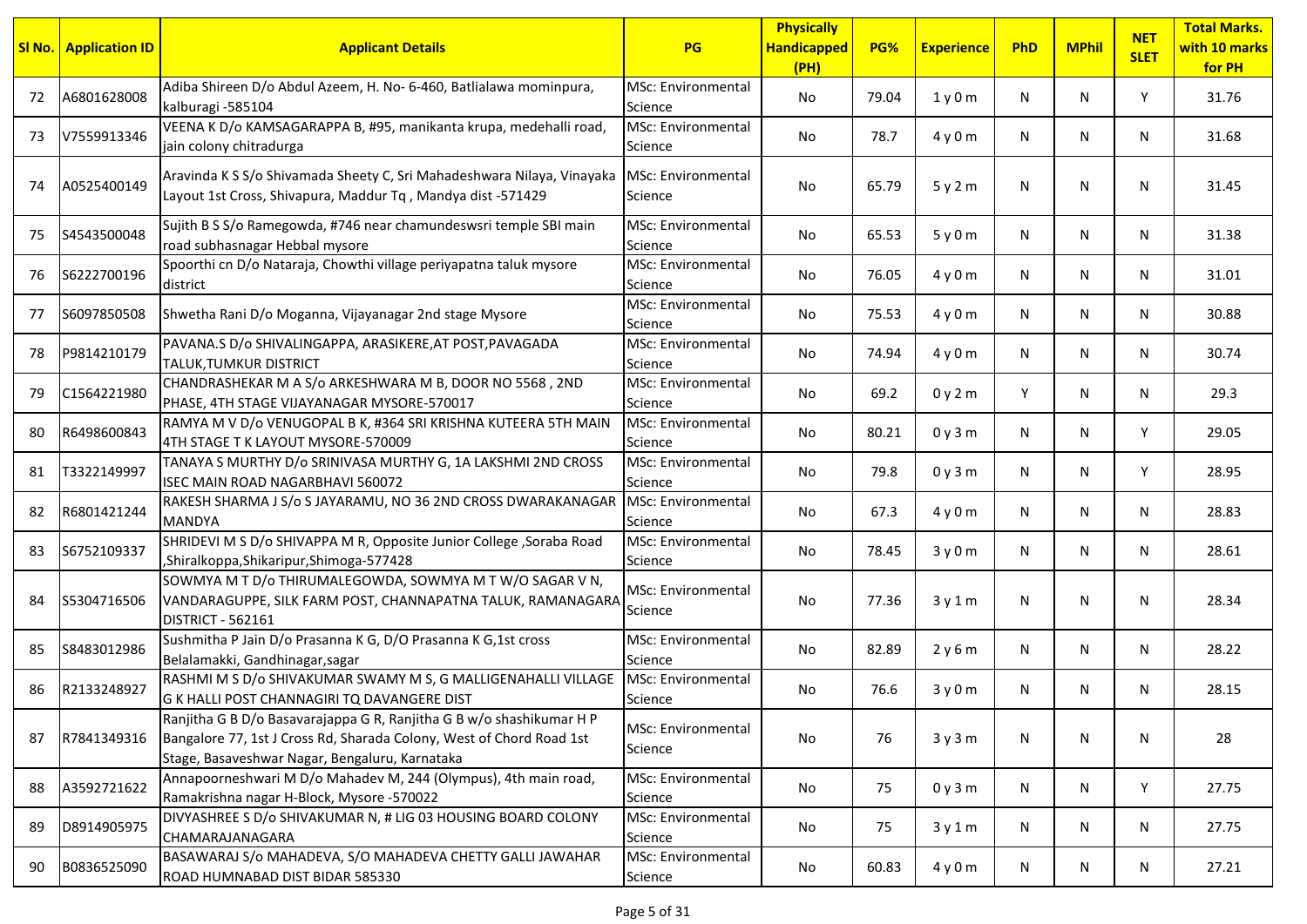|     | <b>SI No.</b> Application ID | <b>Applicant Details</b>                                                                                                                   | <b>PG</b>                            | <b>Physically</b><br><b>Handicapped</b><br>(PH) | PG%   | <b>Experience</b> | PhD | <b>MPhil</b> | <b>NET</b><br><b>SLET</b> | <b>Total Marks.</b><br>with 10 marks<br>for PH |
|-----|------------------------------|--------------------------------------------------------------------------------------------------------------------------------------------|--------------------------------------|-------------------------------------------------|-------|-------------------|-----|--------------|---------------------------|------------------------------------------------|
| 91  | S1104941596                  | Sindhu B D/o Borappa, #165/1 High tension road, Shivamurthy block,<br>Belavadi, Mysore 570018                                              | <b>MSc: Environmental</b><br>Science | No                                              | 72.62 | 3y0m              | N   | N            | N.                        | 27.16                                          |
| 92  | S2427430025                  | SOWMYA H G D/o GURUSWAMY H M, SOWMYA H G W/O MANJUNATHA T MSC: Environmental<br>H M 11TH WARD SUNAGARA STREET HARAPANAHALLI(TQ) BELLARY(D) | Science                              | No.                                             | 71.89 | 1y3m              | N   | Y            | N                         | 26.97                                          |
| 93  | S5161010847                  | SHREYA H L D/o LAKSHMANA H V, Shreyas nivasa Church Road<br>Lakshmesha nagara Chikkamagaluru                                               | MSc: Environmental<br>Science        | No                                              | 65.2  | 3y6m              | N   | N            | N                         | 26.8                                           |
| 94  | B1201950297                  | BHIMRAJ S/o LINGRAJ, H. NO. 10-01-05 MEDAGALLI SHORAPUR TQ.<br><b>I</b> SHORAPUR DIST. YADAGIR 585224                                      | <b>MSc: Environmental</b><br>Science | No                                              | 69    | 3y0m              | N   | N            | N.                        | 26.25                                          |
| 95  | G2196217069                  | GURUBASAVARAJA C S/o MALLINATHA C, NELLUKUDURI -2 ND COLONY,<br>KOGALI (PO), HAGARIBOMMANAHALLI (TQ), VIJAYANAGARA<br>(DIST), 583220       | MSc: Environmental<br>Science        | No                                              | 62.8  | 3y6m              | N   | N            | N                         | 26.2                                           |
| 96  | S1190239930                  | Supreeth Ravi Kumar S/o Ravikumar J, MIG 1370, 6th main, Hebbal 1st<br>stage, near CITB choultry, Mysore                                   | <b>MSc: Environmental</b><br>Science | No                                              | 68.74 | 3y0m              | N   | N            | N                         | 26.19                                          |
| 97  | R8449957331                  | RASHMI M D/o MAHADEVAIAH N G, NO 285, 4TH MAIN 4TH CROSS, D<br>GROUP LAYOUT, SRIGANDHADAKAVAL, VISHWANEEDAM POST,<br>BENGALURU-560091.     | <b>MSc: Environmental</b><br>Science | No                                              | 68.75 | 3y0m              | N   | N            | N                         | 26.19                                          |
| 98  | P7963700441                  | Pooja N G D/o Nagaraj N G, Nagasamudra (V), Bhadravathi (T), Shimoga (D                                                                    | <b>MSc: Environmental</b><br>Science | No.                                             | 80.2  | 2y2m              | N   | N            | N                         | 26.05                                          |
| 99  | T8415602254                  | Tabassum Taj A D/o Aslam pasha, Al madina manila, 2nd cross jagadamba<br>street, Vidyanagar, shivamogga                                    | <b>MSc: Environmental</b><br>Science | No                                              | 74    | 2y5m              | N   | N            | N.                        | 26                                             |
| 100 | N4959604692                  | NETHRAVATHI K D/o KRISHNAPPA, ANGAREKANAHALLI VILLAGE,<br>MARLAKUNTE POST, CHIKKABALLAPUR TALUK AND DISTRICT, KARNATAKA-<br>562101         | <b>MSc: Environmental</b><br>Science | No                                              | 67.6  | 3y0m              | N.  | N            | N                         | 25.9                                           |
| 101 | N4959620326                  | NETHRAVATHI K D/o KRISHNAPPA, Angarekanahalli village, maralakunte<br>post, chickaballspur (T) (D) 562101.                                 | MSc: Environmental<br>Science        | No                                              | 67.6  | 3y0m              | N   | N            | N.                        | 25.9                                           |
| 102 | M4496923292                  | Madhushree V D/o Venkatesh, Kumbarahalli, Chikkabanavara,<br>Hesaraghatta Road, Bangalore North: 560090                                    | <b>MSc: Environmental</b><br>Science | No.                                             | 79.57 | 2y0m              | N   | N            | N.                        | 25.89                                          |
| 103 | M5729940075                  | MAHESHA A S/o ANJANAPPA H, SRINIVASA BADAVANE SIRAGATE<br><b>MADHIGIRI</b>                                                                 | MSc: Environmental<br>Science        | No.                                             | 65.33 | 3y0m              | N   | N            | N                         | 25.33                                          |
| 104 | G9514603348                  | Gagana P D/o K P PUTTARAJU, 11th Cross, ITI Layout, Service Road<br><b>Bangalore North</b>                                                 | <b>MSc: Environmental</b><br>Science | No.                                             | 77.23 | 2y0m              | N   | N            | N                         | 25.31                                          |
| 105 | R3993633501                  | RANJITHA S K D/o SHIVAPPA B, GAJANURU AGRAHARA SHIMOGA DISTRICT MSc: Environmental<br>SHIMOGA TALUK                                        | Science                              | No                                              | 70.5  | 2y6m              | N   | N            | N                         | 25.13                                          |
| 106 | A8286613928                  | AKSHATHA H M D/o MEENAKSHAPPA, RENUKAMBA NILAYA, VINAYAKA<br>NAGAR-1ST CROSS, SAGAR<br>ROAD, RIPPONPET, HOSANAGAR(T), SHIVAMOGGA(D)-577426 | MSc: Environmental<br>Science        | No                                              | 72.95 | 2y0m              | N   | N            | N                         | 24.24                                          |
| 107 | N6790736099                  | NOUSHIN AFSHAN D/o FIYAZ UR RAHMAN SHARIFF, #6 Bannimantap A<br>Layout, Opposite Haleemnagar Industrial Area, Mysore 570 015               | MSc: Environmental<br>Science        | No                                              | 72.11 | 2y0m              | N   | N            | N                         | 24.03                                          |
| 108 | P5070124351                  | PAVITHRA N D/o NAGARAJU, LIC LAYOUT NEW KARINANJANAPURA EXTEN MSc: Environmental<br>CHAMARAJANGARA TOWN                                    | Science                              | No                                              | 71.84 | 2y0m              | N   | N            | N                         | 23.96                                          |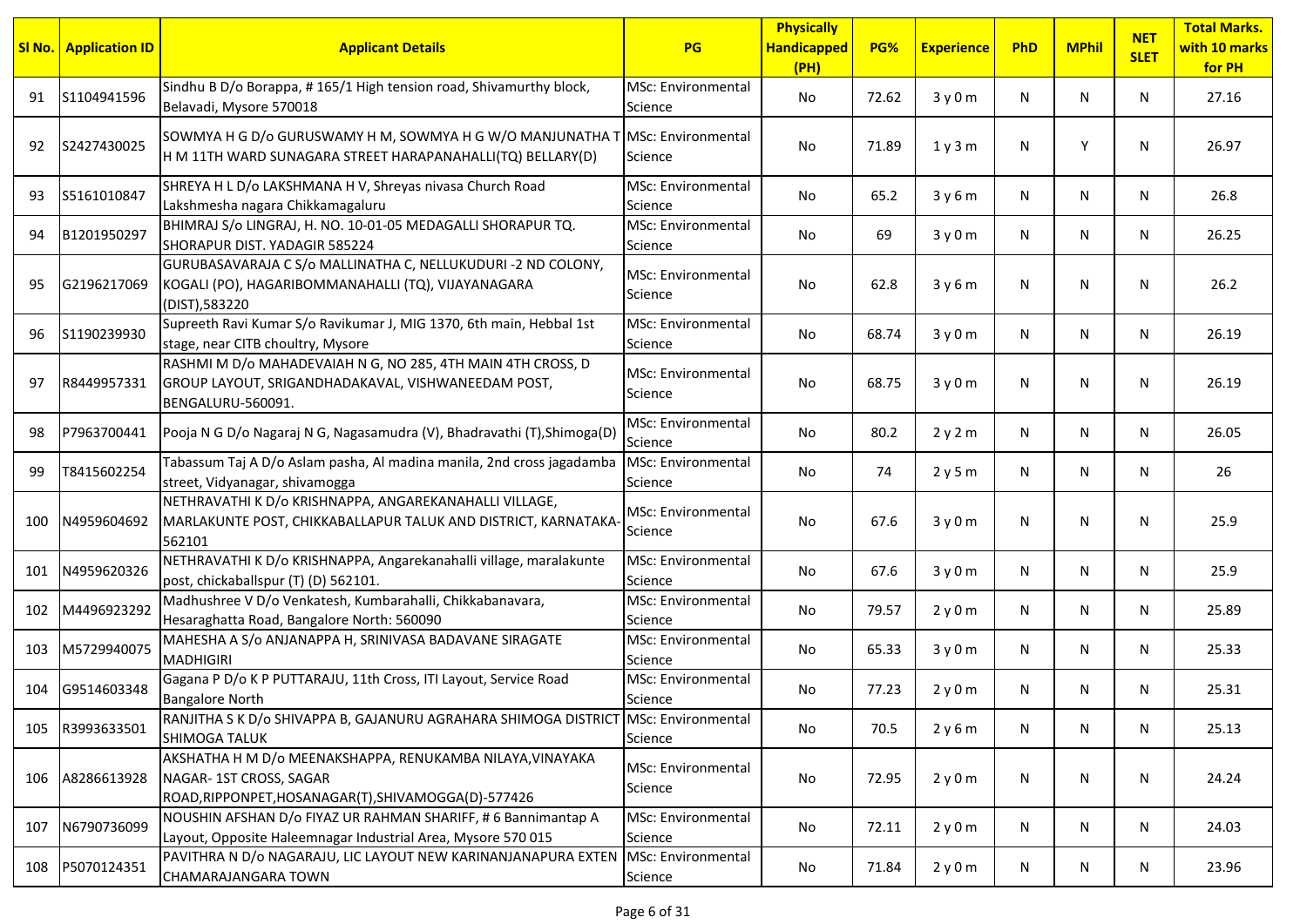|       | <b>SI No.</b> Application ID       | <b>Applicant Details</b>                                                                                                                | <b>PG</b>                                       | <b>Physically</b><br><b>Handicapped</b><br>(PH) | PG%   | <b>Experience</b> | PhD | <b>MPhil</b> | <b>NET</b><br><b>SLET</b> | <b>Total Marks.</b><br>with 10 marks<br>for PH |
|-------|------------------------------------|-----------------------------------------------------------------------------------------------------------------------------------------|-------------------------------------------------|-------------------------------------------------|-------|-------------------|-----|--------------|---------------------------|------------------------------------------------|
| 109   | D0152212219                        | D Basavalinga S/o Malleshappa, Hasamakal T.maski D.raichur                                                                              | <b>MSc: Environmental</b><br>Science            | No                                              | 61.45 | 2y7m              | N   | N            | N.                        | 22.86                                          |
| 110   | C8518927463                        | CHANNAMMA D/o SADASHIV, D/O SADASHIV GOUR AKKAMAHADEVI<br>NAGAR AFZALUR DIST: KALABURAGI                                                | <b>MSc: Environmental</b><br>Science            | No.                                             | 66.87 | 2y0m              | N   | N            | N                         | 22.72                                          |
| 111   | K4102826635                        | KOTRESHI VARKANAHALLI S/o JAGADISHAPPA, DUPADAHALLI POST<br>KOTTUR TALAKU VIJAYANAGARA DIST 583134                                      | <b>MSc: Environmental</b><br>Science            | No                                              | 65.9  | 2y0m              | N   | N            | N                         | 22.48                                          |
| 112   | P7171008866                        | PRASHANTH J S/o Jayaramu HV, #27, 2nd cross, AJ Block NR Mohalla,<br>Mysore                                                             | <b>MSc: Environmental</b><br>Science            | No.                                             | 65.79 | 2y3m              | N   | N            | N                         | 22.45                                          |
| 113   | H6617330126                        | HARSHA K GHORPADE S/o Krishnaprabhu Ghorpade, Krishna provision<br>store. B H road, barandoor, Bhadravati [T], Shimoga [D]              | <b>MSc: Environmental</b><br>Science            | No                                              | 73.2  | 1y0m              | N   | N            | N.                        | 21.3                                           |
| 114   | B2545506673                        | Basavaraj Sajjan S/o Sangappa, Narasalagi                                                                                               | <b>MSc: Environmental</b><br>Science            | No.                                             | 73.15 | 1y0m              | N   | N            | N                         | 21.29                                          |
| 115   | S3458636173                        | Shwetha D S D/o Shivakumar D S, #186, Sri Banashankari nilaya, 100 feet<br>road, Vinoba nagar, Shivamogga                               | MSc: Environmental<br>Science                   | No                                              | 72.09 | 0y8m              | N   | N            | N                         | 21.02                                          |
| 116   | V5756518377                        | Vinutha Bai D/o Shama Rao, 105, 1st A main road, 3rd Cross, ISRO layout,<br>Bengaluru                                                   | MSc: Environmental<br>Science                   | No                                              | 76.84 | 0y6m              | N   | N            | N                         | 20.71                                          |
| 117   | A9181955569                        | AMRUTH NAIK B P S/o PARAMESH NAIK, Guddada Benakanahalli village.<br>Guddada komaranahalli Post,. Channagiri Tq. Davangere Dist. 577221 | MSc: Environmental<br>Science                   | No                                              | 67.8  | 1y0m              | N   | N            | N                         | 19.95                                          |
| 118   | R6838742932                        | RAGHAVENDRA ASHOK S/o ASHOK A, House no 533, 3rd stage, 4th block,<br>post office behind , Basaveshwar nagar, Banglore -560079          | MSc: Environmental<br>Science                   | No                                              | 55.55 | 2y1m              | N   | N            | N                         | 19.89                                          |
| 119   | A7323205497                        | AMULYA M D/o MOHANKUMAR, M.C.Halli(v/p), Tarikere (tq),<br>Chikkamagalur(dist), 577228.                                                 | <b>MSc: Environmental</b><br>Science            | No                                              | 78.25 | 0y2m              | N   | N            | N                         | 19.56                                          |
| 120   | S9584440310                        | SANTHOSH M S S/o SHIVAKUMAR A S, 148, A Zone, 23rd Cross, 31st Main,<br>3rd Stage, J P Nagar Mysore 570008                              | MSc: Environmental<br>Science                   | No                                              | 75.3  | 0y3m              | N   | N            | N                         | 18.83                                          |
| 121   | G4912246100                        | Gousiya begum D/o Khasim ali, Sultanpur gali near hanuman temple aland                                                                  | <b>MSc: Environmental</b><br>Science            | No                                              | 60.11 | 1y0m              | N   | N            | N.                        | 18.03                                          |
| 122   | N3303630730                        | Navaneetha M K D/o Kumar M C, MIG 12 2'nd stage kuvempunagar KHB<br>Mysuru                                                              | <b>MSc: Environmental</b><br>Science            | No.                                             | 60    | 1y0m              | N   | N            | N                         | 18                                             |
| 123   | R2838742045                        | RAGHAVENDRA A S/o Ashok, House no 533, 3rd stage, 4th block, post<br>office behind, Basaveshwar nagar, Bangalore -560079                | <b>MSc: Environmental</b><br>Science            | No                                              | 55.54 | 1y2m              | N   | N            | N                         | 16.89                                          |
|       | 124 K5018540984                    | Kumar.p S/o Puttaranganayaka, Bannisarege, kunagalli post. Yelandur<br>tualuk.Chamarajanagar district 571442                            | <b>MSc: Environmental</b><br>Science            | No.                                             | 57.37 | 0y5m              | N   | N            | N                         | 15.84                                          |
| 125   | T2WINI49670                        | TEJASHWINI D/o BHANUDASRAO, CHANDANHALLI TQ HUMANABAD DIST<br><b>BIDAR</b>                                                              | MSc: Environmental<br>Science                   | No                                              | 57.43 | 0y3m              | N   | N            | N                         | 14.36                                          |
|       | <b>Subject: Fashion Technology</b> |                                                                                                                                         |                                                 |                                                 |       |                   |     |              |                           |                                                |
| SINo. | <b>Application ID</b>              | <b>Applicant Details</b>                                                                                                                | <b>PG Degree with</b><br><b>Speciallisation</b> | <b>Physically</b><br><b>Handicapped</b><br>(HH) | PG%   | <b>Experience</b> | PhD | <b>MPhil</b> | <b>NET</b><br><b>SLET</b> | <b>Total Marks.</b><br>with 10 marks<br>for PH |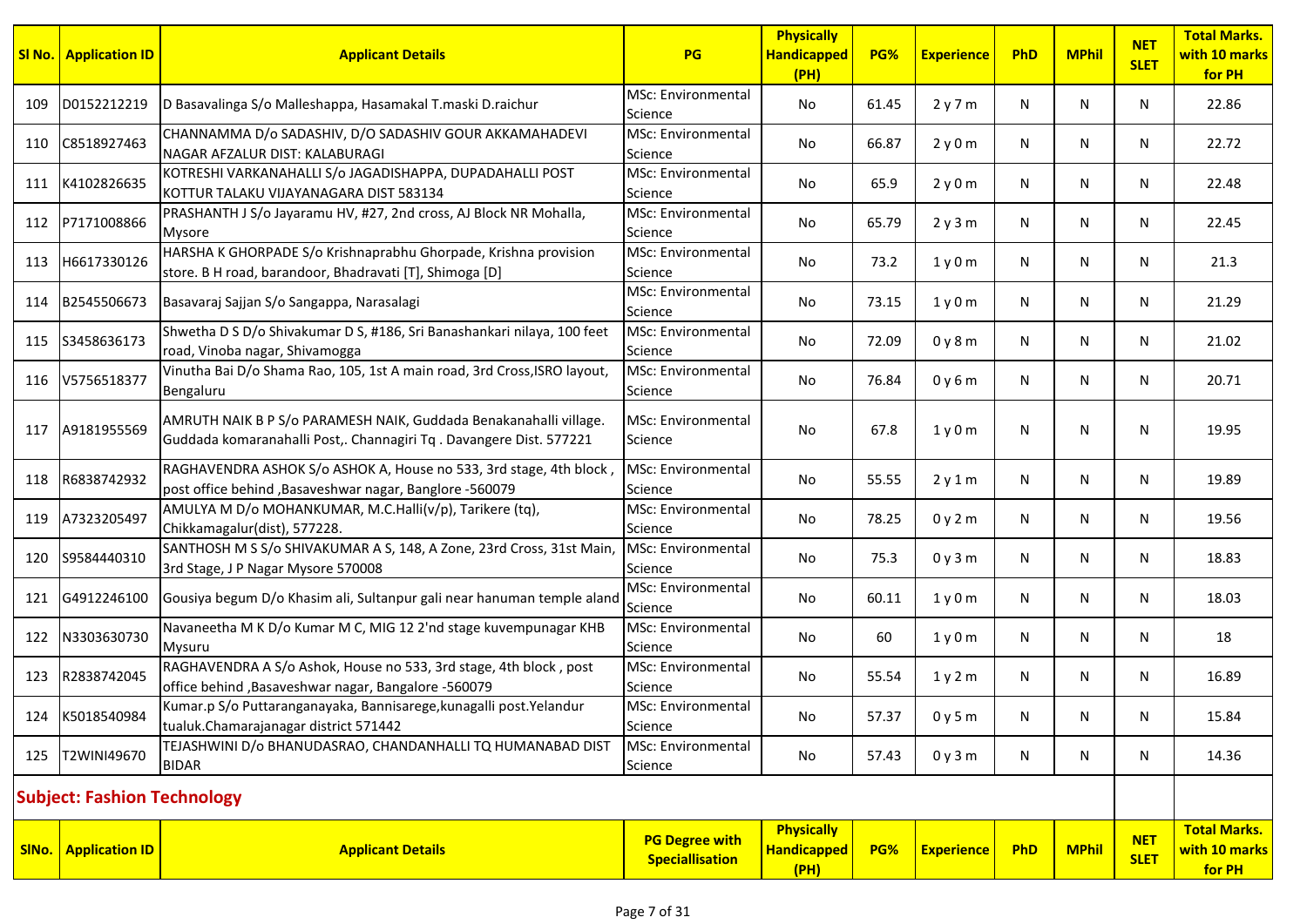|    | <b>SI No.   Application ID</b> | <b>Applicant Details</b>                                                                                                                                                                          | PG                                                          | <b>Physically</b><br><b>Handicapped</b><br>(PH) | PG%   | <b>Experience</b> | PhD | <b>MPhil</b> | <b>NET</b><br><b>SLET</b> | <b>Total Marks.</b><br>with 10 marks<br>for PH |
|----|--------------------------------|---------------------------------------------------------------------------------------------------------------------------------------------------------------------------------------------------|-------------------------------------------------------------|-------------------------------------------------|-------|-------------------|-----|--------------|---------------------------|------------------------------------------------|
| 1  | M3/07903137                    | Manushi Tewari D/o Shri Ravindra Kumar Tewari, 23A, 6th A Main, 11th<br>Cross, J P Nagar, 3rd Phase, Bangalore-560078                                                                             | <b>MSc: HOME SCIENCE</b><br><b>Textiles and Clothing</b>    | No                                              | 71    | 21y6m             | N   | N            | Y                         | 74.75                                          |
| 2  | S1554209029                    | SHUBHA NANDEESHA D/o SADANANDA S N, 413, 1st B main, 2nd cross,<br>3rd phase Manjunathanagar, BANGALORE-10                                                                                        | MSc: HOME SCIENCE<br><b>TEXTILES AND</b><br><b>CLOTHING</b> | No                                              | 73.1  | 10y2m             | N   | N            | Y                         | 57.28                                          |
| 3  | D0132754992                    | Dr. Shameembanu Byadgi D/o Abdulmunaf, Mehaboob-E-Madani,<br>Kurpalis Compound, Saibaba Mandir Road, Akashwani Marg, Dharwad<br>580008                                                            | MSc: HOME SCIENCE -<br>Textile and Apparel<br>Designing     | No                                              | 91.9  | 6 y 7 m           | Y   | N            | N                         | 54.48                                          |
|    | <b>Subject: Sociology</b>      |                                                                                                                                                                                                   |                                                             |                                                 |       |                   |     |              |                           |                                                |
|    | <b>SI No.   Application ID</b> | <b>Applicant Details</b>                                                                                                                                                                          | <b>PG Degree</b>                                            | <b>Physically</b><br><b>Handicapped</b><br>(PH) | PG%   | <b>Experience</b> | PhD | <b>MPhil</b> | <b>NET</b><br><b>SLET</b> | <b>Total Marks.</b><br>with 10 marks<br>for PH |
| 1  | M5101623847                    | MANJUNATHA S/o CHIKKANARASIMHAIAH, BYAPPANAHALLI VILLAGE<br>DIBBURAHALLI POST SIDLAGHATTA TALUK CHICKBALLAPUR DISTRICT-<br>562105                                                                 | MA: SOCIOLOGY                                               | Yes                                             | 62    | 20y0m             | N   | Y            | Y                         | 88.5                                           |
| 2  | M6972538092                    | MANJUNATHA K.M S/o MALLAPPA K, Kotegala Nadagowdara<br>Mane, SHYAGALE at post Davangere T&D PIN- 577002                                                                                           | MA: SOCIOLOGY                                               | No                                              | 60.48 | 16 y 2 m          | Y   | N            | Y                         | 84.12                                          |
| 3  | P0619813489                    | POORNIMA S D D/o DASAPPA S R, POORNIMA S D W/O<br>CHANDRASHEKHARA G S, ISIRI NILAYA, NANDINI LAYOUT, BEHIND OLD<br>COURT, HOSADURGA TOWN, CHITRADURGA DIST                                        | MA: SOCIOLOGY                                               | No                                              | 58.88 | 18 y 0 m          | Y   | Y            | N                         | 80.72                                          |
| 4  | D8284308762                    | Dr. SOMASHEKHAR S/o SIDDANAGOUDA, 3rd ward, Arhal road, Post<br>HERUR Tq: GANGAVATHI Dist: Koppal 583227                                                                                          | MA: SOCIOLOGY                                               | No                                              | 69.8  | 15y2m             | Y   | Y            | N                         | 80.45                                          |
| 5  | M0689612733                    | MOHAN GOUDA S/o BASAYYA, H NO 3 -7-41-1 BASAVA NILAYA LOHAR<br>GALLI SEDAM TQ SEDAM DIST KALAUBRAGI                                                                                               | MA: SOCIOLOGY                                               | No                                              | 75.9  | 14y0m             | Y   | Y            | N                         | 78.98                                          |
| 6  | K0733303968                    | KUMARASWAMY S/o MANGAIAH, JAKANAHALLI. VILLEGE. NIDUVANI POST<br>HALLYMYSORE HOBLI HOLENARASIPUR TALUK HASSAN DIST PIN 573210                                                                     | MA: SOCIOLOGY                                               | No                                              | 61.7  | 17y2m             | N   | Y            | Y                         | 78.43                                          |
| 7  | S1329422664                    | SUVARNAMMA K D/o KARIYAPPA D K, SUVARNAMMA K C/O<br>NAGARATHNAMMA, 11TH CROSS EKALAVYA CIRCLE, C K PURA, KELAGOTE, MA: SOCIOLOGY<br>CHITRADURGA 577501                                            |                                                             | Yes                                             | 55    | 22 y 7 m          | N   | Y            | N                         | 77.75                                          |
| 8  | D2135124411                    | DR.KUMARA M C S/o CHANDREGOWDA, HOYSALA BADAVANE HALEBEEDU<br><b>BELUR TALUK HASSAN DIST</b>                                                                                                      | MA: SOCIOLOGY                                               | No                                              | 66.75 | $14$ y $1$ m      | Y   | Υ            | N                         | 76.69                                          |
| 9  | D4433048453                    | DAYANANDA J S S/o SATHYANARAYANA, LAKSHMIPURA EXTENSION,<br>JAVAGAL, ARSIKERE TQ, HASSAN DIST-573125                                                                                              | MA: SOCIOLOGY                                               | No                                              | 68.95 | 12 y 6 m          | Y   | N            | Y                         | 75.74                                          |
| 10 | D9654035879                    | Dr.K C SOMALATHA D/o CHANNAIAH, YESLURE. VIILLEGE AND .POST<br>.SAKLESHPUR TALLUK. HASSAN.                                                                                                        | MA: SOCIOLOGY                                               | No                                              | 62.85 | 14y3m             | Y   | Y            | N                         | 75.71                                          |
| 11 | A6290638808                    | ARUN KUMAR R B S/o RANGAPPA T, ARUN KUMAR RB S/O RANGAPPA<br>T,#242,SRI RANGANATHA KRUPA,A BLOCK,1A MAIN ROAD,BESIDE<br>CHANDANA AROGYA PARK, SWAMY VIVEKANANDA<br>EXTN, GADIKOPPA, SHIVAMOGGA-57 | MA: SOCIOLOGY                                               | No                                              | 60.85 | 15 y 1 m          | N   | Y            | Υ                         | 75.21                                          |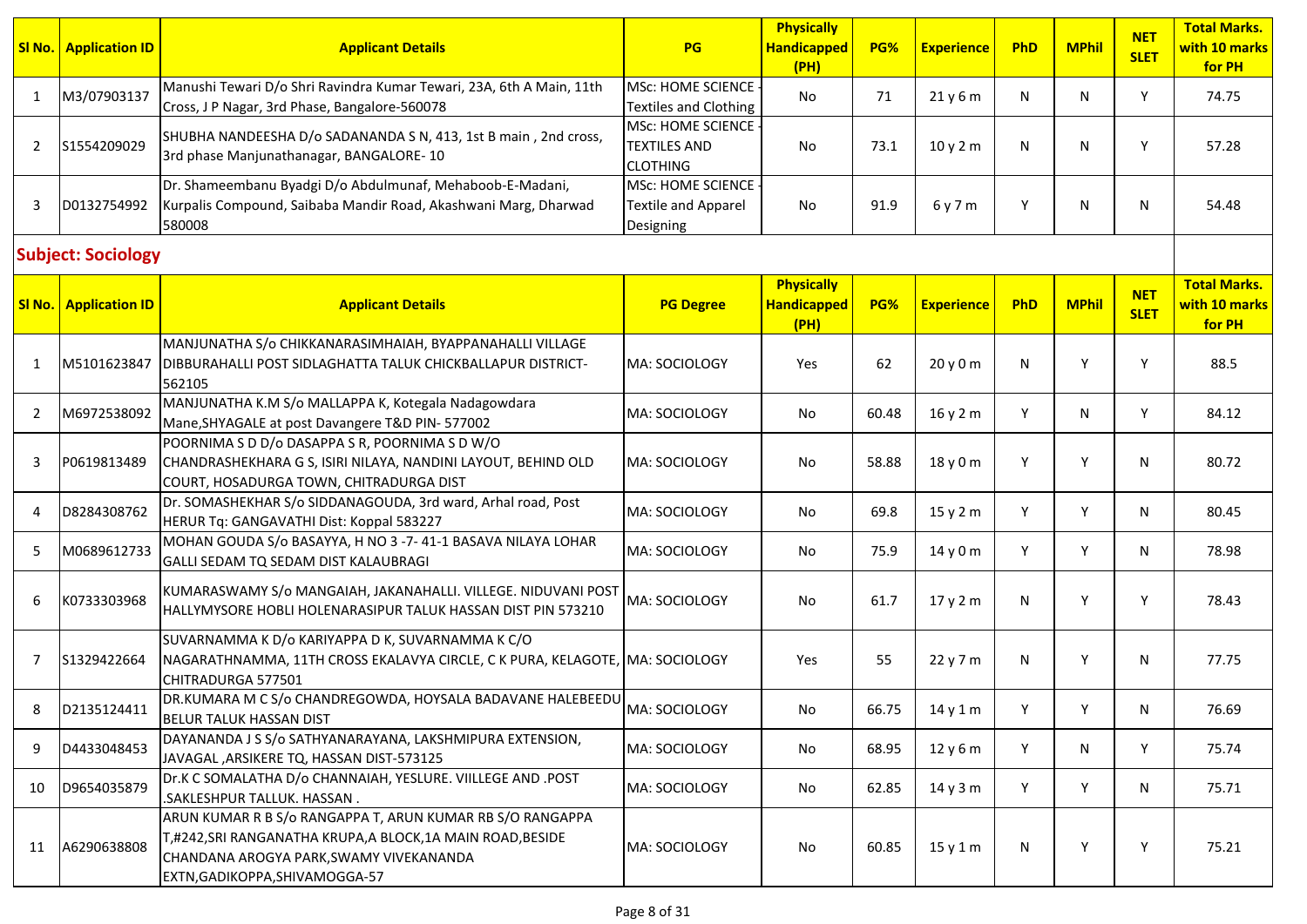|    | <b>SI No.   Application ID</b> | <b>Applicant Details</b>                                                                                                                                   | <b>PG</b>     | <b>Physically</b><br><b>Handicapped</b><br>(PH) | PG%   | <b>Experience</b> | PhD | <b>MPhil</b> | <b>NET</b><br><b>SLET</b> | <b>Total Marks.</b><br>with 10 marks<br>for PH |
|----|--------------------------------|------------------------------------------------------------------------------------------------------------------------------------------------------------|---------------|-------------------------------------------------|-------|-------------------|-----|--------------|---------------------------|------------------------------------------------|
| 12 | N4504528796                    | NAFEE ZULLA SHARIFF S/o B ANWARSHARIFF, BETTADAPURA VILLAGE AND<br>POST PERIYAPATTANA TALUKU MYSORE DIST                                                   | MA: SOCIOLOGY | No                                              | 60    | 18y5m             | Y   | N            | N                         | 75                                             |
| 13 | R1390941418                    | RUDRAPPA GOUDAR S/o YALLAPPA, HITTANAGI POST SUTAGATTI TQ<br>SAVADATTI BELAGAVI 591126                                                                     | MA: SOCIOLOGY | No                                              | 60    | 13y1m             | Y   | N            | Y                         | 75                                             |
| 14 | R1507353170                    | RAMESHA S M S/o MALLESHAPPA S E, S/O MALLESHAPPA S E<br>SOMASHETTIHALLI KANKATTE POST ARSIKERE TQ HASSAN DIST 573144                                       | MA: SOCIOLOGY | No                                              | 65.95 | 14 y 6 m          | N   | Y            | Y                         | 74.99                                          |
| 15 | E6617724138                    | Eshwara K B S/o Basappa, #178 8th Cross Gurukula Layout, Outer Ring<br>Road, Near J P Nagara, Mysuru 570031                                                | MA: SOCIOLOGY | No                                              | 57.6  | 11y0m             | Y   | Y            | Y                         | 74.4                                           |
| 16 | A2260730477                    | AMIRUNNISA SHAIKH D/o AZIUR REHMAN, W/O MAHHAMMAD MUSTHAK<br>NIPPANI CHURCH COMPOUND ICE FACTORY ROAD DHARWAD                                              | MA: SOCIOLOGY | No                                              | 62.4  | 13y4m             | Y   | Y            | N                         | 74.1                                           |
| 17 | H6777131340                    | HANUMANTHA S/o MUDUKAPPA, AT.RANGAPUR POST.GUDADUR<br>TQ.MASKI DIST.RAICHUR 584124                                                                         | MA: SOCIOLOGY | No.                                             | 65.4  | 14y0m             | N   | Y            | Y                         | 73.35                                          |
| 18 | S8566353915                    | SHALINI D/o Late Narayana, 'NEHA' I CROSS, CHANDU MAIDAN, MISSION<br>COMPOUND, UDUPI.                                                                      | MA: SOCIOLOGY | No                                              | 65    | 14 y 0 m          | N   | Y            | Υ                         | 73.25                                          |
| 19 | D6994949373                    | Dr.MOHAN KUMAR H S S/o SIDDAPPA.H, NO 56, 2nd cross, 1st stage,                                                                                            | MA: SOCIOLOGY | No                                              | 58.4  | 10 y 4 m          | Y   | Y            | Y                         | 73.1                                           |
| 20 | D5350337349                    | Dr. Marigouda B Chobari S/o Basappa, H No 72 Opposite Kuvempu school,<br>Nesaragi, Bailhongal                                                              | MA: SOCIOLOGY | No                                              | 63.08 | 13 y 0 m          | Υ   | Y            | N                         | 72.77                                          |
| 21 | S1304150564                    | SUVARNA H R D/o RANGASWAMY, VENKATESHWARA LAYOUT<br>CHANNARAYAPATTANA HASSAN 573116                                                                        | MA: SOCIOLOGY | No.                                             | 68.65 | 13 y 6 m          | N   | Y            | Y                         | 72.66                                          |
| 22 | M3827052305                    | MANUJA A P S/o PAPANNA, ANKAVALI VILLAGE BHUVANAHALLI POST<br><b>ARAKALGUD TALUK HASSAN DISTRICT</b>                                                       | MA: SOCIOLOGY | Yes                                             | 64.5  | 12y5m             | N   | N            | Y                         | 72.63                                          |
| 23 | R9065211406                    | RAJASHEKARA GOWDA H S/o SHIVAJI GOWDA, RAJASHEKARA GOWDA H,<br>S/O SHIVAJI GOWDA, THYAVAGODU VILLAGE, GUDAVI POST, SORABA<br>TALUK, SHIVAMOGGA DIST-577429 | MA: SOCIOLOGY | Yes                                             | 58.38 | 14y2m             | N   | Y            | N                         | 72.6                                           |
| 24 | P5026926350                    | PADMAVATI SHYSTRI D/o YELLAPPA, PADMAVATI SHYSTRI WARD NO 5<br>JAKKALI ROAD AT POST NAREGAL TQ GAJENDRGAD DST GADAG                                        | MA: SOCIOLOGY | No                                              | 60.05 | 12y2m             | Y   | N            | Y                         | 72.01                                          |
| 25 | S1941827792                    | SOMA M S/o MARIYAIAH, ANUVINAKATTE VILLAGE KASABA HO K R PETE<br>TO MANDYA DIS                                                                             | MA: SOCIOLOGY | Yes                                             | 67.8  | 11y4m             | N   | N            | Y                         | 70.45                                          |
| 26 | S4483001427                    | SONIYA BANDODKAR D/o KISAN BANDODKAR, GOTNIBAG POST- MAJALI,<br>KARWAR UTTARA KANNADA 581345                                                               | MA: SOCIOLOGY | No                                              | 76.7  | 10y2m             | Y   | N            | Y                         | 70.18                                          |
| 27 | C5964730963                    | CHITHAIAH. P S/o PUTTAPPA, MYAKALURAHALLI POST, HIRIYUR TALUK,<br>CHITRADURGA DISTRICT -577599                                                             | MA: SOCIOLOGY | No                                              | 70.31 | 8 y 5 m           |     | Υ            | Υ                         | 70.08                                          |
| 28 | C2388201105                    | CHANDRU M S/o MAHANTHESHAPPA T, BESIDE GOVT PRIMARY SCHOOL<br>VENKATESHWARA NAGARA KADUR 577548                                                            | MA: SOCIOLOGY | No                                              | 64.3  | 13y0m             | N   | Y            | Y                         | 70.08                                          |
| 29 | A8615614814                    | ANANDASWAMY K S/o KEMPAHANUMAIAH, KG KAMBADAHALLI THITHA<br>POST KORATAGERE TQ TUMKUR DIST                                                                 | MA: SOCIOLOGY | No                                              | 63    | 16y0m             | N   | Y            | N                         | 69.75                                          |
| 30 | M2901311683                    | MAHESHA C C S/o CHIKKEGOWDA, Chikkamathighatta village baraguru<br>post Dandifanhalli Hobli Channarayapatna taluk Hassan Dist                              | MA: SOCIOLOGY | No                                              | 62.5  | 16y0m             | N   | Y            | N                         | 69.63                                          |
| 31 | S8285020091                    | SHAILAJA D/o SAIBANNA, H.NO 62 C I B COLONY, BEHIND CENTRAL BUS<br>STAND, NEAR E S I HOSPITAL, GULBARGA 585103                                             | MA: SOCIOLOGY | No                                              | 68.15 | 8 y 4 m           | Y   | Υ            | Y                         | 69.54                                          |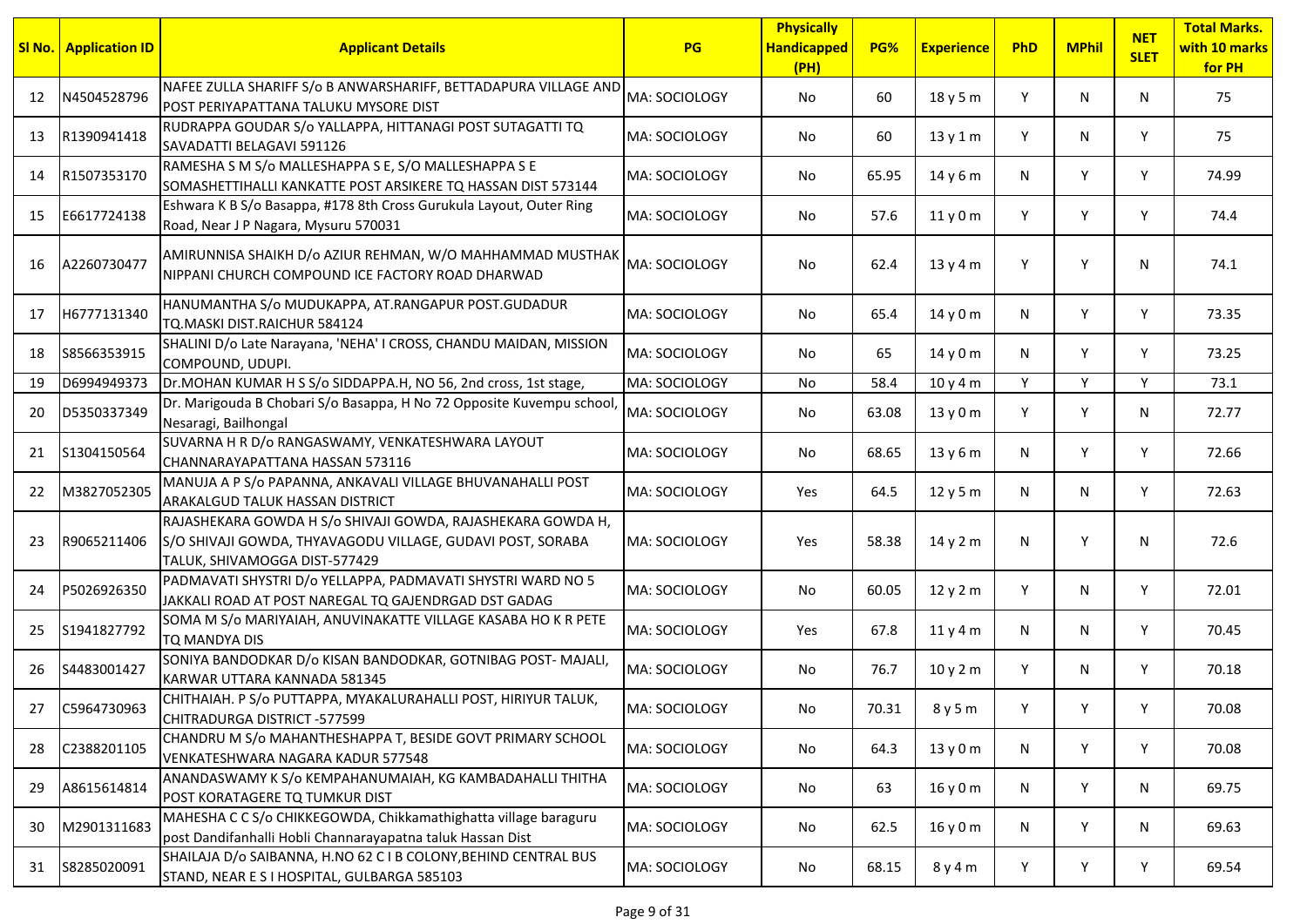|    | <b>SI No.</b> Application ID | <b>Applicant Details</b>                                                                                                                                      | <b>PG</b>     | <b>Physically</b><br><b>Handicapped</b><br>(PH) | PG%   | <b>Experience</b> | PhD | <b>MPhil</b> | <b>NET</b><br><b>SLET</b> | <b>Total Marks.</b><br>with 10 marks<br>for PH |
|----|------------------------------|---------------------------------------------------------------------------------------------------------------------------------------------------------------|---------------|-------------------------------------------------|-------|-------------------|-----|--------------|---------------------------|------------------------------------------------|
| 32 | P4504626761                  | PADMEGOWDA D E S/o HIRIGOWDA D T, S/O HIRIGOWDA D T,<br>DODDAMEDUR VILLAGE, CHIKKAMEDUR POST, BELUR TALUK, HASSAN<br><b>DIST</b>                              | MA: SOCIOLOGY | No                                              | 61.42 | 17y6m             | N   | Y            | N                         | 69.36                                          |
| 33 | R3177147748                  | RAMACHANDRA.G S/o GURAPPA, BETHAMANGALA VILLAGE AND POST,<br><b>KGF TQ, KOLAR DISTRICT</b>                                                                    | MA: SOCIOLOGY | No                                              | 60.2  | 18 y 0 m          | N   | Y            | N                         | 69.05                                          |
| 34 | S6170751571                  | SURESH M R S/o RANGAPPA M R, Suresh.M.R s/o Rangappa M R<br>Rangavvanahalli Attimage Post Hosadurga Tq Chitradurga Dist Pin-577527                            | MA: SOCIOLOGY | No                                              | 60    | 16y0m             | N   | Y            | N                         | 69                                             |
| 35 | G1511129047                  | GOPALAPPA V S/o VENKATESHAPPA, J.KANNASANDRA, KURUDUMALE<br>POST, MULBAGAL TALUK, KOLAR DISTRICT                                                              | MA: SOCIOLOGY | No                                              | 59.1  | 17 y 0 m          | N   | Y            | N                         | 68.78                                          |
| 36 | B7283205290                  | BASAVARAJA S S/o SHESHAPPA S, S/O SHESHAPPA S KATTIMANI KHB<br>COLONY MARUR ROAD SORABA SORABA TALLUK SHIMOGA DISTRICT                                        | MA: SOCIOLOGY | No.                                             | 57.61 | 18 y 0 m          | N   | Y            | N                         | 68.4                                           |
| 37 | H2927230967                  | HANAMANTAPPA KADASAGATTI S/o ARUDHAPPA, AT POST DODAWAD<br>TALUK BAILHONGAL DIST BELAGAVI PINCODE 591104                                                      | MA: SOCIOLOGY | No.                                             | 55.75 | 19 y 1 m          | N   | Y            | N                         | 67.94                                          |
| 38 | N3146408460                  | NATRAJA S M S/o MARIYAPPA S K, SHIRANGALA VILLAGE AND POST,<br>KUSHALANAGARA HOBALI, SOMAWARAPETE TALUK, KODAGU DISTRICT,<br>PIN 571232.                      | MA: SOCIOLOGY | No                                              | 55.68 | 16y0m             | N   | Y            | N                         | 67.92                                          |
| 39 | R9873545714                  | RAJASHEKHAR S/o BHEEMARAYA, AT POST IBRAHIMPUR, TO SHAHAPUR,<br>DIST YADGIR, PIN 585223                                                                       | MA: SOCIOLOGY | No.                                             | 66.85 | 15y0m             | N   | Y            | N                         | 67.71                                          |
| 40 | K7818901546                  | KUMARA B R S/o RAMA NAYAK, #615, Shree Chamundeswari Nilaya, 3rd<br>block, HOSA BUDANURU (VILLEGE), HALE BUDANURU (POST), MANDYA<br>TALUK& DISTRICT-571404    | MA: SOCIOLOGY | No                                              | 65.9  | 14y0m             | N   | N            | Y                         | 67.48                                          |
| 41 | B4429331138                  | BASAVARAJA BHANDARI S/o MAILAREPPA BHANDARI, AT POST:<br>JALIBENCHI TQ: SHORAPUR DIST: YADGIR 585290                                                          | MA: SOCIOLOGY | No.                                             | 65.55 | 15y1m             | N   | Y            | N                         | 67.39                                          |
| 42 | P6066629362                  | PUSHPALATHA G R D/o RAMAPPA S G, W/O ARUNKUMAR N B<br>MALLIKARJUNA KRUPA INDIRANAGR BHEIND HORTICALURE OFFICE<br>DEVANAYAKANAHALLI HONNALI TQ DAVANAGERE DIST | MA: SOCIOLOGY | No                                              | 59.24 | 11y4m             | Υ   | Y            | N                         | 67.31                                          |
| 43 | M9862827892                  | MUDUKAPPA K S/o GOVINDAPPA K, AT POST RAVIHALA TQ SIRUGUPA DST<br><b>BELLARY 583114</b>                                                                       | MA: SOCIOLOGY | No.                                             | 63.8  | 15y3m             | N   | Y            | N                         | 66.95                                          |
| 44 | G6913524704                  | GURUNATH HONKALAD S/o BASAVANNEPPA, Gurunath Basavanneppa.<br>post/Sangur. Taluk: Haveri. district: Haveri. Pin No: 581148                                    | MA: SOCIOLOGY | No.                                             | 63.25 | 11y0m             | Y   | Y            | N                         | 66.81                                          |
| 45 | V3284422376                  | VIMALA U D/o UDUSALAPPA K H, D/O UDUSALAPPA K H, LAKSHMIKANTHA<br>NILAYA, DOOR NO 18, MUNICIPAL COLONY, 1ST MAIN 1ST CROSS,<br><b>KELAGOTE CHITRADURGA</b>    | MA: SOCIOLOGY | No                                              | 62.8  | 15 y 0 m          | N   | Υ            | N                         | 66.7                                           |
| 46 | N5953426913                  | Naveen Gangadhara Rugi S/o Gangadhara, Kallusagara Road, near<br>Basaveshwara Temple, Channagiri Davanagere                                                   | MA: SOCIOLOGY | No                                              | 74.72 | 9y1m              | Y   | N            | Y                         | 66.68                                          |
| 47 | P0627632275                  | PUJARI SHASHIDHAR S/o TUKARAM, S T PUJARI NEAR<br>SHARANABASAVESHWAR MATH BAGALKOT                                                                            | MA: SOCIOLOGY | No                                              | 62.25 | 14 y 0 m          | N   | N            | Y                         | 66.56                                          |
| 48 | P0212702646                  | Parashuram B Jogin S/o Bharmappa, At post Hole itagi Tq: Shirahatti<br>dist:gadag 582112                                                                      | MA: SOCIOLOGY | No                                              | 56.2  | 13y6m             | Y   | N            | N                         | 66.55                                          |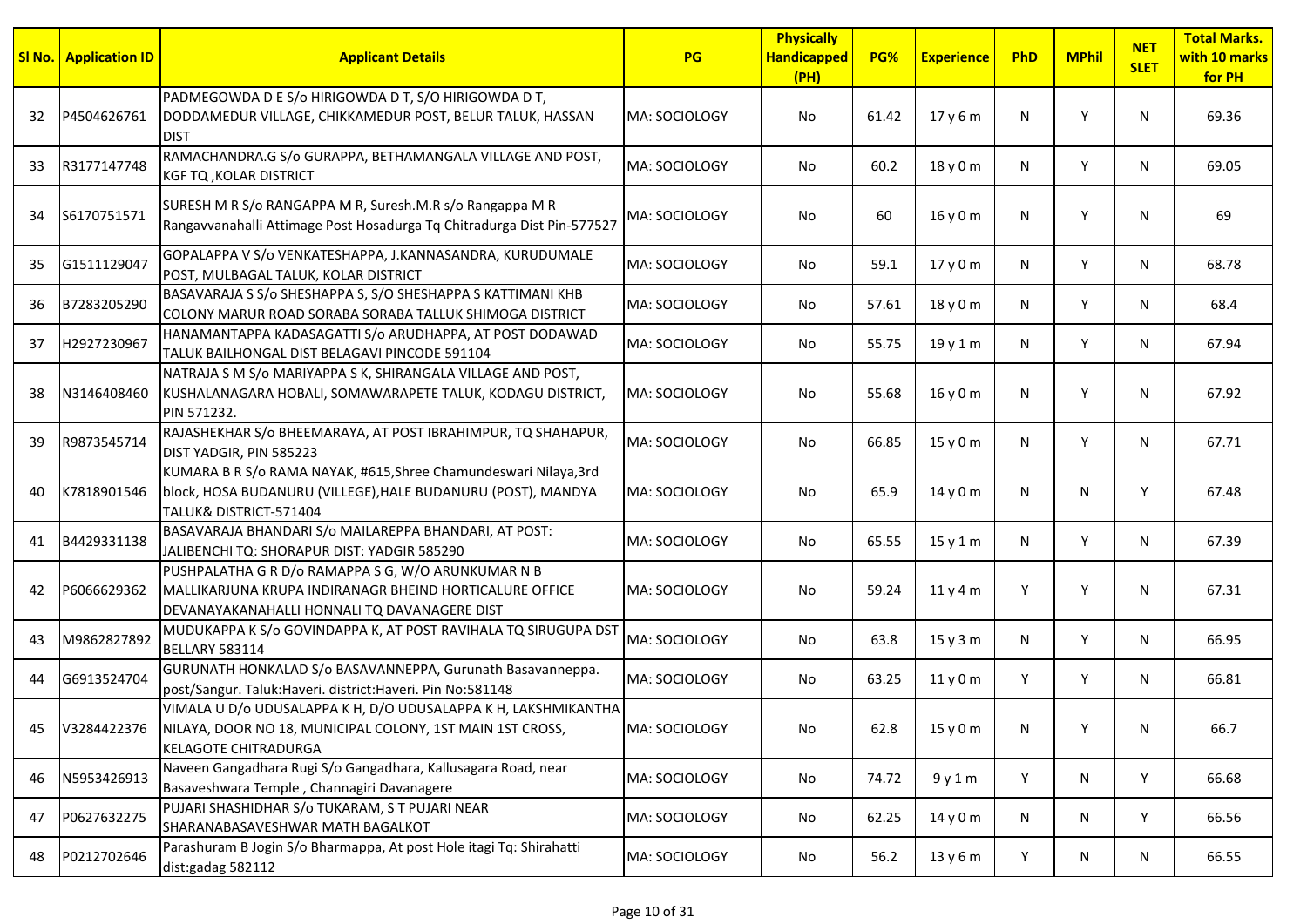|    | <b>SI No.   Application ID</b> | <b>Applicant Details</b>                                                                                                                                                                       | <b>PG</b>     | <b>Physically</b><br><b>Handicapped</b><br>(PH) | PG%   | <b>Experience</b> | PhD | <b>MPhil</b> | <b>NET</b><br><b>SLET</b> | <b>Total Marks.</b><br>with 10 marks<br>for PH |
|----|--------------------------------|------------------------------------------------------------------------------------------------------------------------------------------------------------------------------------------------|---------------|-------------------------------------------------|-------|-------------------|-----|--------------|---------------------------|------------------------------------------------|
| 49 | B2835705205                    | BHEEMALINGA H S/o BASAPPA A, 6TH WARD NEAR VEERABHADESWARA<br>TALKES KUDLIGI TQ VIJAYANAGARA DIST                                                                                              | MA: SOCIOLOGY | No                                              | 61.1  | 13y3m             | Y   | N            | N                         | 66.28                                          |
| 50 | V9051307319                    | VIJAYAKUMAR KENCHAPPA S/0 KENCHAPPA, SHANTA NILAY PLOT NO 36,<br>WARD NO 19, BEHIND ADAVI ANJANEYA TEMPLE AHD FCI GODAN KINNAL MA: SOCIOLOGY<br>ROAD, BHAGYANAGAR KOPPAL                       |               | No.                                             | 60.95 | 15y3m             | N   | Y            | N                         | 66.24                                          |
| 51 | A9035245024                    | ANANTAKUMAR G K S/o JADIYPPA K, Post-SINDHANURU dist-RAICHUR                                                                                                                                   | MA: SOCIOLOGY | No.                                             | 72    | 20y6m             | N   | N            | N                         | 66                                             |
| 52 | G9236808281                    | GUTHYAPPA R S/o HUNASEMARAD RAMAPPA, GUTHYAPPA R, S/O<br>HUNASEMARAD RAMAPPA, KAKKARASI VILLAGE, MUTUGUPPE POST,<br>SORABA TALUK, SHIVAMOGGA DIST-577434                                       | MA: SOCIOLOGY | No.                                             | 58.5  | 14y1m             | N.  | N            | Y                         | 65.63                                          |
| 53 | G7938117210                    | GOWDAPPA G E S/o ERANNA, GOWDAPPA G E S/O ERANNA<br>CHANNAMMANAGATHIHALLI AT POST CHALLAKERE TALUK CHITRADURGA MA: SOCIOLOGY<br><b>DISTRICT</b>                                                |               | No                                              | 70.5  | 12y2m             | Y   | N            | N                         | 65.63                                          |
| 54 | J0855045419                    | JAGADEESHA M S/o MALLESHARADHYA, G. HOSAHALLI @ POST, GUBBI<br>TQ, TUMKUR DISTRICT-572216                                                                                                      | MA: SOCIOLOGY | No                                              | 69.45 | 9y0m              | Y   | N            | Y                         | 65.36                                          |
| 55 | R1502915704                    | Rajesh S/o Late Kalu, Rakshitha Nilaya, Nejar, Mooduthonse village,<br>Santhekatte post                                                                                                        | MA: SOCIOLOGY | No                                              | 68.84 | 13y0m             | N   | N            | Y                         | 65.21                                          |
| 56 | C2778028904                    | CHANDRASEKHARA S/o MALLAPPA, RAGHAVENDRA NILAYA BAPUJI<br>STREET DEVADURGA TQ DEVADURGA DIST RAICHUR                                                                                           | MA: SOCIOLOGY | No                                              | 68.3  | 14 y 1 m          | N   | Y            | N                         | 65.08                                          |
| 57 | D4184207120                    | Dr. THIMMAIAH T S/o THIMMAIAH, SINGARAMARANAHALLI VILLEGE AND<br>POST HUNSURU TALUKU MYSURU DISTRICT                                                                                           | MA: SOCIOLOGY | No.                                             | 67.89 | 10y0m             | Y   | Y            | N                         | 64.97                                          |
| 58 | S2203535485                    | SHYLAJA S B D/o BOREGOWDA, SHYLAJA S B W/O RAGHAVA<br>MUDALABEEDU VILLAGE SALIGRAMA TALUK MYSURU DIST                                                                                          | MA: SOCIOLOGY | No.                                             | 55.8  | 15y0m             | N   | Y            | N                         | 64.95                                          |
| 59 | D2244628068                    | DR RAJU K C S/o CHIKKANAIKA, #208 BASAVESHWARA NAGAR BOGADI<br>MYSORE 26                                                                                                                       | MA: SOCIOLOGY | No                                              | 67.5  | 10 y 0 m          | Y   | Y            | N                         | 64.88                                          |
| 60 | L7676730866                    | LAKSHMAMMA A T D/o THIMMASHETTY, #456 2nd cross mosque road<br>nazrabad Mysore 10                                                                                                              | MA: SOCIOLOGY | No                                              | 66.5  | 11y0m             | N   | Y            | Y                         | 64.63                                          |
| 61 | S5772224185                    | SHARANABASAWAYYA S/o JAMBULINGAYYA, AT POST MADLAPUR TQ<br>MANVI DIST RAICHUR PIN CODE 584123                                                                                                  | MA: SOCIOLOGY | No                                              | 65.1  | 14y0m             | N   | Y            | N                         | 64.28                                          |
| 62 | M9208827095                    | MALATHESHA G B S/o DEVENDRAPPA C, MALATEHSHA G B S/O<br>DEVENDRAPPA C C/O M C MASUR NEAR CHOUDHARY MASTER HOUSE 1ST MA: SOCIOLOGY<br>CROSS BEERESHWARA NAGAR RANEBENNUR 581115 DISTRICT HAVERI |               | No                                              | 58.8  | 13y4m             | N   | N            | Y                         | 64.2                                           |
| 63 | M2257731883                    | MALLIKARJUN HUGAR S/o TIRAKAPPA, ATPOST KYALKONDA TQ SHIGGAON<br>DIST HAVERI 581126                                                                                                            | MA: SOCIOLOGY | No                                              | 64.65 | 13 y 1 m          | N   | N            | Y                         | 64.16                                          |
| 64 | S5991510925                    | SHIVARAMU D K S/o KALASEGOWDA, DADAMAHALLI VILLAGE AND POST<br>KASABA HOBLI MALAVALLI TQ MANDYA DT                                                                                             | MA: SOCIOLOGY | No                                              | 64.2  | 14y0m             | N   | Y            | N                         | 64.05                                          |
| 65 | S2361515349                    | SURESH YADAV K N S/o K NARASAIAH, KADAPALAKERE VILLAGE<br>GUNDLAHALLI POST PAVAGADA TALUK TUMKUR DIST 561202                                                                                   | MA: SOCIOLOGY | No                                              | 63.8  | 10 y 9 m          | N   | Y            | Y                         | 63.95                                          |
| 66 | M7070515694                    | MAHADEVA S/o MALLAPPA, H NO E 52 GULBARGA UNIVERSITY STAFF<br>QUARTERS GULBARGA 585106                                                                                                         | MA: SOCIOLOGY | No                                              | 75.3  | 11y0m             | Y.  | N            | N                         | 63.83                                          |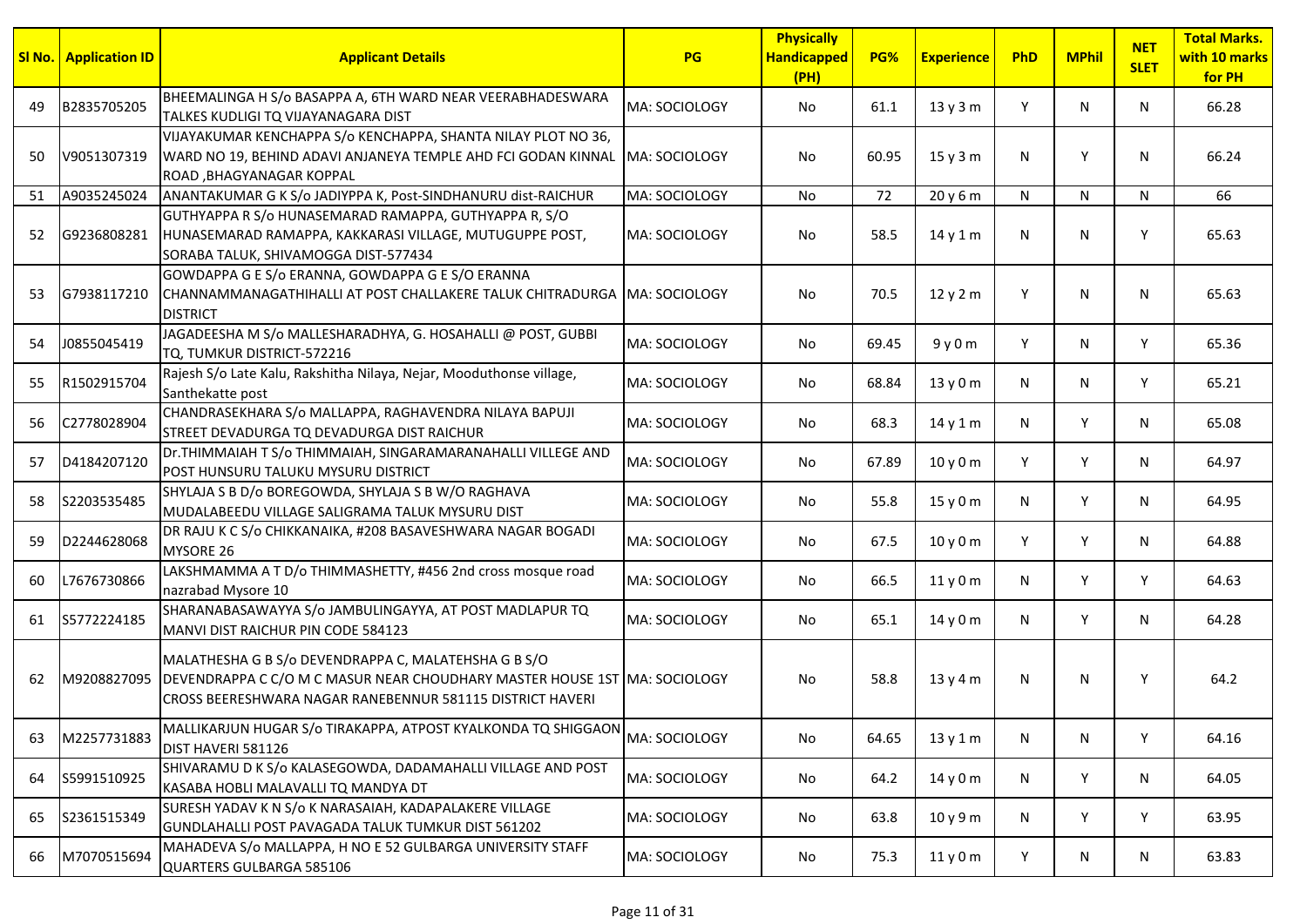|    | <b>SI No.</b> Application ID | <b>Applicant Details</b>                                                                                                                                 | <b>PG</b>     | <b>Physically</b><br><b>Handicapped</b><br>(PH) | PG%   | <b>Experience</b> | PhD | <b>MPhil</b> | <b>NET</b><br><b>SLET</b> | <b>Total Marks.</b><br>with 10 marks<br>for PH |
|----|------------------------------|----------------------------------------------------------------------------------------------------------------------------------------------------------|---------------|-------------------------------------------------|-------|-------------------|-----|--------------|---------------------------|------------------------------------------------|
| 67 | K5892743326                  | KUMARSWAMY MATHAPATI S/o SIDDAYYA, NEAR JAGADISHWAR TEMPLE<br>KADAPATTI TQ JAMAKHANDI DIST BAGALAKOT KARNATAKA 587119                                    | MA: SOCIOLOGY | No.                                             | 57.12 | 14 y 5 m          | N   | Υ            | N                         | 63.78                                          |
| 68 | M1144135734                  | MANIKAPPA S/o BABURAO, AT POST DONGARGAON TQ AND DIST<br>KALABURAGI 585313                                                                               | MA: SOCIOLOGY | No                                              | 75.1  | 11y0m             | Y   | N            | N                         | 63.78                                          |
| 69 | S4677703038                  | SUPREETHA P D/o BHOJA SHETTY P, NILE 3-69/14/3, AJITH NAGARA, UJIRE<br>POST, BELTHANGADY TALUK                                                           | MA: SOCIOLOGY | No                                              | 73.15 | 12y0m             | N   | N            | Y                         | 63.29                                          |
| 70 | M8445804700                  | Machendra S/o Basappa, Gaddimani at/post Ainolli tq Chinchlli dist<br>Gulbarga 585307                                                                    | MA: SOCIOLOGY | No                                              | 60.5  | 13 y 2 m          | N   | N            | Y                         | 63.13                                          |
| 71 | H0788815140                  | HEERU S/o DASU RATHOD, AT-MADABAL THANDA POST-AFZALPUR TQ-<br>AFZALPUR DIST-KALABURAGI PIN CODE 585301                                                   | MA: SOCIOLOGY | No                                              | 60    | 20y0m             | N   | N            | N                         | 63                                             |
| 72 | S6993226147                  | SOMASHEKHARA A C S/o CHIKKAIAH, SOMASHEKHARA A C, S/O<br>CHIKKAIAH, #170, ASHOKA EXTENTION, OPP SHANESHWARA LAKSHMI<br>DEVI TEMPLE, ADUVALLI HASSAN      | MA: SOCIOLOGY | No                                              | 59.1  | 21y0m             | N   | N            | N                         | 62.78                                          |
| 73 | P5251939812                  | PRAKASH JADIYAVAR S/o CHANNAPPA JADIYAVAR, BEHIND OLD ZP OFFICE<br>Ist Cross B.T.PATIL NAGAR KOPPAL -583231                                              | MA: SOCIOLOGY | No                                              | 70.75 | 12 y 2 m          | N   | N            | Y                         | 62.69                                          |
| 74 | M9060047271                  | Maruti Patoli S/o Appasaheb, Dr Maruti A Patoli BEC Staff quters no C-1<br>vidyagiri Bagalkot                                                            | MA: SOCIOLOGY | No                                              | 58    | 7y0m              | Y   | Y            | Y                         | 62.5                                           |
| 75 | S2980526836                  | SATEESH JYOTI S/o VEERABHADRAPPA,<br>AT&POST:HARANAGIRI,TQ:RANEBENNUR,DIST:HAVERI-581115                                                                 | MA: SOCIOLOGY | No                                              | 70    | 10y1m             | N   | Y            | Y                         | 62.5                                           |
| 76 | U4146024027                  | UMESH S/o BASAPPA KATARAKI, UMESH BASAPPA KATARAKI GAVI MATH<br>ROAD NEAR PARBHU OIL MILL KORRMMANA GUDI HAMLAR COLONY<br>KOPPAL-583231                  | MA: SOCIOLOGY | No.                                             | 56.9  | 14 y 0 m          | N   | Y            | N                         | 62.23                                          |
| 77 | S6550308370                  | SHIVAKUMARA JR S/o RAJASEKHARAPPA JS, S/O RAJASEKHARAPPA JS,<br>BANJAGONDANAHALLI, T NULENURU POST, HOLALKERE<br>TALUK, CHITRADURGA DISTRICT, PIN-577557 | MA: SOCIOLOGY | No                                              | 62.8  | 13y7m             | N   | Y            | N                         | 62.2                                           |
| 78 | M1416328516                  | Malathi.c D/o Chandrashekar, C/o Navaneeth M Devadiga, D.no. 3-829,<br>Adyar Padauv, Adyar post, Mangaluru Taluk, Dakshina kannada Dist                  | MA: SOCIOLOGY | No                                              | 68.23 | 12y2m             | N   | N            | Y                         | 62.06                                          |
| 79 | S4347036694                  | Shankar Lamani S/o Ramappa, A/Post Obalapur SLT Ramdurg tlq belgavi<br>ldist                                                                             | MA: SOCIOLOGY | No.                                             | 56.25 | 10y3m             | Y   | Y            | N                         | 62.06                                          |
|    | 80 P8702129256               | PEER PASHA S/o KHAJA PATEL, AT T WADGERA, POST HAYYAL K, TQ<br>SHAHAPUR, DIST YADGIR PIN 585223                                                          | MA: SOCIOLOGY | No                                              | 68.1  | 9y0m              | Υ   | Υ            | N                         | 62.03                                          |
| 81 | S1955824673                  | SHARANAPPA MADIWALAR S/o SANGAPPA, S S MADIWALAR AT POST<br>NEERALAGI TQ GADAG DIST GADAG                                                                | MA: SOCIOLOGY | Yes                                             | 64.1  | 12 y 2 m          | N   | N            | N                         | 62.03                                          |
| 82 | S8642745763                  | SHIVAKUMARASWAMY G R S/o RAJUSWAMY M, S/O RAJUSWAMY M<br>GORAVANAHALLI BANNUR HOBALI T NARASIPURA TALUK MYSORE<br><b>DISTRICT</b>                        | MA: SOCIOLOGY | No                                              | 67.55 | 10y0m             | N   | Y            | Y                         | 61.89                                          |
| 83 | S7971225100                  | SHASHIKALA JOLAD D/o SHREESHAILAPPA JOLAD, SHASHIKALA JOLAD, C/O<br>V S KOLHAR GENERAL MARCHANT MAIN BAZAR BILAGI, DIST:BAGALKOT,<br>PIN-587116          | MA: SOCIOLOGY | No                                              | 55    | 13 y 0 m          | N   | N            | Y                         | 61.75                                          |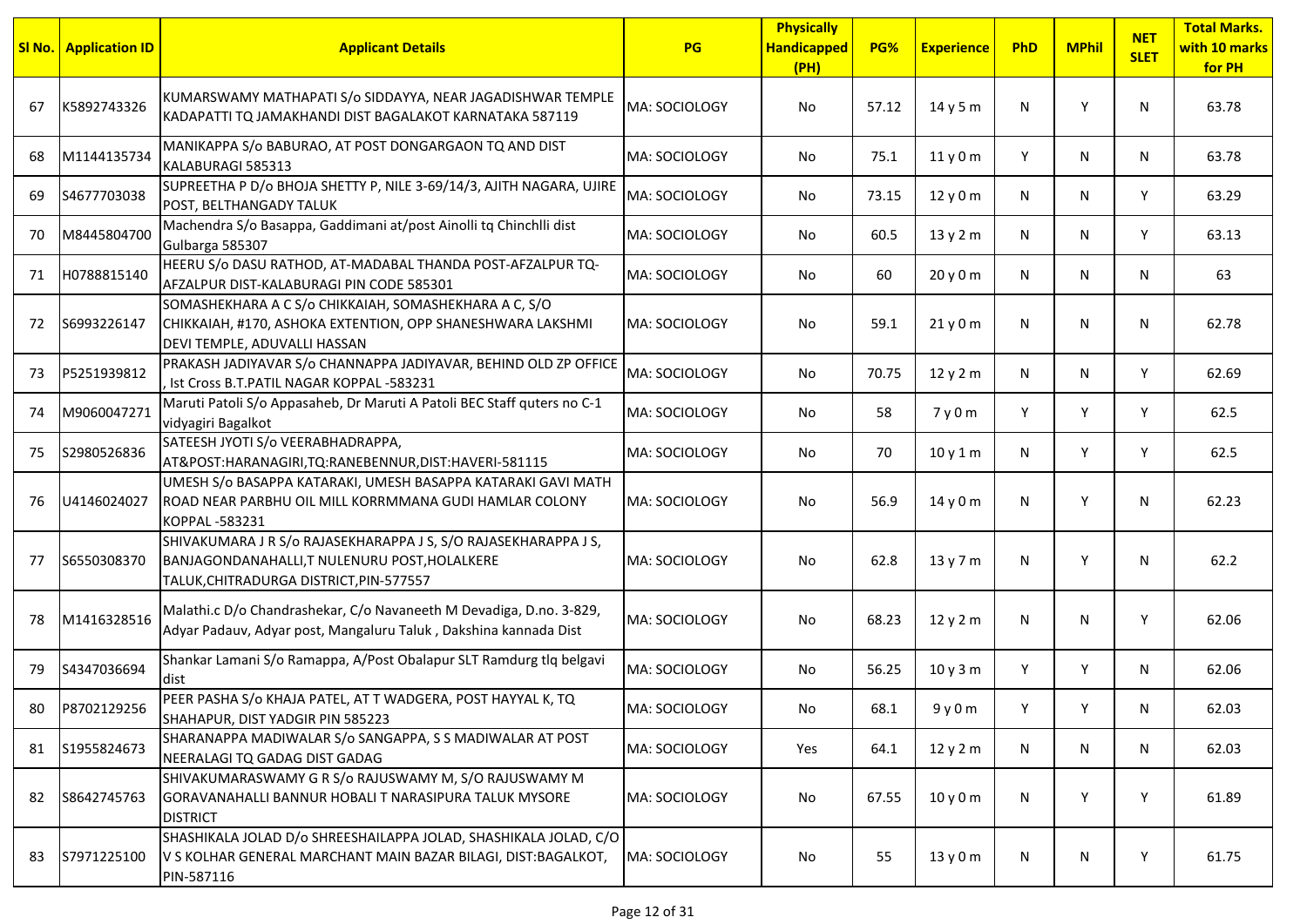|     | <b>SI No.</b> Application ID | <b>Applicant Details</b>                                                                                                                                                         | <b>PG</b>            | <b>Physically</b><br><b>Handicapped</b><br>(PH) | PG%   | <b>Experience</b> | PhD | <b>MPhil</b> | <b>NET</b><br><b>SLET</b> | <b>Total Marks.</b><br>with 10 marks<br>for PH |
|-----|------------------------------|----------------------------------------------------------------------------------------------------------------------------------------------------------------------------------|----------------------|-------------------------------------------------|-------|-------------------|-----|--------------|---------------------------|------------------------------------------------|
| 84  | J6814121756                  | JAYARAMEGOWDA S/o ANNEGOWDA, KOTHEGALA VILLAGE AND POST<br>HUNSUR TQ MYSORE DIST                                                                                                 | lMA: SOCIOLOGY       | No                                              | 55    | 25 y 0 m          | N   | N            | N                         | 61.75                                          |
| 85  | S8958335571                  | SURESH KUMAR S/o KASTURAYYA, HNO :5-1-227/3 BASAWEWSWAR<br><b>NAGAR YADGIR</b>                                                                                                   | MA: SOCIOLOGY        | No                                              | 72.1  | 8 y 4 m           | Y   | Y            | N                         | 61.53                                          |
| 86  | D1021828347                  | D RAJESHWARI D/o LATE A DAS, #645, RING ROAD, RAJAJI NAGAR, BOGADI<br>2ND STAGE, MYSUSU-22                                                                                       | MA: SOCIOLOGY        | No                                              | 59.28 | 12y5m             | N   | N            | Y                         | 61.32                                          |
| 87  | H9363525772                  | HARISHA S/o MOTAIAH, MAVATHURU VILLAGE AND POST K R NAGARA TQ<br>MYSORE DIST 571602                                                                                              | MA: SOCIOLOGY        | No                                              | 65.15 | 12y1m             | N   | N            | Y                         | 61.29                                          |
| 88  | V2732924769                  | VEENA KRISHNAPPA MARAKATT D/0 KRISHNAPPA DASAPPA MARAKATTI,<br>VEENA D MARAKATTI C/O KRISHNAPPA D MARAKATTI ATPOST HULYAL TQ MA: SOCIOLOGY<br>JAMKHANDI DIST BAGALKOT PIN 587301 |                      | No                                              | 64.56 | 9y2m              | Y   | Y            | N                         | 61.14                                          |
| 89  | U3232145014                  | UMAPATHI K B S/o BEEMAPPA A D, S/O BEEMAPPA A D,<br>CHILURKADADAKATTE VILLAGE AT POST, NYAMATHI TQ, DAVANAGERE<br>DIST 577230                                                    | MA: SOCIOLOGY        | No                                              | 64.5  | 12 y 0 m          | N   | N            | Y                         | 61.13                                          |
| 90  | D1673701039                  | Dhanalaxmi S D/o Shankarnayak S, #2035/85/86, 13th Cross, Anjaneya<br>Layout, Davangere-577004                                                                                   | MA: SOCIOLOGY        | No                                              | 64.37 | 10 y 0 m          | N   | Y            | Y                         | 61.09                                          |
| 91  | R3034925913                  | RAGHAVENDRA S/o MALLANNA, Raghavendra Haranagera at Haranagera<br>Post Ukkinal tq Shahapur Dist Yadgir                                                                           | MA: SOCIOLOGY        | No                                              | 64.35 | 13 y 0 m          | N   | Y            | N                         | 61.09                                          |
| 92  | M7089445632                  | Manjunatha T S/o H Thimmappa, Hosayalanadu, Hiriyur Talluk,<br>Chitradurga District, karnataka                                                                                   | MA: SOCIOLOGY        | Yes                                             | 59.6  | 12y0m             | N   | N            | N                         | 60.9                                           |
| 93  | H0844838792                  | HARISH Y S/o YOGESHWARAPPA P, HARISH Y S/O YPGESHWARAPPA P<br>KANCHIGANAHAL POST CHANNAGIRI TQ DAVANAGERE DIST                                                                   | MA: SOCIOLOGY        | No                                              | 75    | 11y0m             | N   | N            | Y                         | 60.75                                          |
| 94  | B2601334939                  | BEEMANAGOUDA BIRADAR S/o SHIVANAND BIRADAR, AT KADLEWAD PCH<br>TQ DEVARA HIPPARAGI DIST VIJAYAPUR                                                                                | MA: SOCIOLOGY        | No                                              | 61.31 | 12 y 0 m          | N   | N            | Y                         | 60.33                                          |
| 95  | G3172716662                  | GEETHA M S D/o SUBBARAYAPPA, Above yogesh bharat gas first floor<br>Prasanth nagar Chikkaballapur                                                                                | MA: SOCIOLOGY        | No                                              | 61.2  | 12 y 9 m          | N   | Y            | N                         | 60.3                                           |
| 96  | H0210628012                  | HANUMANTHAPPA N B S/o BASAPPA GETEGATTE, THYAVANIGI POST<br>CHANNAGIRI TQ DAVANAGERE DIST                                                                                        | MA: SOCIOLOGY        | No                                              | 65.85 | 11y7m             | N   | N            | Y                         | 59.96                                          |
| 97  | N8582009440                  | Nagesh Gadiwaddar S/o Laxman, C/O Prakash Hiremath, plot no438,<br>Kuvempu Nagar, Belagavi                                                                                       | MA: SOCIOLOGY        | No                                              | 71.08 | 7y0m              | Y   | N            | Y                         | 59.77                                          |
| 98  | V9915136738                  | VENKATESH S/o HALLEPPA, VENKATESH S/O HALLEPPA, AT SIDDAPUR<br>POST DEVARGONAL TQ SHORAPUR DIST YADAGIRI.                                                                        | <b>MA: SOCIOLOGY</b> | No                                              | 64.5  | 12y4m             | N   | Y            | N                         | 59.63                                          |
| 99  | A7212254643                  | AARON PRADEEP KUMAR S/o VICTOR DAS, DOOR NO 3832/1 15TH CROSS<br>KARANAPURA N R MOHALLA MYSORE 570007                                                                            | MA: SOCIOLOGY        | No                                              | 69    | 7y3m              | Y   | N            | Y                         | 59.25                                          |
| 100 | N0015407045                  | NAGANNA S/o BASANGOUDA, AT.POST.KANNEKOLUR TQ.SHAHAPUR<br>DIST.YADGIRI-585323                                                                                                    | MA: SOCIOLOGY        | No                                              | 68.9  | 11y0m             | N   | N            | Y                         | 59.23                                          |
| 101 | L4309327352                  | Lohitha G N S/o Nanjundegowda, Gowdagere village valagerehalli post<br>dudda hobli hassan tq                                                                                     | MA: SOCIOLOGY        | No                                              | 68.5  | 11y1m             | N   | N            | Y                         | 59.13                                          |
|     | 102 A4728233232              | ASHOKAKUMAR JOSHI S/o TIPPANNA, VIJAYA COLONY BEHIND GOVT<br>LIBRARY GAJENDRAGAD 582114 TQ GAJENDRAGAD DT GADAG                                                                  | MA: SOCIOLOGY        | No                                              | 56    | 15y2m             | N   | N            | N                         | 59                                             |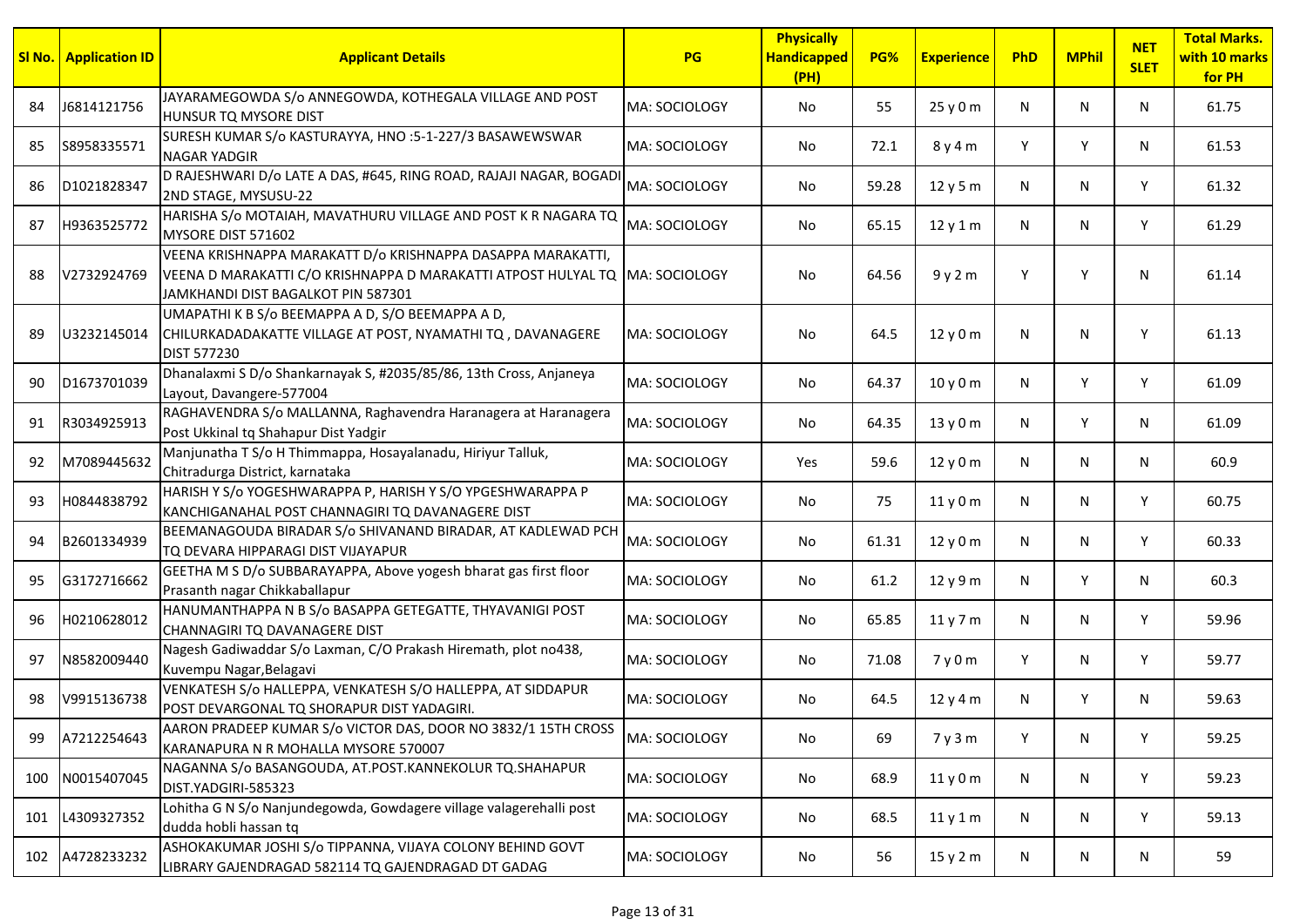|     | <b>SI No.</b> Application ID | <b>Applicant Details</b>                                                                                                                               | <b>PG</b>     | <b>Physically</b><br><b>Handicapped</b><br>(PH) | PG%   | <b>Experience</b> | PhD | <b>MPhil</b> | <b>NET</b><br><b>SLET</b> | <b>Total Marks.</b><br>with 10 marks<br>for PH |
|-----|------------------------------|--------------------------------------------------------------------------------------------------------------------------------------------------------|---------------|-------------------------------------------------|-------|-------------------|-----|--------------|---------------------------|------------------------------------------------|
| 103 | 07413208502                  | OBALESHAPPA K S/o KONDAPPA, KODAMADAGU POST PAVAGADA TQ<br><b>TUMKUR DIST</b>                                                                          | MA: SOCIOLOGY | No                                              | 56    | 15y2m             | N   | N            | N                         | 59                                             |
| 104 | K5337655062                  | KALAKAPPA S/o SANGAPPA KUMBAR, OPPOSITE SKNG GFGC COLLEGE SAI<br>NAGAR GANGAVATHI DT.KOPPAL                                                            | MA: SOCIOLOGY | No                                              | 67.75 | 11y2m             | N   | N            | Y                         | 58.94                                          |
| 105 | P9524431456                  | PARASHURAM S/o NINGAPPA, AT /POST: MALLAPUR TQ: SINDHANUR<br>DIST: RAICHUR-584128                                                                      | MA: SOCIOLOGY | No                                              | 67.65 | 11y0m             | N   | N            | Y                         | 58.91                                          |
| 106 | C0097721754                  | CHANDRA MOULI P S/o PARAMESHWARAIAH, NEAR RANGANATHA<br>TEMPLE BASAVANAHALLI CHIKMAGALUR                                                               | MA: SOCIOLOGY | No                                              | 55.55 | 15y0m             | N   | N            | N                         | 58.89                                          |
| 107 | C9159319140                  | CHANDRIKA D R D/o RAMESH D V, CHANDRIKA D R W/O YOGEESHAPPA D<br>R PANCHANAHALLY AT POST KADUR TQ CHIKKAMAGALUR DI PIN 577182 K MA: SOCIOLOGY<br>CH.   |               | No                                              | 61.2  | 12y6m             | N   | Y            | N                         | 58.8                                           |
| 108 | M9265948967                  | MANJULA K V D/o VEERABADRAIAH, #5/A 2ND STAGE 13TH CROSS<br>KUVEMPUNAGARA HASSAN                                                                       | MA: SOCIOLOGY | No                                              | 67    | 7y0m              | Y   | N            | Y                         | 58.75                                          |
| 109 | M9644553267                  | Manjula.D D/o Dharmaraju.P, #203, Everjoy Surekha Apartments, 8th A<br>Cross, Old water tank road, Uttrahalli, Bangalore - 560061                      | MA: SOCIOLOGY | No                                              | 73    | 6 y 6 m           | Y   | N            | Υ                         | 58.75                                          |
| 110 | R6938420929                  | RAMANNA R S/o RAMACHANDRAIAH, RAMANNA R S/O LATE<br>RAMACHANDRAIAH KETHUPURA VILLAGE AND POST SOSALE HOBALI T<br>NARASIPURA TQ MYSORE DIST 571101      | MA: SOCIOLOGY | No                                              | 60.3  | 11y7m             | N   | N            | Υ                         | 58.58                                          |
|     | 111 L9029336020              | LAXMAN S/o NEELAKANTH REDDY, BHARATHI NILAYA HNO: 5-5-363/15-B<br>AADARSHA NAGAR, YADGIR                                                               | MA: SOCIOLOGY | No                                              | 60    | 12y5m             | N   | Y            | N                         | 58.5                                           |
| 112 | R7866842381                  | RAGHU S/o UMESHA, Raghu s/o Umesha Hosaveeduhundi Villege<br>Maduvinahalli Post Hullahalli Hobali Nanjanagudu Taluku Mysore District                   | MA: SOCIOLOGY | No                                              | 65.85 | 9y0m              | N   | Y            | Υ                         | 58.46                                          |
| 113 | M7273828179                  | MALINI REVANKAR D/o ANAND REVANKAR, At: Janata<br>Colony, po: Arbail, Tq: Yellapur, Di: Uttara Kannada                                                 | MA: SOCIOLOGY | No                                              | 65.75 | 6y8m              | Y   | N            | Υ                         | 58.44                                          |
| 114 | K4374329124                  | KIRANKUMAR A DESAI S/o ANNASAHEB DESAI, A/P MUTWAD TQ.<br>SOUNDATTI. DIST BELGAVI PIN 591121                                                           | MA: SOCIOLOGY | No                                              | 65.65 | 8y1m              | Y   | Y            | N                         | 58.41                                          |
| 115 | M8449127234                  | MUTHYALANNA S/o NARAYANAPPA, SO NARAYANAPPA<br>İKYATHAGANACHERLU VILLAGE VENKATAMMANAHALLI POST PAVAGADA<br>TQ TUMKUR DIST 561202                      | MA: SOCIOLOGY | No                                              | 65.5  | 14y0m             | N   | N            | N                         | 58.38                                          |
|     | 116 K2737230754              | KATTI VIJAYALAKSHMI D/o KATTI BASAVARAJ, BEHIND NARESH COMPLEX<br>WARD NO 19 RAM KISHOR COLONY SINDHANUR TO SINDHANUR DIST<br><b>RAICHUR 584128</b>    | MA: SOCIOLOGY | No                                              | 65.25 | 12y0m             | N   | Υ            | N                         | 58.31                                          |
| 117 | N2785324846                  | NAVEENA C S/o CHOUDAPPA, S/O CHOUDAPPA KOLLIKOPPA VILLAGE<br>PADAVAGODU POST SAGAR TQ 577434                                                           | MA: SOCIOLOGY | No                                              | 65.13 | 11y2m             | N   | N            | Y                         | 58.28                                          |
|     | 118 D1800715742              | Dr. SHANKARAMMA E D/o ERAPPA, Adigara kallahalli Anekal Taluk<br><b>Bangalore District</b>                                                             | MA: SOCIOLOGY | No                                              | 64.8  | 8 y 0 m           | Y   | Υ            | N                         | 58.2                                           |
| 119 | M4728434206                  | MALLIKARJUNGOUD PURADANAG S/o MAHADEVGOUD, MALLIKARJUN<br>PURADANAGOUDAR. SOPPIMATH ONI,. HOUSE NO 317/A. AT/POST<br>KALAGHATGI DIST- DHARAWAD .581204 | MA: SOCIOLOGY | No                                              | 63.13 | 11y1m             | N   | N            | Υ                         | 57.78                                          |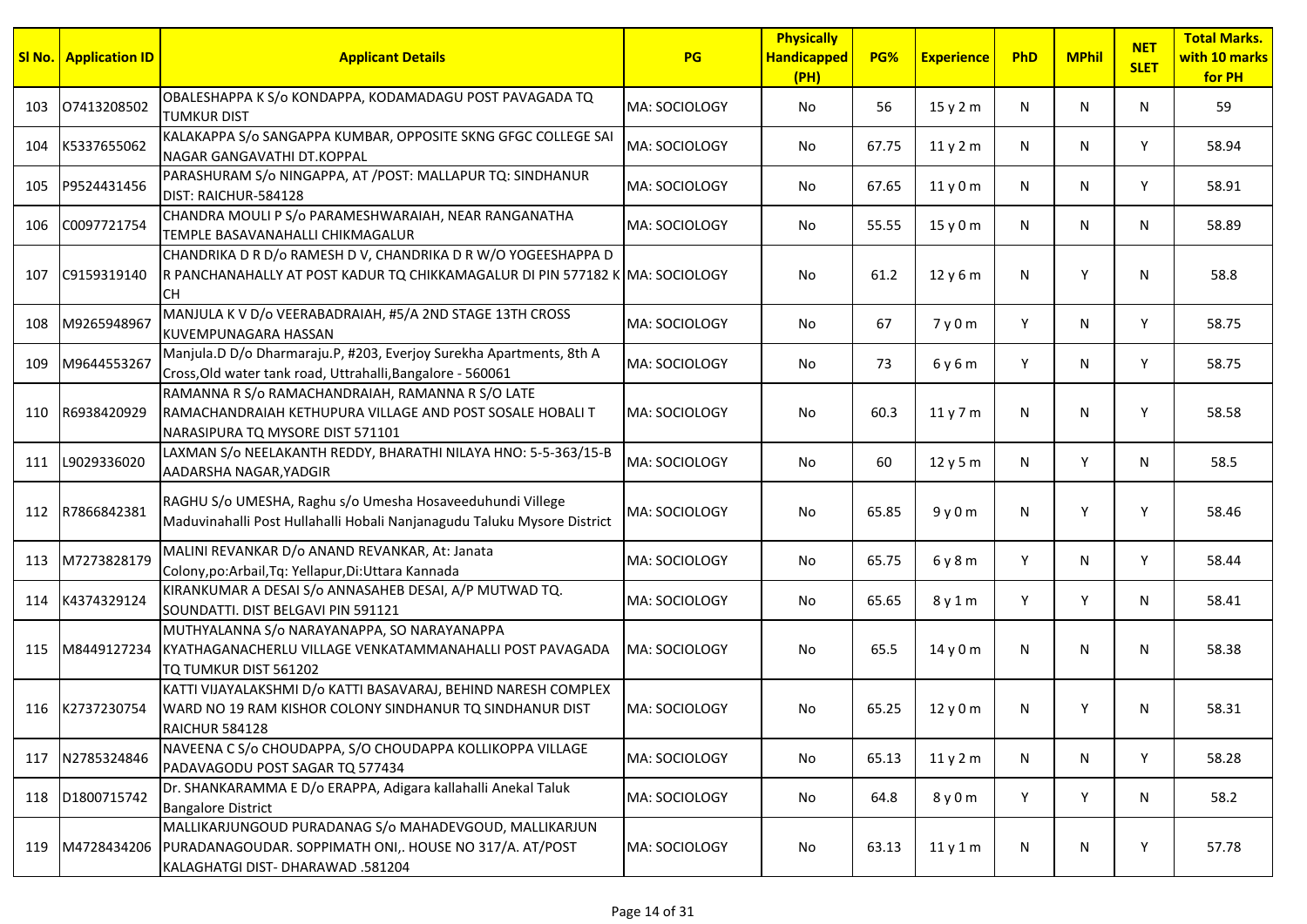|     | <b>SI No.</b> Application ID | <b>Applicant Details</b>                                                                                                                                                           | <b>PG</b>     | <b>Physically</b><br><b>Handicapped</b><br>(HH) | PG%   | <b>Experience</b> | PhD | <b>MPhil</b> | <b>NET</b><br><b>SLET</b> | <b>Total Marks.</b><br>with 10 marks<br>for PH |
|-----|------------------------------|------------------------------------------------------------------------------------------------------------------------------------------------------------------------------------|---------------|-------------------------------------------------|-------|-------------------|-----|--------------|---------------------------|------------------------------------------------|
| 120 | B5220046288                  | BADIGER SHIVANANDACHAR S/o HAMSANANDACHAR GB, #777/10, Opp:<br>BSNL Telephone Office, 17th Ward, Parshetter layout, Huvina Hadagali,<br>VijayaNagara District -583219              | MA: SOCIOLOGY | No                                              | 63.1  | 8y2m              | Y   | Y            | N                         | 57.78                                          |
| 121 | D6698329642                  | DEVAMMA D/o DEVAPPA, BASAVA STREET BHEHIND TP DEVADURGA DIST<br>RAICHUR PIN 584111                                                                                                 | MA: SOCIOLOGY | No.                                             | 68.75 | 10y5m             | N   | N            | Y                         | 57.69                                          |
| 122 | M0826924710                  | MALLAPPA S/o REVAPPA LAMANI, AT POST KALAGI TANDA TQ<br>MUDDEBIHAL DIST VIJAYAPUR 586213                                                                                           | MA: SOCIOLOGY | No.                                             | 56.25 | 14 y 5 m          | N   | N            | N                         | 57.56                                          |
| 123 | P2161051518                  | Poovamma N. P D/o Poovaiah N. M, Peroor village ballamavaty Post<br>napoklu Madikeri                                                                                               | MA: SOCIOLOGY | No                                              | 62.1  | 12 y 0 m          | N   | Y            | N                         | 57.53                                          |
|     | 124 A1178920584              | ANIL KAMBALE S/o TUKARAM, AT/GAVANAL POST/KAMATANOOR TA/<br>HUKKERI DIST/ BELAGAVI                                                                                                 | MA: SOCIOLOGY | No.                                             | 61.75 | 11y0m             | N   | N            | Y                         | 57.44                                          |
| 125 | Y7781550355                  | Yamanappa T Bhajantri S/o Tirakappa, Y T Bhajantri At/post Chikkumbi Tq<br>Savadatti Dist Belgaum 591110                                                                           | MA: SOCIOLOGY | No.                                             | 67.75 | 4y5m              | Y   | Y            | Y                         | 57.44                                          |
| 126 | S1214342695                  | SUREKHA D/o SUBHASH, NEAR NAGARESHWAR SCHOOL NEHRU GUNJ<br>KALABURGI 585104                                                                                                        | MA: SOCIOLOGY | No.                                             | 67.3  | 7y5m              | Y   | Y            | N                         | 57.33                                          |
| 127 | V6590022094                  | VENKATESHA H S S/o SRIRAMAKRISHNAPPA, HUNGENAHALLI VILLAGE<br>AND POST MALUR TALUK KOLAR DIST                                                                                      | MA: SOCIOLOGY | No                                              | 61.3  | 12y1m             | N   | Y            | N                         | 57.33                                          |
| 128 | A7583331795                  | ANNAPURNA D/o VIJAYAKUMAR, PLOT NO 27 NGOS COLONY SRI NAGAR<br>JEWARGI ROAD KALABURAGI 585102                                                                                      | MA: SOCIOLOGY | No                                              | 61    | 12y1m             | N   | Y            | N                         | 57.25                                          |
| 129 | S5388726783                  | Sabiha Naz D/o K Imam Hussain, Vardi mohalla molakalmuru 577535                                                                                                                    | MA: SOCIOLOGY | Yes                                             | 68.9  | 3y0m              | Y   | N            | Y                         | 57.23                                          |
|     | 130 V4875611737              | VIDYAWATI BADIGER D/o DEVENDRAPPA, AT POST. NANDESHWAR,<br>TQ.ATHANI, DIST. BELGAVI                                                                                                | MA: SOCIOLOGY | No.                                             | 66.83 | 9y6m              | Y   | N            | N                         | 57.21                                          |
| 131 | T4117000002                  | TEJESHWARI KOREGOL D/o SHIVAYOGEPPA, KASHI NIVAS NAVARASPUR<br>EXTENTION AREA NEAR IBRAHIMPUR RAILWAY STATION VIJAYAPUR                                                            | MA: SOCIOLOGY | No.                                             | 72.8  | 7y3m              | Y   | Y            | N                         | 57.2                                           |
|     | 132 J5144830312              | JAIRAM A S/o ANJANAPPA B, S/O ANJANAPPA B MARALENAHALLI SIRA<br><b>GATE POST TUMKUR</b>                                                                                            | MA: SOCIOLOGY | No                                              | 60.7  | 9y2m              | N   | Y            | Y                         | 57.18                                          |
|     | 133 A4741840485              | Anitha R D/o Ramachandrappa G, W/O Shivamurthy M, PGT Physics, JNV<br>Seegodu, Devagodu Post, Koppa Tq, Chikkamagalur 577112                                                       | MA: SOCIOLOGY | No.                                             | 66.31 | 8 y 6 m           | N   | Y            | Y                         | 57.08                                          |
| 134 | S2934532810                  | SHASHIKUMAR M N S/o NANJAPPA, #607,5TH CROSS, RANGAPURA ROAD,<br>GANDHI NAGAR, TIPTUR, TUMKUR DIST                                                                                 | MA: SOCIOLOGY | No                                              | 60.2  | 12y3m             | N   | Y            | N                         | 57.05                                          |
| 135 | M1280201590                  | Mudukappa S/o Karegouda, Shiva Nilaya Basaveshwara Nagara21ward<br>2nd cross Kampli, TQ: Kampli, Dist: Bellari                                                                     | MA: SOCIOLOGY | No.                                             | 66    | 7y4m              | Y   | Y            | N                         | 57                                             |
| 136 | S4167424529                  | SANTOSH MANE S/o KRISHNAPPA, AT POST GADDE PLOT, ANKALI ROAD,<br>RAIBAG-591317 TO RAIBAG DIST BELAGAVI                                                                             | MA: SOCIOLOGY | No                                              | 60    | 12y3m             | N   | Y            | N                         | 57                                             |
|     | 137 P2604715380              | PUSPAVATHI D P D/o PUTTE GOWDA, PUSHPAVATHI D P W/O<br>DHARMEGOWDA.LECTURER MATHRUSHREE NILAYA.DOOR NO<br>175B.PUMP HOUSE ROAD 1ST CROSS BELUR.BELUR(T).HASSAN(D)<br>KARNATAKA (S) | MA: SOCIOLOGY | No                                              | 70.9  | 10y2m             | N   | N            | Y                         | 56.73                                          |
| 138 | N0407204030                  | NINGAPPA S/o HONNAPPA, Dhotarabandi(at) PIN 584138 Manvi(tq)<br>Raichur (district)                                                                                                 | MA: SOCIOLOGY | Yes                                             | 66.65 | 6y8m              | N   | N            | Y                         | 56.66                                          |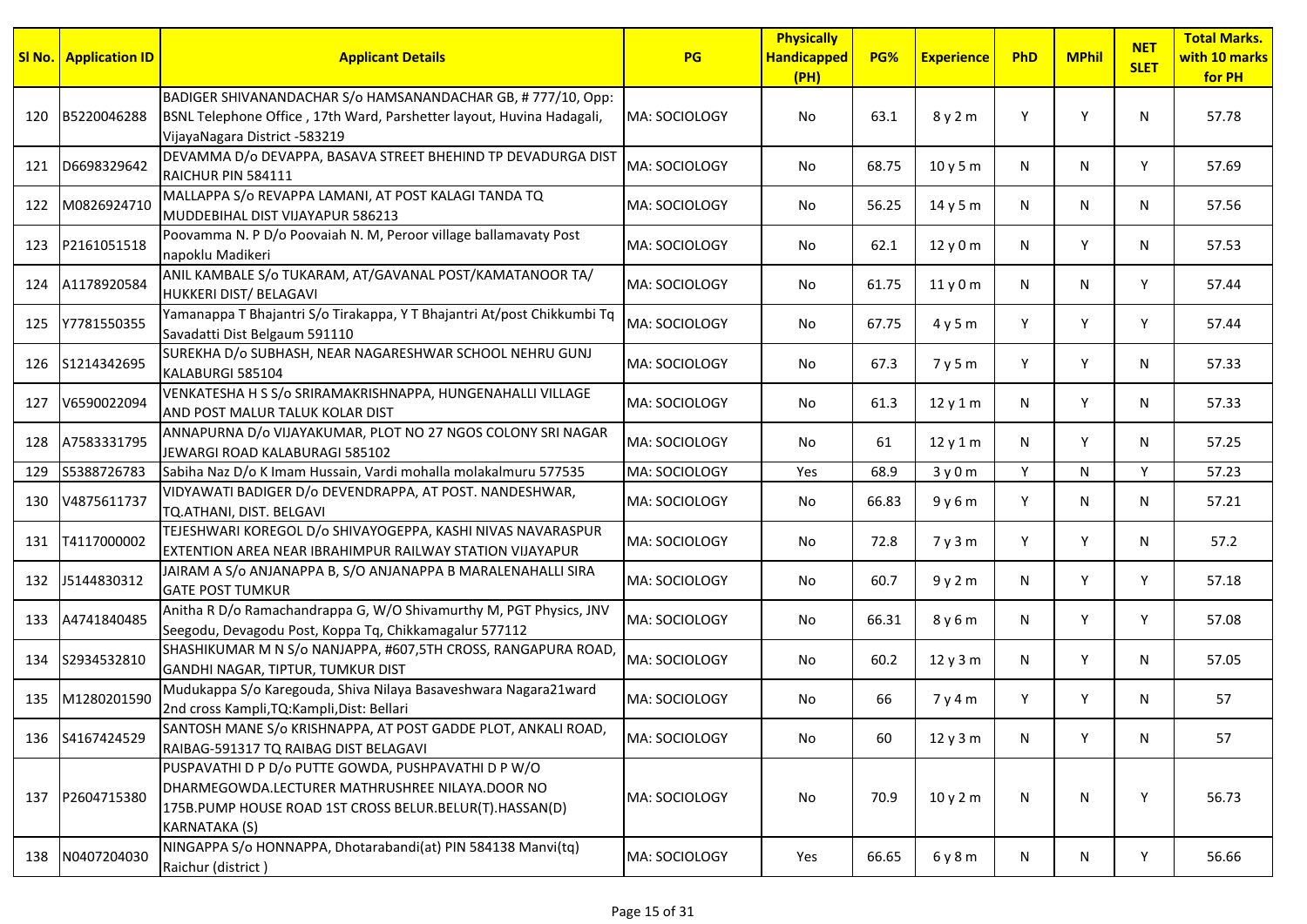|     | <b>SI No.   Application ID</b> | <b>Applicant Details</b>                                                                                                                               | PG            | <b>Physically</b><br><b>Handicapped</b><br>(H) | PG%   | <b>Experience</b> | PhD | <b>MPhil</b> | <b>NET</b><br><b>SLET</b> | <b>Total Marks.</b><br>with 10 marks<br>for PH |
|-----|--------------------------------|--------------------------------------------------------------------------------------------------------------------------------------------------------|---------------|------------------------------------------------|-------|-------------------|-----|--------------|---------------------------|------------------------------------------------|
| 139 | S8354524106                    | SAVITHA D/o MAHADEVAPPA KOTI, H NO 11/3510 MANIKESHWARI<br>COLONY BRAHAMPUR GULBARGA-585103                                                            | MA: SOCIOLOGY | No                                             | 70.15 | 4y1m              | Y   | Y            | Y                         | 56.54                                          |
| 140 | D1113347930                    | Dr NARAYANASWAMY A M S/o ADI MURTHAPPA, C/O GOVINDAIAH 3rd<br>CROSS SHREE NAGARA GUBBI TOWN GUBBI-572216 TUMKUR DISTRICT                               | MA: SOCIOLOGY | No                                             | 63.45 | 7y4m              | Y   | Y            | N                         | 56.36                                          |
|     | 141 L2913542275                | LEELA D K D/o KALAIAH, W/O SHIVASHANKAR H K C/O BHASAKAR CHAR<br>SAI NILAYA VIVEK NAGARA NEAR LANDARMI OFFICE HASSAN                                   | MA: SOCIOLOGY | No                                             | 63.3  | 13 y 7 m          | N   | N            | N                         | 56.33                                          |
|     | 142 S2494028833                | SANGEETA D/o SHANTVEER, SANGEETA W/O MALLIKARJUN JADAR H. NO<br>61 AT POST M T PALLI TQ GURUMATKAL DIST YADGIR                                         | MA: SOCIOLOGY | No                                             | 68.5  | 9y1m              | Y   | N            | N                         | 56.13                                          |
| 143 | S7012914259                    | SHEKHAR B S/o BHEEMA NAIK, SHEKHAR B S/O BHEEMA NAIK, PANJAYANA<br>HATTY, BAHADDUR GHATTA POST, BHARAMASAGARA HOBALI,<br>CHITRADURGA TQ AND DIS 577519 | MA: SOCIOLOGY | No                                             | 68.5  | 10y2m             | N   | N            | Υ                         | 56.13                                          |
| 144 | S6446727102                    | SHARANAPPA S/o NARASAPPA, H.NO. MIG24 MOKA ROAD KHB COLONY<br><b>BALLARI 583101</b>                                                                    | MA: SOCIOLOGY | No                                             | 68.2  | 10y3m             | N   | N            | Y                         | 56.05                                          |
| 145 | S6446718612                    | Shranappa S/o Narasappa, H.no mig24 khb colony moka road Bellary                                                                                       | MA: SOCIOLOGY | No                                             | 68.2  | 10 y 2 m          | N   | N            | Y                         | 56.05                                          |
| 146 | N336150894                     | Nagaveena.L S/o Lokeshappa.k, Kanivehalli.singenahalli(p), Holalkere(T)<br>Chitradurga (D), pin-577539                                                 | MA: SOCIOLOGY | No                                             | 68.18 | 7y0m              | Y   | Y            | N                         | 56.05                                          |
| 147 | S9223613609                    | SHANTAPPA S/o BHIMARAYA, NEAR MEDAGALLI HULKALL GUDDA<br>SURAPUR TQ SURAPUR DIST YADGIRI 585224                                                        | MA: SOCIOLOGY | No                                             | 68.2  | 10y0m             | N   | N            | Y                         | 56.05                                          |
| 148 | G3816923011                    | GEETABAI D/o IRAPPA BELLUNDAGI, AT POST KANNUR TO DIST VIJAYAPUR MA: SOCIOLOGY                                                                         |               | Yes                                            | 64    | 8 y 0 m           | N   | Y            | N                         | 56                                             |
| 149 | R0911818296                    | RAVIKUMAR K B S/o BASAPPA K, Sukshit nilaya, doreswamy layout, Ist<br>Cross, Chitradurga                                                               | MA: SOCIOLOGY | No                                             | 61.52 | 8 y 5 m           | N   | Υ            | Y                         | 55.88                                          |
| 150 | S7306720662                    | Shivamurthy.S S/o Shivanna.C, #1A, Gurubasava Nilaya, 5th cross,<br>yajamanppa layout, Nagashettyhalli, RMV II nd stage, Bangalore-94                  | MA: SOCIOLOGY | No                                             | 55    | 12 y 0 m          | N   | Y            | N                         | 55.75                                          |
|     | 151 C7611123554                | CHANDRA NAYAKA H C S/o CHANNANAYAKA, HULLENAHALLI VILLAGE<br>BILIKERE POST AND HOBLI HUNSUR TALUK MYSORE DISTRICT                                      | MA: SOCIOLOGY | No                                             | 66.95 | 10 y 2 m          | N   | N            | Y                         | 55.74                                          |
| 152 | D0181627902                    | DHANARAJA K C S/o CHIKKAPPAGOWDA, KESTURUKOPPALU VILLAGE,<br>KESTUR POST, K R NAGAR TALUK, MYSORE DISTRICT                                             | MA: SOCIOLOGY | No                                             | 65.45 | 8 y 2 m           | N   | Y            | Y                         | 55.36                                          |
| 153 | S3086630504                    | SANJEEVKUMAR S/o CHANDRAPPA, GDA COLONY 3RD BLOCK PLOT NO<br>333 NEAR OM NAGAR SEDAM ROAD KALABURAGI                                                   | MA: SOCIOLOGY | No                                             | 65    | 9y1m              | Y   | N            | N                         | 55.25                                          |
|     | 154 S8495045031                | SANJEEVA S/o HARISHCHANDRA, At.Post:Kamalapur Tq:Kamalapur<br>Dist:Kalaburagi 585313                                                                   | MA: SOCIOLOGY | No                                             | 64.95 | 6 y 1 m           | Υ   | N            |                           | 55.24                                          |
| 155 | K9410024651                    | KAVITHA N D/o NAGANNA T E, KAVITHA N D/O NAGANNA T E NEAR<br>MARAMMA TEMPLE PENUKONDA ROAD PAVAGADA TOWN PAVAGADA<br>TQ TUMKUR DISTRICT 561202         | MA: SOCIOLOGY | No                                             | 64.8  | 10y0m             | N   | N            | Y                         | 55.2                                           |
|     | 156 M7937636965                | MAHESHA K S/o NEERAGUNDI KOLLAPPA, GOWTHAMAPURA (AT POST),<br>SAGARA (TQ) SHIVAMOGGA (DI)                                                              | MA: SOCIOLOGY | No                                             | 63.77 | 10 y 2 m          | N   | N            | Y                         | 54.94                                          |
| 157 | K1414743096                    | KUMARA G K S/o KARIGOWDA, GANGAVADI HONAKERE HOBALI<br>NAGAMANGALA TALUK MANDYA DIST                                                                   | MA: SOCIOLOGY | No                                             | 62.85 | 11y1m             | N   | Υ            | N                         | 54.71                                          |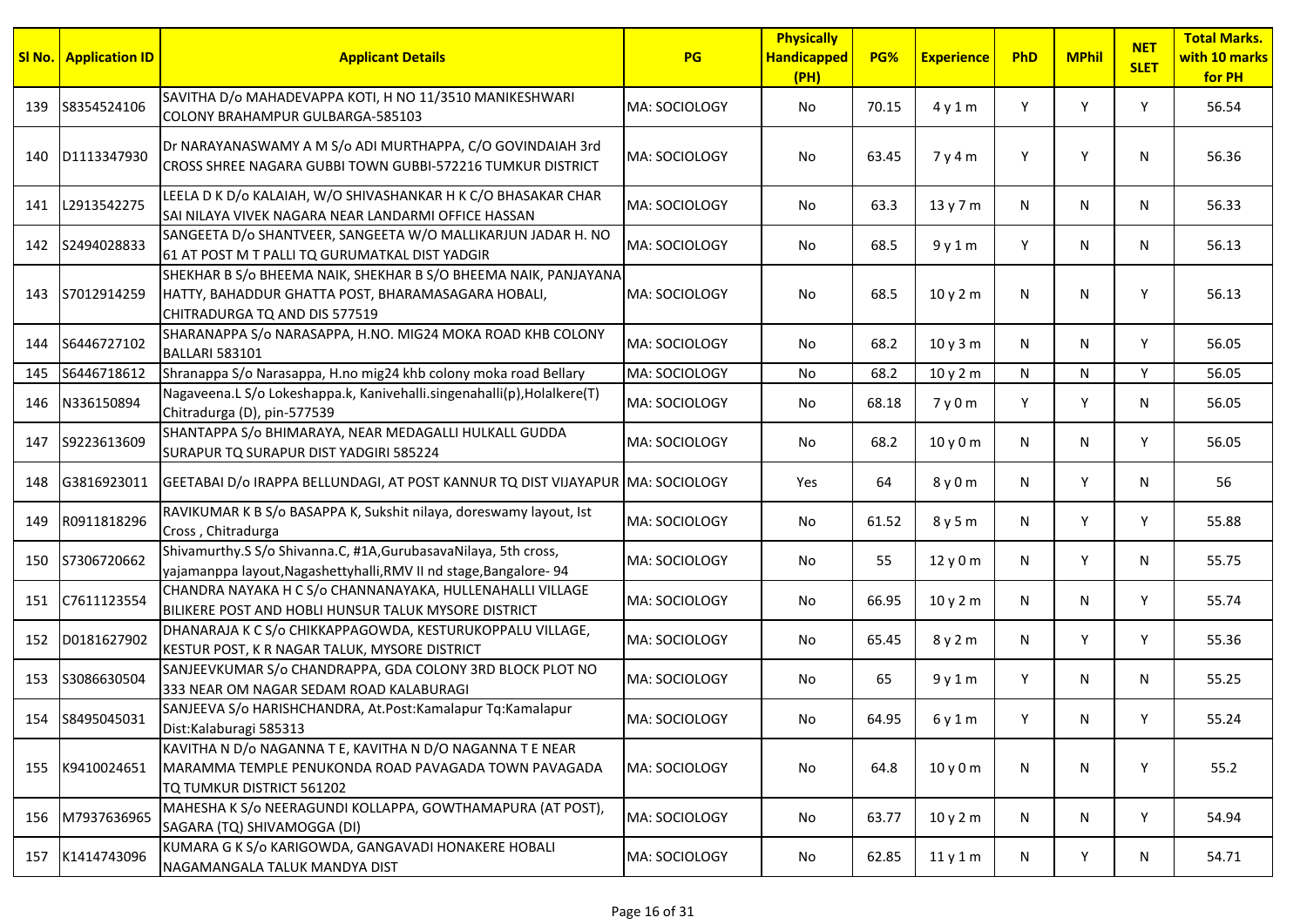|     | SI No. Application ID | <b>Applicant Details</b>                                                                                                                                        | <b>PG</b>             | <b>Physically</b><br><b>Handicapped</b><br>(PH) | <b>PG%</b> | <b>Experience</b> | PhD | <b>MPhil</b> | <b>NET</b><br><b>SLET</b> | <b>Total Marks.</b><br>with 10 marks<br>for PH |
|-----|-----------------------|-----------------------------------------------------------------------------------------------------------------------------------------------------------------|-----------------------|-------------------------------------------------|------------|-------------------|-----|--------------|---------------------------|------------------------------------------------|
| 158 | G4341003486           | Gudimundala Gonibasappa S/o Ramaleppa g, s/o, Ramaleppa g,<br>Ayyanahalli villege, Mariyammanahalli post, Hosapete taluku,<br>Vijayanagara district, pin-583222 | MA: SOCIOLOGY         | No                                              | 74.59      | 8 y 0 m           | Y   | N            | N                         | 54.65                                          |
| 159 | S0472707676           | SUSHEELA D/o ACHUTHA, KAMBALATHOTA PADUTHONSE VILLAGE<br>KEMMANNU POST UDUPI TALUK AND UDUPI DISTRICT                                                           | MA: SOCIOLOGY         | No                                              | 62.35      | 13 y 1 m          | N   | $\mathsf{N}$ | N                         | 54.59                                          |
| 160 | S8564912565           | SOMASHEKARA N S S/o SHIVANNASETTY, NERALE VILLAGE, BIDARAKKA<br>POST, HALLYMYSORE HOBLI, HOLENARASIPURA TALUK, HASSAN DISTRICT<br>573136                        | MA: SOCIOLOGY         | Yes                                             | 69.2       | 4y1m              | N   | Υ            | Υ                         | 54.3                                           |
| 161 | P9539832952           | PRASANNA KUMARA M V S/o VASUDEVA NAIKA, MARAHALLI ARAGA POST<br>THIRTHAHALLI TALUK SHIMOGA DIST                                                                 | MA: SOCIOLOGY         | No                                              | 61.14      | 11y1m             | N   | Y            | N                         | 54.29                                          |
| 162 | P9701624979           | PAVANKUMAR H M S/o MARIGOWDA, MOSALEHOSAHALLI, V&P,<br>SHANTHIGRAMA, HOBLI, HASSAN (t), HASSAN (D)                                                              | MA: SOCIOLOGY         | No                                              | 73.16      | 9y1m              | N   | $\mathsf{N}$ | Y                         | 54.29                                          |
| 163 | B2835756258           | BHEEMALINGA H S/o BASAPPA A, 6TH WARD NEAR<br>VEERABHADRESHWARA TALKIS KUDLIGI VIJAYANAGARA DIST                                                                | MA: SOCIOLOGY         | No                                              | 61.1       | 13 y 3 m          | N   | N            | N                         | 54.28                                          |
| 164 | U2982533120           | UMACHAGI RAGHAVENDRA S/o NIGNAPPA, AT POST RON                                                                                                                  | MA: SOCIOLOGY         | <b>No</b>                                       | 60.5       | 13 y 1 m          | N   | N            | N                         | 54.13                                          |
| 165 | J6531913926           | JAYASHANKAR K R S/o REVANNA K N, KALGUNDI POST ARASIKERE TALUK<br>HASSAN DISTRICT 573144                                                                        | MA: SOCIOLOGY         | No                                              | 60.24      | 11y3m             | N   | Y            | N                         | 54.06                                          |
| 166 | A0216028576           | Ashalatha.N D/o Aithappa.N, Ashaltha.N, W/o Harishchandra.J, Shri Devi<br>Nilaya Peramogru, peramogrupost, kedila Village, Bantwal<br>T.Q,D.K.Pin 574325.       | MA: SOCIOLOGY         | No                                              | 65.6       | 12 y 4 m          | N   | N            | N                         | 53.9                                           |
| 167 | G5971723387           | GURUMURTHY M G S/o GANAPATHI M B, GURUMURTHY M G S/O<br>GANAPATHI M B MASAGALLI VILLAGE BHIMANAKERE POST HOSANAGARA<br>TALUK SHIVAMOGGA DIST 577418             | <b>IMA: SOCIOLOGY</b> | No                                              | 71.54      | 9y3m              | N   | N            | Y                         | 53.89                                          |
| 168 | N1839609471           | NALINI D/o BASAVA PK, 8 327 NAVACHAITHANYA NEJAR MOODUTONSE<br>VILLAGE SANTHEKATTE UDUPI 576105                                                                 | MA: SOCIOLOGY         | No                                              | 64.9       | 9y6m              | N   | N            | Y                         | 53.73                                          |
| 169 | P6384034022           | PUSHPA G K D/o KANAKARAJU A H, W/O BASAVARAJA M R<br>MACHANAGOWDANAHALLI VILLAGE JODIGUBBI POST HOLENARASIPURA<br>TQ HASSAN DIST                                | MA: SOCIOLOGY         | <b>No</b>                                       | 64.9       | 12y6m             | N   | N            | N                         | 53.73                                          |
| 170 | M5873254824           | Mahesh s j S/o Javaaraiah, Seegure(v) ankapura(p) kattaya(h) hassan<br>(t)(d)                                                                                   | MA: SOCIOLOGY         | Yes                                             | 66.66      | 5y0m              | Y   | N            | N                         | 53.67                                          |
| 171 | K6238342251           | KAMALA D/o AMALAPPA, KAMALA D/O AMALAPPA BILLAV BAPOOJI<br>STREET TQ DEVADURGA DIST RAICHUR                                                                     | MA: SOCIOLOGY         | No                                              | 70.1       | 8 y 1 m           | Y   | N            | N                         | 53.53                                          |
| 172 | G3837626638           | GEETA ANKALAGI D/o SHANMUKHAPPA, GEETA ANKALAGI AT POST<br>DHAVALAGI TQ MUDDEBIHAL DIST VIJAYAPUR                                                               | MA: SOCIOLOGY         | No                                              | 69.33      | 12 y 0 m          | N   | N            | N                         | 53.33                                          |
| 173 | K8224504682           | Krishna D S/o DUSHYNTHA GOUD. D, Krishna D. S/o. D. Dushynthagoud.<br>Vaishnvinilaya huvinahadagli583219                                                        | MA: SOCIOLOGY         | No                                              | 69         | 10 y 2 m          | N   | Y            | N                         | 53.25                                          |
| 174 | D3812626567           | DR.JYOTHI B V D/o VIRUPAKSHAPPA K V, JYOTHI B V W/O HARISH M M<br>BORAGONDANAHALLI VILLAGE IGOOR POST DAVANAGERE                                                | MA: SOCIOLOGY         | No.                                             | 68.68      | 5y8m              | Y   | Y            | N                         | 53.17                                          |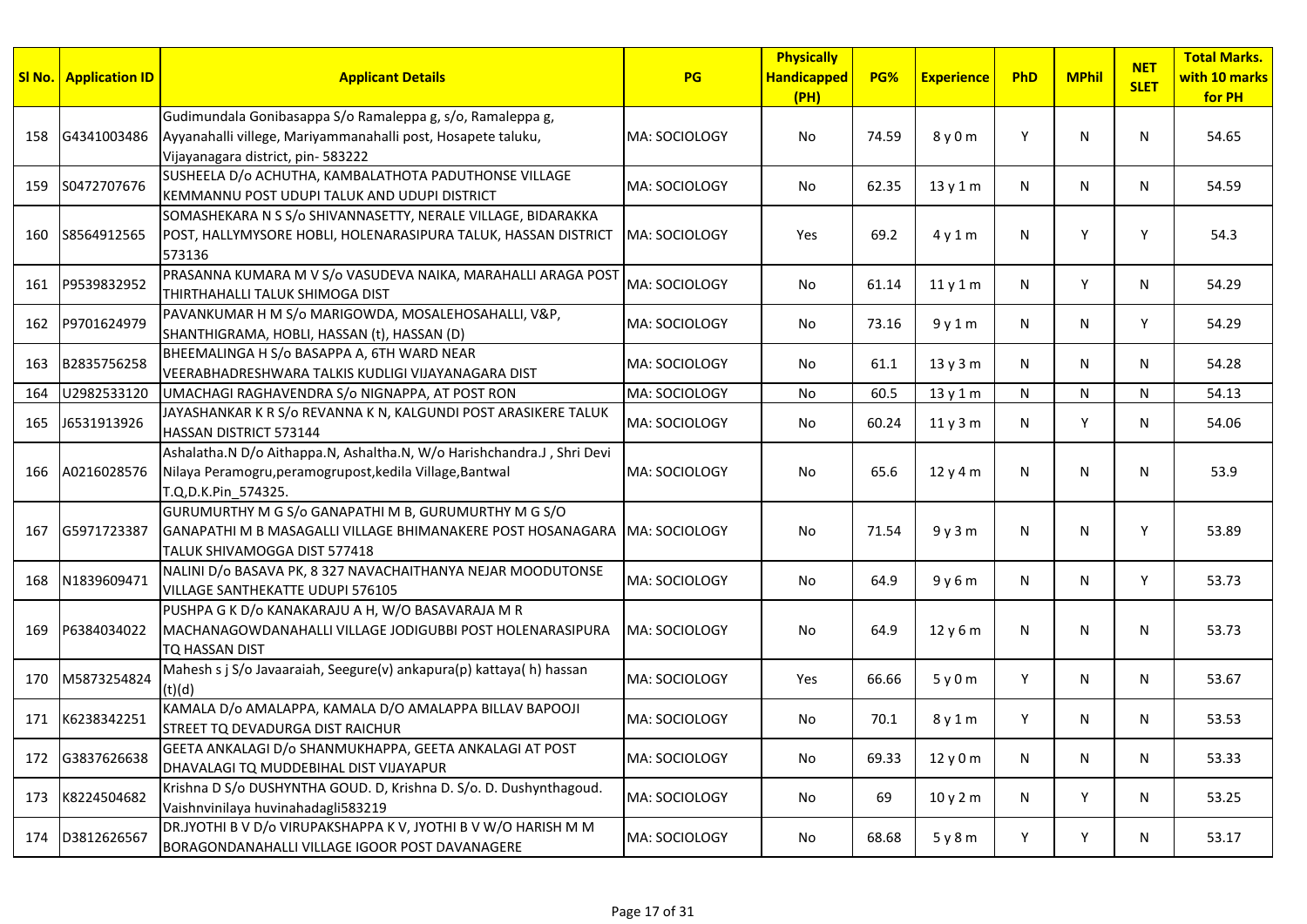|     | <b>SI No.</b> Application ID | <b>Applicant Details</b>                                                                                                                                                                             | <b>PG</b>             | <b>Physically</b><br><b>Handicapped</b><br>(PH) | PG%   | <b>Experience</b> | PhD | <b>MPhil</b> | <b>NET</b><br><b>SLET</b> | <b>Total Marks.</b><br>with 10 marks<br>for PH |
|-----|------------------------------|------------------------------------------------------------------------------------------------------------------------------------------------------------------------------------------------------|-----------------------|-------------------------------------------------|-------|-------------------|-----|--------------|---------------------------|------------------------------------------------|
| 175 | V0078321771                  | VASANTHA KUMAR M K S/o MARUTHI K, VASANTHA KUMAR M K, S/O<br>MARUTHI K, VINAYAKA RESIDENTIAL LAYOUT, ANALEKOPPA, AGIADIMATA MA: SOCIOLOGY<br>BACKSIDE, SIRIVALA ROAD, SAGARA, SHIVAMOGGA DIST-577401 |                       | No                                              | 68.59 | 10y1m             | N   | Y            | N                         | 53.15                                          |
| 176 | M1045227058                  | MAHADEVI. N D/o EARANNA, AT POST GOPALAPUR, TO DEVADURGA DIST<br><b>RAICHUR</b>                                                                                                                      | MA: SOCIOLOGY         | No                                              | 68.3  | 12y0m             | N   | N            | N                         | 53.08                                          |
| 177 | R2388850375                  | RAMESH S/o SHARANAPPA, R/O; CHANDANHALLI .TQ HUMNABAD. DIST;<br>BIDAR.                                                                                                                               | MA: SOCIOLOGY         | No                                              | 68.1  | 10y0m             | N   | Y            | N                         | 53.03                                          |
| 178 | S7206829255                  | SHIVAYOGI HIREMATH S/o VIRUPAXAYYA HIREMATH, S.V.HIREMATH<br>AT:POST: DODWAD TQ: BAILHONGAL DIST: BELAGAVI                                                                                           | MA: SOCIOLOGY         | No                                              | 55.87 | 11y0m             | N   | Y            | N                         | 52.97                                          |
| 179 | H3348224478                  | H M APARNA D/o B C HIREHALMATH, HOUSE NO 22, WARD NO 25, ATHITI<br>INN PG, 1ST FLOOR, VEERANNA GOUD COLONY, NEAR KUMAR SWAMY<br>TEMPLE, BELLARY-583101                                               | MA: SOCIOLOGY         | No                                              | 61.85 | 6y4m              | Y   | Y            | N                         | 52.96                                          |
| 180 | S0019931128                  | SUNIL KUMAR P S/o LATE PUTTARAJAPPA R, JAGARAVALLI CAMP<br>SANTHEKOPPALU DANDIGANAHALLI POST SHANTHIGRAMA HOBALI<br><b>HASSAN TALUK HASSAN DIST</b>                                                  | MA: SOCIOLOGY         | No                                              | 67.8  | 9y0m              | N   | N            | Y                         | 52.95                                          |
| 181 | R3729516682                  | RUKMINI K S D/o SWAMYGOWDA K T, W/O SHANTHARAJU C V<br>CHAKANAHALLI, KADALU POST, ALUR TQ, HASSAN                                                                                                    | MA: SOCIOLOGY         | No.                                             | 67.75 | 7y0m              | N   | Y            | Y                         | 52.94                                          |
| 182 | J9825347015                  | JYOTHI G R S/o Late.RAJASHEKARAPPA G C, Jyothi G R W/O Madhu G, I<br>cross, Shruthi Nilaya, Near Shiva temple, I Floor, Vidyanagar, Shimoga                                                          | MA: SOCIOLOGY         | No                                              | 67.7  | 8 y 2 m           | Y   | N            | N                         | 52.93                                          |
| 183 | R3969216466                  | RENUKA BAJIRAHUT D/o SHANMUKH, Renuka Bajirahut At;Kiresur<br>Po;Hebsur 581209 Tq;Hubli D;Dharwad                                                                                                    | MA: SOCIOLOGY         | No.                                             | 55    | 13y0m             | N   | N            | N                         | 52.75                                          |
| 184 | R8456329296                  | RAJARAM LAXMAN CHAVHAN S/o LAXMAN, RAJARAM L CHAVHAN, AT<br>POST CHIKKALAKI TQ JAMKHANDI DIST BAGALKOT 586113                                                                                        | MA: SOCIOLOGY         | No.                                             | 55    | 13 y 1 m          | N   | N            | N                         | 52.75                                          |
| 185 | M1888325420                  | MANOHARA S/o BHIMANAIKA, GUDRUKOPPA SHETTIHALLI POST<br>SHIVAMOGGA TALUK AND DIST                                                                                                                    | MA: SOCIOLOGY         | No.                                             | 66.14 | 10y1m             | N   | Y            | N                         | 52.54                                          |
| 186 | S1763042924                  | SURESH T S S/o SHEKHARAPPA T, SURESH T S S/O SHEKHARAPPA T<br>TALAVAR STREET HONNEBAGI V RAJAGONDANAHALLI POST CHANNAGIRI<br>TQ DAVANAGERE DIST                                                      | <b>IMA: SOCIOLOGY</b> | No                                              | 72    | 8 y 5 m           | N   | N            | Υ                         | 52.5                                           |
| 187 | V9328024372                  | VEERESH KUMAR S/o VENKATARAMULU, H NO 8-2-67 Iqbal Nagar Near<br>Gajagar pet school Raichur 584103                                                                                                   | MA: SOCIOLOGY         | No.                                             | 65.65 | 6y2m              | Y   | Y            | N                         | 52.41                                          |
| 188 | M2523938583                  | MARUTESH S/o NARAYANAPPA, MARUTESH S/O<br>NARAYANAPPA.AT;HIREMADINALA.POST;CHIKKAMADINAL.TQ;KANAKAGIR MA: SOCIOLOGY<br>I.DIST;KOPPAL                                                                 |                       | No                                              | 65.6  | 12y1m             | N   | N            | N                         | 52.4                                           |
| 189 | K1942625338                  | KRISHTAPPA S/o BASAPPA, AT VENKATAPUR POST KUMBARPET TQ<br><b>SHORAPUR DIST YADGIR</b>                                                                                                               | MA: SOCIOLOGY         | No                                              | 71.35 | 4y4m              | Y   | N            | Y                         | 52.34                                          |
| 190 | T2591733177                  | THIPPESWAMY.R S/o RAJANNA, Thippaiahnakote(v) Kodihalli(P)<br>Challakere (T) Chitradurga (D) 577543                                                                                                  | MA: SOCIOLOGY         | No                                              | 71.31 | 2y6m              | Y   | Y            | Y                         | 52.33                                          |
| 191 | A0378435706                  | ANANTH KUMAR D S/o DASASHETTY, GOKULA EXTENTION HUNSUR TOWN<br><b>MYSORE DISTRICT</b>                                                                                                                | MA: SOCIOLOGY         | No                                              | 53.2  | 13y0m             | N   | N            | N                         | 52.3                                           |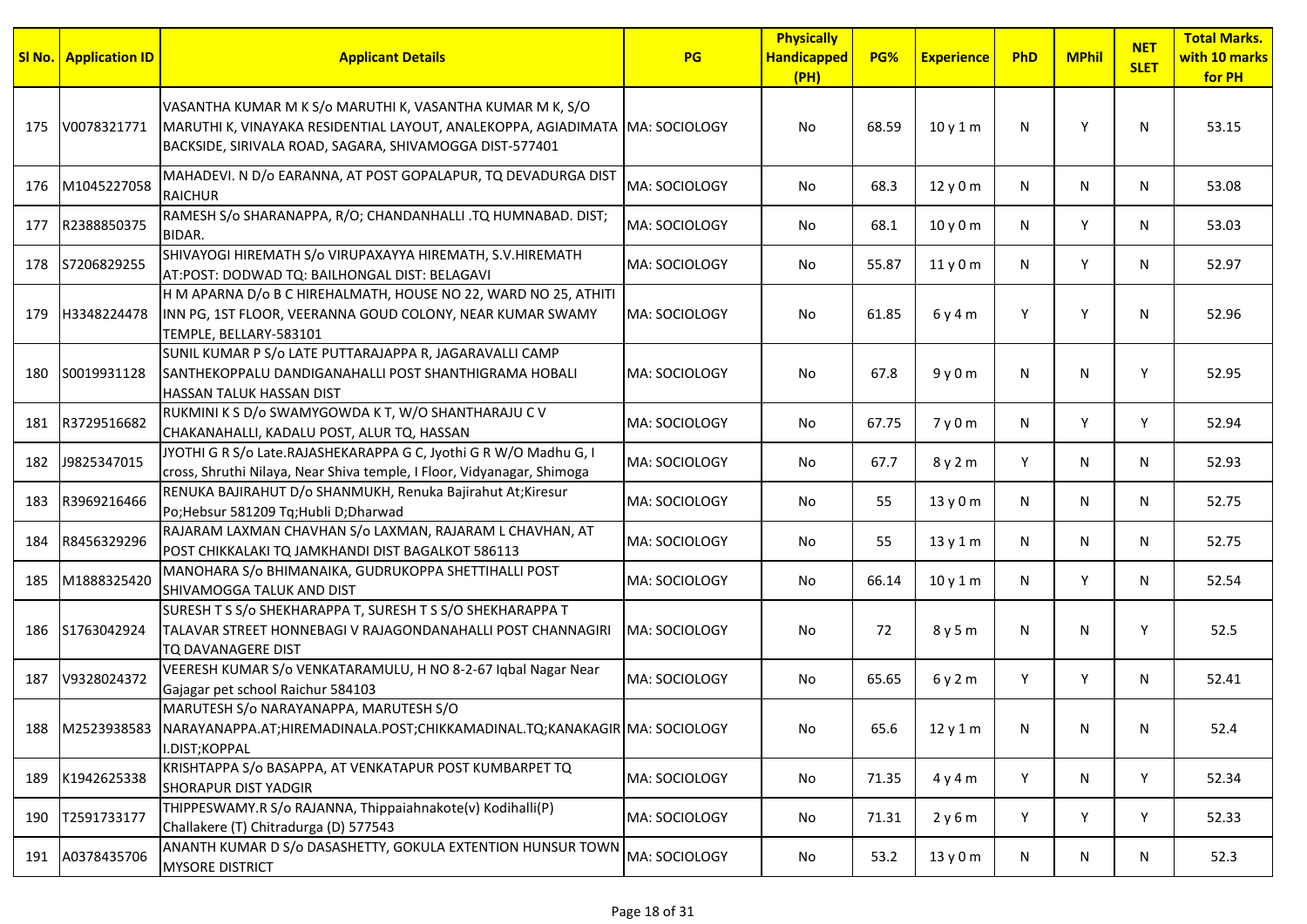| SI No. | <b>Application ID</b> | <b>Applicant Details</b>                                                                                                                                                            | PG            | <b>Physically</b><br><b>Handicapped</b><br>(PH) | PG%   | <b>Experience</b> | PhD | <b>MPhil</b> | <b>NET</b><br><b>SLET</b> | <b>Total Marks.</b><br>with 10 marks<br>for PH |
|--------|-----------------------|-------------------------------------------------------------------------------------------------------------------------------------------------------------------------------------|---------------|-------------------------------------------------|-------|-------------------|-----|--------------|---------------------------|------------------------------------------------|
| 192    | T6627446043           | THEJOMURTHY M B S/o LATE BASAVARAJU, NO 703 HUDKO APARTMENT<br>SHARDADEVI NAGAR MYSORE 570023                                                                                       | MA: SOCIOLOGY | No                                              | 65.15 | 10y1m             | N   | Y            | N                         | 52.29                                          |
| 193    | M6729919357           | MANJUNATH TIGADI S/o MALLAPPA, AT/ KULAMANATTI, PO/<br>HOLINAGALAPUR, TQ/KITTUR, DI/BELAGAVI, 591153.                                                                               | MA: SOCIOLOGY | No                                              | 65    | 7y2m              | N   | Y            | Y                         | 52.25                                          |
| 194    | S2626314625           | SUNANDA POOJERI D/o HANAMANTAPPA, AT POST ATHARG INDI DIST<br><b>VIAJAPUR</b>                                                                                                       | MA: SOCIOLOGY | No                                              | 64.1  | 12y1m             | N   | N            | N                         | 52.03                                          |
| 195    | P3489711899           | PANDURANGA S/o EERAPPA DODMANI, MARAKUMBI PO:HANWAL TQ:<br>GANGAVATHI DT:KOPPAL PIN CODE 583268                                                                                     | MA: SOCIOLOGY | No                                              | 70    | 7y5m              | Y   | N            | N                         | 52                                             |
| 196    | A6522608211           | ARUNKUMARA J S/o JAYARAM, Chikkagandasi Village, Gandasi At Post and<br>Hobli, Arsikere Hassan 573119                                                                               | MA: SOCIOLOGY | No                                              | 63.9  | 6y1m              | Y   | Y            | N                         | 51.98                                          |
| 197    | N4302850947           | NARASIMHAMURTHY A S/o APPANNNA, Doddanerale villege chikkanerale<br>post periyapattana taluk Mysore distric 571102                                                                  | MA: SOCIOLOGY | No                                              | 63.7  | 7y0m              | N   | Y            | Y                         | 51.93                                          |
| 198    | R1542744877           | Rajesh S/o Ramesh Almelkar, Near Dr.Upendar patil hospital Brhaman galli<br>at post Afzalpur Dist.Gulbarga                                                                          | MA: SOCIOLOGY | No                                              | 63.35 | 6y3m              | Y   | Y            | N                         | 51.84                                          |
| 199    | P6603623844           | PRATIBHA GOUDA D/o VENKATRAMAN GOUDA, C/O NAGENDRA GOUDA<br>VSS UMMACHAGI TQ YELLAPUR UTTARA KANNADA 581347                                                                         | MA: SOCIOLOGY | No                                              | 63.05 | 12y0m             | N   | N            | N                         | 51.76                                          |
| 200    | T3665632347           | TEJASWINI J.S D/o SHIVANNA J.C, TEJASWINI J.S D/O SHIVANNA J.C<br>MANJUSHREE NILAYA, BEHIND FIRE STAION, HIREMATA, HONNALI (TQ)<br>DAVANAGERE (DIST)                                | MA: SOCIOLOGY | No                                              | 63    | 10y1m             | N   | Y            | N                         | 51.75                                          |
| 201    | S4241149812           | SHUBAVATHI KB D/o BABU K, W/O Suresh Kumar T R, c/o Laxman J H, No-<br>3/37/29, 1st floor Lahari building, NR PF QRTS Bhavisya nagar, Tirvali<br>grama vamanjoor mangalore- 575028. | MA: SOCIOLOGY | No                                              | 62.7  | 12y3m             | N   | N            | N                         | 51.68                                          |
| 202    | S4241137493           | SHUBAVATHI KB D/o BABU K, W/O Suresh Kumar T R, c/o Laxman J H, No-<br>3/37/29, 1st floor Lahari building, NR PF QRTS Bhavisya nagar, Tirvali<br>grama vamanjoor mangalore- 575028. | MA: SOCIOLOGY | No                                              | 62.7  | 12y3m             | N   | N            | N.                        | 51.68                                          |
| 203    | S4709023670           | SHAMSUNDER S/o DAYANAND, AT POST HOKRANA B TQ DIST BIDAR                                                                                                                            | MA: SOCIOLOGY | No                                              | 62.55 | 12y0m             | N   | N            | N                         | 51.64                                          |
| 204    | M6615529114           | MOHANKUMAR B A S/o ANNEGOWDA, ADAVIBANTENAHALLY VILLAGE<br><b>HAGARE POST BELUR TALUK HASSAN</b>                                                                                    | MA: SOCIOLOGY | No                                              | 67.4  | 8 y 4 m           | N   | N            | Y                         | 51.35                                          |
| 205    | M4814938937           | Manjula D/o Basavaraj, Manjula w/o Gurulingappa Tungal sharana nagar<br>Shahabad 585228                                                                                             | MA: SOCIOLOGY | No                                              | 67.35 | 9y4m              | N   | Y            | N                         | 51.34                                          |
| 206    | A5283434902           | ANAND PUJAR S/o BASAVARAJ PUJAR, A B PUJAR B.D.O CROSS JANATA<br><b>COLONY SAUNDATTI</b>                                                                                            | MA: SOCIOLOGY | No                                              | 61.19 | 7y0m              | N.  | Y            | Y                         | 51.3                                           |
| 207    | N2236330377           | NINGARAJU D S S/o SIDDEGOWDA, H B COLONY, H D KOTE TOWN AND TO, MA: SOCIOLOGY<br>MYSORE DIST 571114                                                                                 |               | No                                              | 60.9  | 12 y 2 m          | N   | N            | N                         | 51.23                                          |
| 208    | R3461011535           | RAVI K S/o SIDDAPPA K, RAVI K S/O SIDDAPPA K BEHIND VISHNU TALKIES K<br>VOR COLONY H B HALLI                                                                                        | MA: SOCIOLOGY | Yes                                             | 56.87 | 9y1m              | N   | N            | N                         | 51.22                                          |
| 209    | V3705247547           | Vishalakshi M D/o Late Ishwara Moolya, Boligadde house, madathadka,<br>vitlamudnoor village, Kambalabettu post, bantwal Taluk, dakshina<br>Kannada 574243                           | MA: SOCIOLOGY | No                                              | 66.45 | 11y4m             | N   | N            | N                         | 51.11                                          |
| 210    | Y0427948430           | YAMANOORAPPA S/o YENKOBA TALAVAR, AT HOMMINAL POST<br>LINGADAHALLI TQ KUSHTAGI DIST KOPPAL 583277                                                                                   | MA: SOCIOLOGY | No                                              | 72.25 | 4y3m              | Y   | N            | Y                         | 51.06                                          |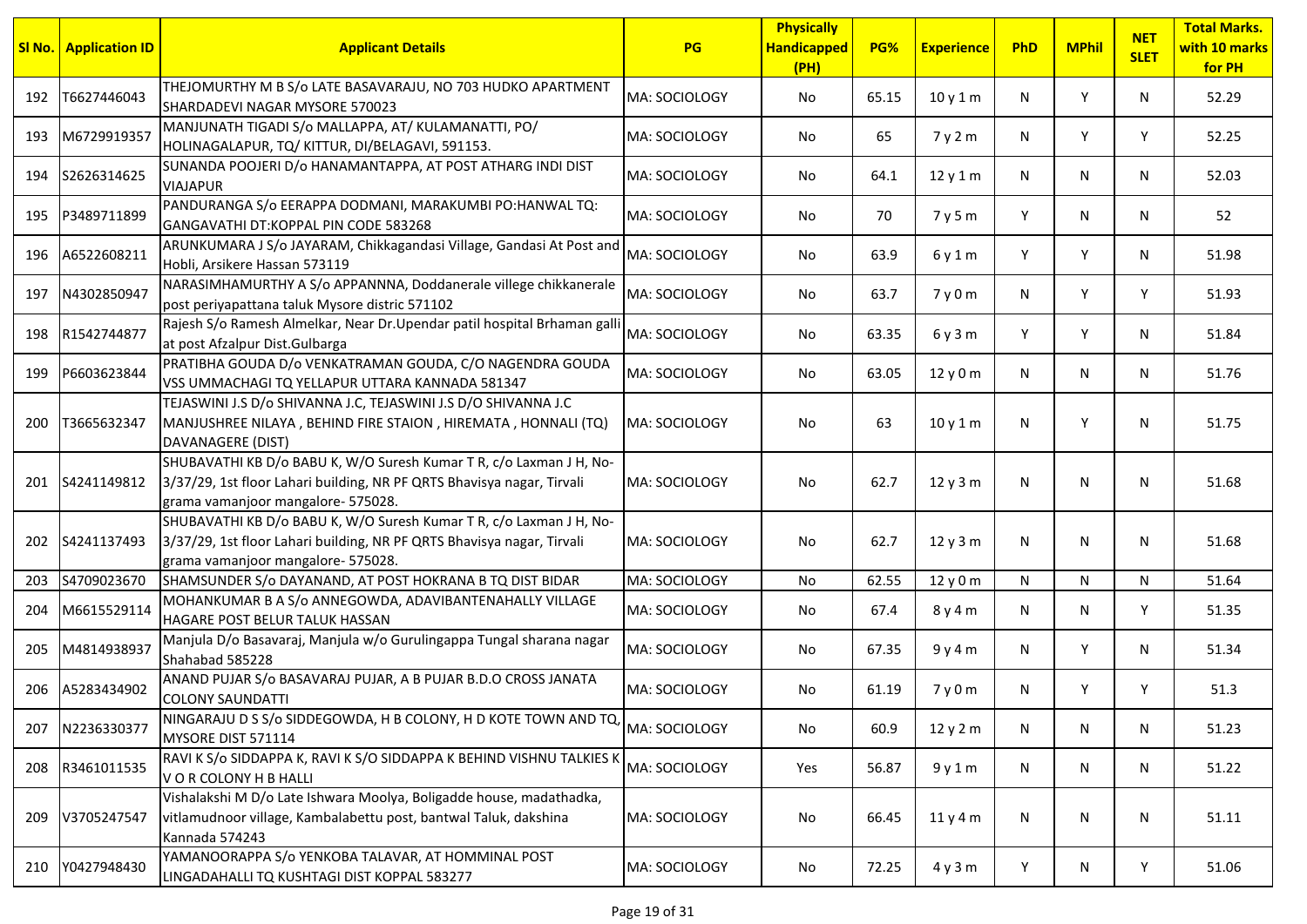|     | <b>SI No.   Application ID</b> | <b>Applicant Details</b>                                                                                                                                 | PG                   | <b>Physically</b><br><b>Handicapped</b><br>(PH) | PG%   | <b>Experience</b> | PhD | <b>MPhil</b> | <b>NET</b><br><b>SLET</b> | <b>Total Marks.</b><br>with 10 marks<br>for PH |
|-----|--------------------------------|----------------------------------------------------------------------------------------------------------------------------------------------------------|----------------------|-------------------------------------------------|-------|-------------------|-----|--------------|---------------------------|------------------------------------------------|
| 211 | R6010044174                    | RAVINDRA KAMBLE S/o GANAPAL KAMBLE, AT POST MALALI TQ MUDHOL<br>DIST BAGALKOT 587113                                                                     | MA: SOCIOLOGY        | No                                              | 65.8  | 9y4m              | N   | Y            | N                         | 50.95                                          |
| 212 | M5479345724                    | MANJUNATH MALLAPPA HUGAR S/o MALLAPPA, ATPOST KYALKONDA TQ<br>SHIGGAON DIST HAVERI 581126                                                                | MA: SOCIOLOGY        | No                                              | 71.45 | 8 y 1 m           | N   | N            | Y                         | 50.86                                          |
| 213 | R6051543998                    | RAMESHA D N S/o NIRVANAIAH, Dadadahalli Village Doddabemmathi Post<br>Mallipattana Hobli Arkalagudu Taluk 573130                                         | MA: SOCIOLOGY        | Yes                                             | 67.4  | 6y2m              | N   | Y            | N                         | 50.85                                          |
| 214 | D8727642173                    | D S LOKESHA S/o SIDDARAMAIAH D S, DODDAGUNI @POST. GUBBI TQ,<br>TUMKUR DIST PIN 572211                                                                   | MA: SOCIOLOGY        | No                                              | 59.1  | 10y3m             | N   | Y            | N                         | 50.78                                          |
| 215 | R3581625572                    | Ravi J S/o Jayyanna, Singatagere at post Kaduru tallaku Chickamagalore<br>District 577138                                                                | MA: SOCIOLOGY        | No                                              | 59    | 9y0m              | N   | N            | Y                         | 50.75                                          |
| 216 | R3164601130                    | RAJA S/o SADAKALISABA, 27 ward HRS colony Gangavati                                                                                                      | MA: SOCIOLOGY        | No                                              | 64.2  | 11 y 5 m          | N   | N            | N                         | 50.55                                          |
| 217 | G8719904616                    | GEETHA G H D/o HANUMANTHAPPA G M, NAGASAMUDRA VILLAGE AND<br>POST MOLAKALMURU TALUK CHITRADURGA DIST 577535                                              | MA: SOCIOLOGY        | No                                              | 58    | 10 y 2 m          | N   | Y            | N                         | 50.5                                           |
| 218 | R5756647965                    | ROOPA R VAERNEKAR D/o RAMESH, AT POST KIRAVATTI TQ YALLAPURA<br><b>DIST UK</b>                                                                           | MA: SOCIOLOGY        | No                                              | 63.2  | 11y6m             | N   | N            | N                         | 50.3                                           |
| 219 | R0870514541                    | RAMESH HATTI S/o MAHARUDRAPPA, AT-MATOLLI PO-HOSUR TQ-<br>SAVADATTI DI-BELGAUM PIN-591111                                                                | MA: SOCIOLOGY        | No                                              | 62.65 | 11y6m             | N   | N            | N                         | 50.16                                          |
| 220 | K7909550983                    | KALYANSHETTI SUVARNA REVA D/o REVANSIDDAPPA KALYANSHETTI,<br><b>VIJAY JOSHI GALLI ILKAL</b>                                                              | MA: SOCIOLOGY        | No                                              | 56.6  | 12 y 0 m          | N   | N            | N                         | 50.15                                          |
| 221 | S5067011134                    | SHIVALINGAPPA NAYAK S/o SOMANNA NAYAK, DR. SS NAYAK GOUTAM<br>GIRI ASHOK NAGAR BEHIND L M BADAL RICE MILL INDUSTRIAL AREA HYD<br><b>ROAD YADGIR - 01</b> | MA: SOCIOLOGY        | No                                              | 68.3  | 7y0m              | Y   | N            | N                         | 50.08                                          |
| 222 | S4148107448                    | Sumana D/o Aithappa naik, Panjaje house, kanyana post, Bantwal taluk,<br>dakshina kannada, 574279                                                        | <b>MA: SOCIOLOGY</b> | No                                              | 68    | 8 y 0 m           | N   | N            | Y                         | 50                                             |
| 223 | L3027842667                    | LATHA K N D/o LATE NARAYANA, D/O Late Narayana Kotavala Villege<br>Ramanathapura Post Arkalugudu Taluku Hasan District                                   | MA: SOCIOLOGY        | No                                              | 67.77 | 8 y 0 m           | N   | N            | Y                         | 49.94                                          |
| 224 | V4489313482                    | VANITHA N D/o NARAYANAPPA C, NO 28 DODDAMALLE MAIN ROAD<br>ARALERI VILLAGE AND POST MALUR TALUK KOLAR DISTRICT                                           | MA: SOCIOLOGY        | No                                              | 67.55 | 8 y 0 m           | N   | N            | Y                         | 49.89                                          |
| 225 | S2362130703                    | SHEKHARAPPA S/o HANUMAPPA DODDMANI, SHEKHARAPPA S/O<br>HANUMAPPA DODDMANI AT BOGAPURA POST HIREBHERIGI TQ MASKI<br><b>DIST RAICHUR</b>                   | MA: SOCIOLOGY        | No                                              | 67.5  | 4y1m              | Y   | N            | Y                         | 49.88                                          |
| 226 | R4593711704                    | RAJA KUMARA M S/o MARIYAPPA, S NEELAPPA EXTN DOOR NO 38<br>BHEEMASAMUDRA ROAD M K HATTI POST MALAPPANAHATTI<br><b>CHITRADURGA</b>                        | MA: SOCIOLOGY        | $\operatorname{\mathsf{No}}$                    | 61.36 | 11y5m             | N   | N            | N                         | 49.84                                          |
| 227 | V7640522125                    | Vinutha K S D/o Shivarama K T, Vinutha K S W/O Keshavamurthy M<br>C, Doddamagge Village and post, Arakalgud talluk, Hassan Dist                          | MA: SOCIOLOGY        | No                                              | 67.35 | 9y3m              | N   | Y            | N                         | 49.84                                          |
| 228 | D8705343450                    | DEVARAJA M S S/o SUBBAIAH, #72, B Block, 2nd Cross, SBM Layout,<br>Bogadi, Mysore, 570026                                                                | MA: SOCIOLOGY        | No                                              | 67.3  | 8y1m              | N   | N            | Y                         | 49.83                                          |
| 229 | M7328324327                    | MAHAMMAD GOUSE M S/o MABU SABU M P, WARD NO 6 MANSOORI<br>MASJID TEKKALAKOTE SIRUGUPPA TQ.BALLARI DT.583122                                              | MA: SOCIOLOGY        | No                                              | 67.3  | 11y2m             | N   | N            | N                         | 49.83                                          |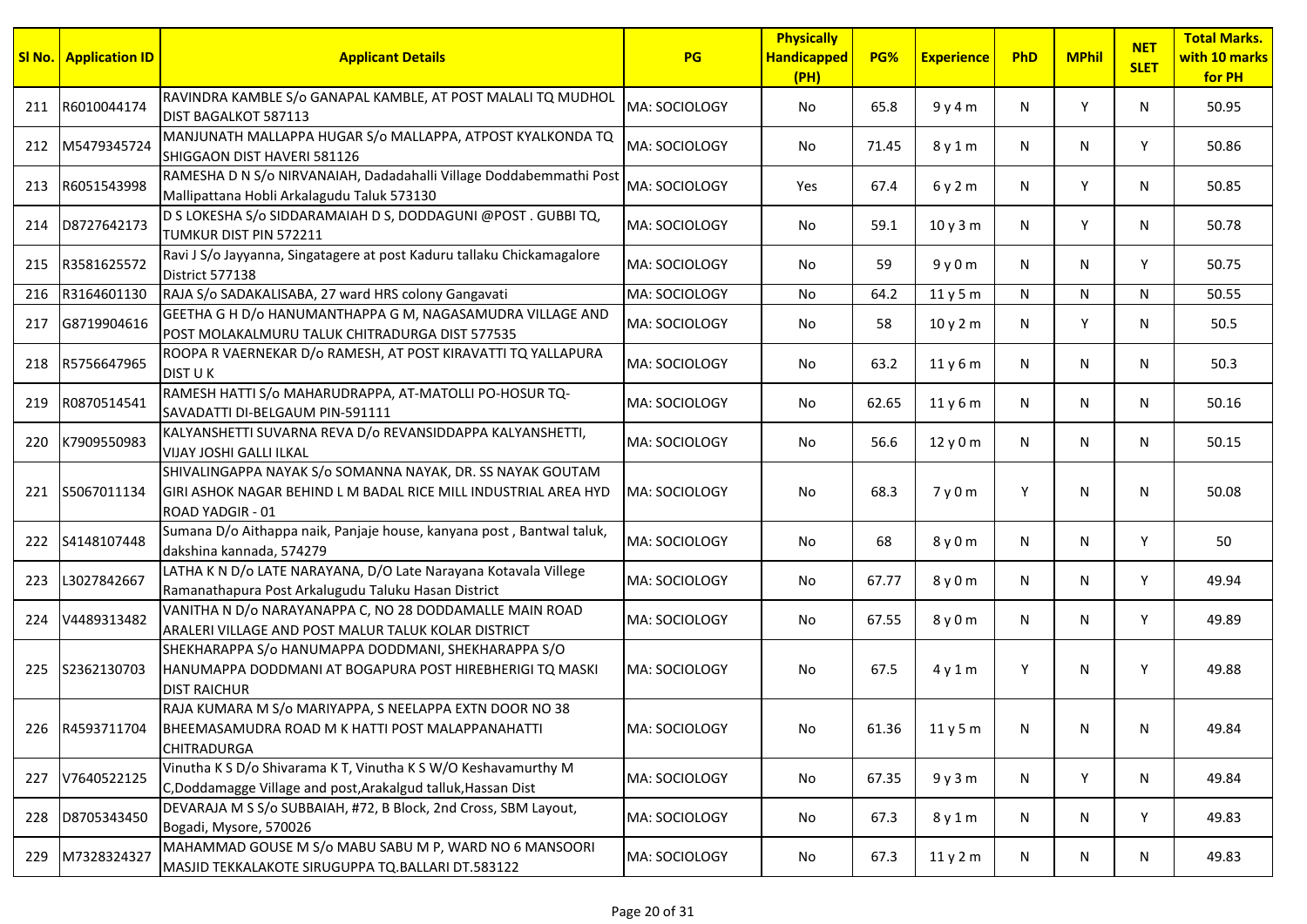|     | <b>SI No.</b> Application ID | <b>Applicant Details</b>                                                                                                                           | PG                   | <b>Physically</b><br><b>Handicapped</b><br>(PH) | PG%   | <b>Experience</b> | PhD | <b>MPhil</b> | <b>NET</b><br><b>SLET</b> | <b>Total Marks.</b><br>with 10 marks<br>for PH |
|-----|------------------------------|----------------------------------------------------------------------------------------------------------------------------------------------------|----------------------|-------------------------------------------------|-------|-------------------|-----|--------------|---------------------------|------------------------------------------------|
| 230 | D2101044590                  | DANANNAVAR DEVARAJ S/o KALAPPA, DEVARAJ DANANNAVAR AT&PO<br>GUDGERI TQ KUNDAGOL DIST DHARWAD                                                       | MA: SOCIOLOGY        | Yes                                             | 63.25 | 8 y 1 m           | N   | N            | N                         | 49.81                                          |
| 231 | S0745145503                  | SUBHASCHANDRA S/o LALASING, PWD QTRS H NO 1294C AIWAN E SHAHI<br>KALABURAGI                                                                        | MA: SOCIOLOGY        | No                                              | 55    | 10 y 0 m          | N   | Y            | N                         | 49.75                                          |
| 232 | G0024826873                  | Gangadhara.N. S/o Ningappa, Hosahalli village and post, Doddaballapur<br>Tq, Bengaluru rural Dist pin-561203                                       | MA: SOCIOLOGY        | No                                              | 66.5  | 8 y 0 m           | N   | N            | Y                         | 49.63                                          |
| 233 | U1204808027                  | UPENDRAKUMAR SUBEDAR S/o LAXMAN, RANI PAPAMMA JEJI TOTA<br>RATTAL ROAD SURAPUR TQ SURAPUR DIST YADGIRI 585224                                      | <b>MA: SOCIOLOGY</b> | No                                              | 66.2  | 5y2m              | Y   | Y            | N                         | 49.55                                          |
| 234 | S3285740660                  | SANTHOSHA S.A. S/o ANNAPPA .T., SP ROAD , KUSHALNAGARA<br>EXTENTION, SAKALESHAPURA, HASSAN DIST.                                                   | MA: SOCIOLOGY        | No                                              | 66    | 11y1m             | N   | N            | N                         | 49.5                                           |
| 235 | V8602327287                  | VIDYA PATIL D/o BHEEMAPPA, D/o B. C. Patil flat no: 3264 Vivekananda<br>Nagar Mallapur PG Ghataprabha Tq: Gokak dist: Belagavi                     | MA: SOCIOLOGY        | No                                              | 66    | 8 y 1 m           | N   | N            | Y                         | 49.5                                           |
| 236 | D1689432127                  | Dr.NARASAPPA S/o MARUTI, 1/58.At post. Bemalkheda. Tq Chitaguppa,<br>Dist, Bidar 585227                                                            | MA: SOCIOLOGY        | No                                              | 71.75 | 6y5m              | Y   | N            | N                         | 49.44                                          |
| 237 | N3249741374                  | NIRUPAD GUDIMANI S/o XXX, NIRUPAD GUDIMANI AtP:KARDI TQ:<br><b>HUNAGUND DI: BAGALKOTI</b>                                                          | <b>MA: SOCIOLOGY</b> | No                                              | 65.54 | 8 y 1 m           | N   | N            | Y                         | 49.39                                          |
| 238 | A1878023720                  | AMRUTHA T D/o HANUMANTHAPPA T, AMRUTHA T D/O<br>HANUMANTHAPPA T 7TH WARD KHB COLONY HARAPANAHALLI TOWN<br>AND TQ VIJAYANAGARA DIST PIN CODE 583131 | MA: SOCIOLOGY        | No                                              | 65    | 7y1m              | Y   | N            | N                         | 49.25                                          |
| 239 | S5380813785                  | Sangeeta Nayak D/o Revanappa, Behind Rly police qtrs railway station<br>area koppal                                                                | MA: SOCIOLOGY        | No                                              | 52.9  | 8 y 2 m           | Y   | N            | N                         | 49.23                                          |
| 240 | D6458139792                  | Dayananda A D S/o Dyavegowda, S/o Dyavegowda Appagowdanahalli (v)<br>Kundur (H) Alur (T                                                            | MA: SOCIOLOGY        | No                                              | 64    | 4y8m              | Y   | Y            | N                         | 49                                             |
| 241 | R9619334580                  | RAJEEVA.I.M S/o Mukunda.I.R, Ingladi, Devange (post) Thirthahalli (taluk),<br>Shimogga (District) 577415                                           | MA: SOCIOLOGY        | No                                              | 63.52 | 8 y 1 m           | N   | N            | Y                         | 48.88                                          |
| 242 | H7025631374                  | HAYYALAPPA S/o BALAPPA, AT VIBUTIHALLI, POST RASTAPUR, TQ<br>SHAHAPUR, DIST YADGIR 585323                                                          | MA: SOCIOLOGY        | No                                              | 75.2  | 8 y 1 m           | N   | Y            | N                         | 48.8                                           |
| 243 | D3612403359                  | Devaraju H C S/o Channaiah, Devaraju H C S/o Channaiah, Haralakere<br>Village, Koppa Hobli, Maddur Taluk, Mandya District -571425                  | MA: SOCIOLOGY        | No                                              | 57.1  | 11y6m             | N   | N            | N                         | 48.78                                          |
| 244 | J6461448788                  | JYOTHI D M D/o Muthappa Gowda, Shanthala Aashiyana                                                                                                 | MA: SOCIOLOGY        | No                                              | 63.12 | 6y0m              | N   | Y            | Υ                         | 48.78                                          |
| 245 | R5997808541                  | ROOPA MUDIGOUDRA D/o NAGANAGOUDA, NIDANEGILU                                                                                                       | MA: SOCIOLOGY        | No                                              | 62.95 | 11y0m             | N   | N            | N                         | 48.74                                          |
|     | 246 G0815235165              | GAYATRI L G D/o LAXMAN SHET, D O LAXMAN SHET HALADAKATTA POST<br>KONDLI TQ SIDDAPUR DIST UTTARA KANNADA                                            | MA: SOCIOLOGY        | No                                              | 68.9  | 10y6m             | N   | N            | N                         | 48.73                                          |
| 247 | M0191133783                  | MALLIKARJUN ANGADI S/o PATREPPA, AT POST HIREKOPPA K S TQ<br>RAMDURG DIST BELAGAVI PIN CODE 591114                                                 | MA: SOCIOLOGY        | Yes                                             | 58.62 | 8 y 2 m           | N   | N            | N                         | 48.66                                          |
| 248 | S1177339247                  | SUMALATHA S D/o SURAPPA, SUMALATHA S D/O SURAPPA NERLAGUNTE<br>VILLAGE AT POST CHALLAKERE TO CHITRADURGA DIST 577536                               | MA: SOCIOLOGY        | No                                              | 74.59 | 7y0m              | N   | N            | Y                         | 48.65                                          |
| 249 | K4980846770                  | K N YATISHA S/o D K NAGRAJU, Kabbalu V Shravanabelagola P And HObali<br>CR patana tq hassan dist                                                   | MA: SOCIOLOGY        | No                                              | 68.3  | 10y5m             | N   | N            | N                         | 48.58                                          |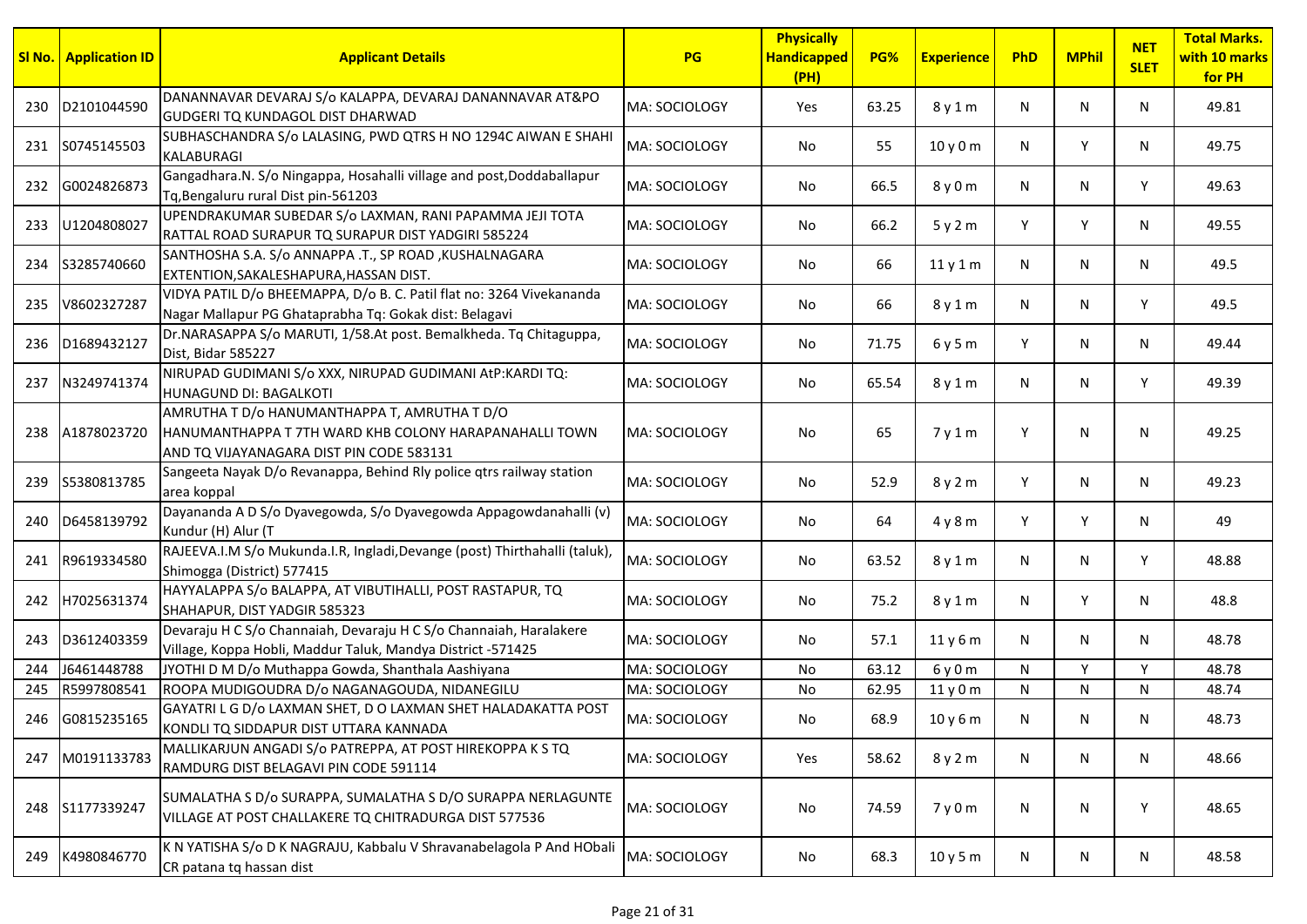|     | <b>SI No.</b> Application ID | <b>Applicant Details</b>                                                                                                                   | PG                   | <b>Physically</b><br><b>Handicapped</b><br>(PH) | PG%   | <b>Experience</b> | PhD | <b>MPhil</b> | <b>NET</b><br><b>SLET</b> | <b>Total Marks.</b><br>with 10 marks<br>for PH |
|-----|------------------------------|--------------------------------------------------------------------------------------------------------------------------------------------|----------------------|-------------------------------------------------|-------|-------------------|-----|--------------|---------------------------|------------------------------------------------|
| 250 | B2843738972                  | BASALINGAMMA HIREMATH D/o MALLAYYA, B M HIREMATH LAXMI<br>NAGAR, GUDUR (SC) TQ /ILAKAL DIST/BAGALAKOTI                                     | MA: SOCIOLOGY        | No                                              | 62.2  | 10y8m             | N   | N            | N                         | 48.55                                          |
| 251 | D0756022238                  | DATTU S/o CHANDRAKANTH, DATTU CHANDRAKANTH DONGRE AT POST<br>CHINTAKI TQ AURAD B DIST BIDAR                                                | MA: SOCIOLOGY        | No                                              | 50    | 9y3m              | N   | N            | Y                         | 48.5                                           |
| 252 | J8232450578                  | JYOTI RAYKAR D/o MOHANA, SHARDA GALLI YALLAPUR                                                                                             | MA: SOCIOLOGY        | <b>No</b>                                       | 61.87 | 7y0m              | Y   | N            | N                         | 48.47                                          |
| 253 | J6226655786                  | Jyoti D/o Sangappa, Plot no.233 mahaveer nagar near Kothari bhavan<br>gulbarga -585102                                                     | <b>MA: SOCIOLOGY</b> | No                                              | 67.3  | 6 y 6 m           | Y   | N            | N                         | 48.33                                          |
| 254 | A4121635524                  | ASHA N D/o NARASIMHA T B, W/O POORNESH N THARIKATTE VILLAGE,<br>HIRIYUR POST, BHADRAVATHI TALUK, SHIVMOGGA - 577302                        | MA: SOCIOLOGY        | No                                              | 73.18 | 5y0m              | N   | Y            | Y                         | 48.3                                           |
|     | 255 S1537314767              | srinivasa NTS/o Thimmappa N k, Nellikatte, H D pura post, holalkere<br>tq, chitradurga dist, 577557,                                       | MA: SOCIOLOGY        | No                                              | 61    | 9y0m              | N   | Y            | N                         | 48.25                                          |
| 256 | R1785734076                  | Rekha D/o Nagendrappa, 885 M.I.D.C Nilam Nagar Solapur                                                                                     | MA: SOCIOLOGY        | No                                              | 60.87 | 10 y 10 m         | N   | N            | N                         | 48.22                                          |
| 257 | M7340131307                  | MAHADEVAPPA VADDODAGI S/o CHANDAPPA, AT MARUTI NAGAR<br>MUDDEBIHALTQ MUDDEBIHAL DIST VIJAYAPUR 5862129901479157                            | MA: SOCIOLOGY        | No                                              | 60.62 | 8 y 0 m           | N   | N            | Y                         | 48.16                                          |
| 258 | L3939918738                  | LAXMIBAI PATIL D/o MALLAPPA, LAXMIBAI MALLAPPA PATIL NEAR<br>ANJENAYA TEMPLE JAGADAL ROAD POST BANHATTII                                   | MA: SOCIOLOGY        | No                                              | 72.52 | 8 y 0 m           | N   | Y            | N                         | 48.13                                          |
| 259 | J5562301756                  | JAYASHREE D/o PANCHAKSHARI SALIMATH, I. A. DHARSHANAL URDU<br>GIRL'S SCHOOL NO-05 BACKSIDE VIDYA NAGARA BAGALKOT ROAD<br><b>VIJAYAPURA</b> | lMA: SOCIOLOGY       | No                                              | 72.35 | 3y0m              | Y   | N            | Y                         | 48.09                                          |
| 260 | P8133112675                  | PRASANNAKUMAR S/o SHIVASHARANAPPA, AT DEGAON POST<br>BILAGUNDA TQ ALAND DIST KALABURAGI 585316                                             | MA: SOCIOLOGY        | No                                              | 66.1  | 6y5m              | Y   | N            | N                         | 48.03                                          |
| 261 | D2013544063                  | DAKSHAYINI D/o T RAMU, DOOR NO 207 5TH CROSS VIJAYANAGARA<br>RAILWAY LAYOUT MYSORE                                                         | MA: SOCIOLOGY        | No                                              | 60    | 11y2m             | N   | N            | N                         | 48                                             |
| 262 | D8400331101                  | DEVIKA BANT D/o VASANT, AT KASABA KENI POST KENI TQ ANKOLA DIST<br>UTTARA KANNADA 581314                                                   | MA: SOCIOLOGY        | No                                              | 72    | 7y1m              | N   | N            | Y                         | 48                                             |
| 263 | S6500024692                  | SHARMILA K D/o ANNU POOJARY S, PILLYA HOUSE PUTHILA POST AND<br>VILLAGE BELTHANGADY TALUK D.K 574326                                       | MA: SOCIOLOGY        | No                                              | 60    | 8 y 0 m           | N   | N            | Y                         | 48                                             |
| 264 | P7080819251                  | PREMAVVA MUDUTAGI D/o YALLAPPA MUDUTAGI, PREMAVV W/O<br>RAMESH GADDI AT/HULASAGERA POST/ADAVIBHAVI TQ /KUSTAGI<br>DIST/KOPPAL              | MA: SOCIOLOGY        | No                                              | 71.41 | 6y1m              | Y   | N            | N                         | 47.85                                          |
| 265 | C5901325080                  | CHARITRA HUGAR D/o RAMALINGAPPA HUGAR, DOOR 81, WARD 12,<br>KONDAMMA STREET, NEAR THAYAMMA KATTE, BELLARY 583101                           | <b>MA: SOCIOLOGY</b> | No                                              | 59.25 | 11y2m             | N   | N            | N                         | 47.81                                          |
| 266 | R7398107941                  | RAJAKUMAR S/o SANGAPPA SALI, PLOT NO 79 KAVERI NAGAR<br>SHAHABAZAR KALABURAGI 585101                                                       | MA: SOCIOLOGY        | Yes                                             | 67.09 | 3y0m              | Y   | N            | N                         | 47.77                                          |
| 267 | S1323910300                  | SURESHA M V S/o VENKATESHAIAH, NO 40 MACHOHALLY THIPPASANDRA<br>POST AND HOBALI MAGADI TALUK RAMANAGARA DISTRICT 562130                    | MA: SOCIOLOGY        | No                                              | 71    | 10y0m             | N   | N            | N                         | 47.75                                          |
| 268 | P9839302370                  | PRASANNA S S/o SHEKARAPPA, SHETTIHALLY                                                                                                     | MA: SOCIOLOGY        | No                                              | 70.86 | 10 y 0 m          | N   | N            | N                         | 47.72                                          |
| 269 | D8327145286                  | DR. PARAMESHA G S S/o SHIVAPPANAYAKA, Gohalli villege Aswal post<br>Bilikere Hobli Hunsure Tq Mysore Pin code 571189                       | MA: SOCIOLOGY        | No                                              | 76.84 | 0y6m              | Y   | Υ            | Y                         | 47.71                                          |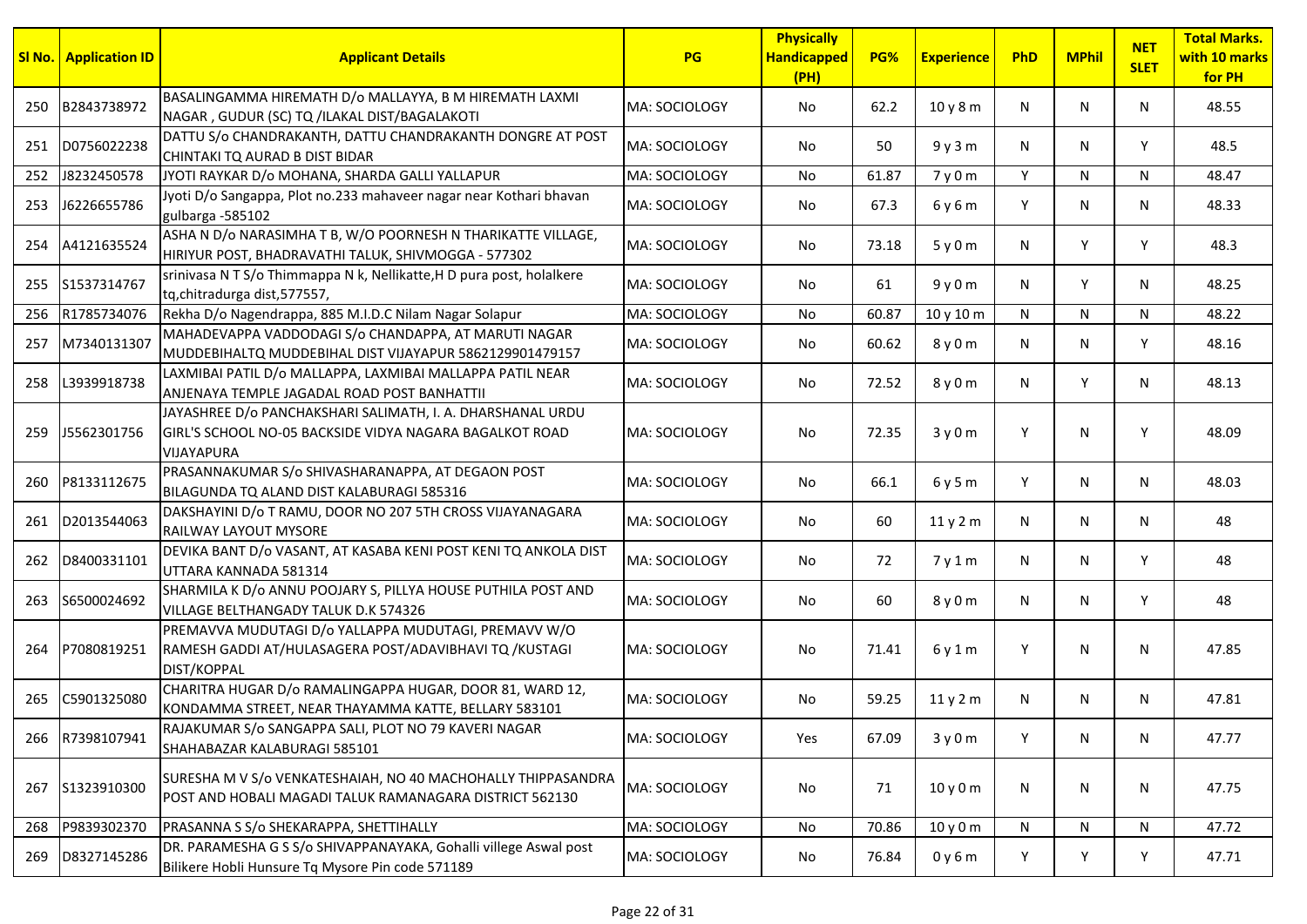| SI No. | <b>Application ID</b> | <b>Applicant Details</b>                                                                                                                               | PG             | <b>Physically</b><br><b>Handicapped</b><br>(PH) | PG%   | <b>Experience</b> | PhD | <b>MPhil</b> | <b>NET</b><br><b>SLET</b> | <b>Total Marks.</b><br>with 10 marks<br>for PH |
|--------|-----------------------|--------------------------------------------------------------------------------------------------------------------------------------------------------|----------------|-------------------------------------------------|-------|-------------------|-----|--------------|---------------------------|------------------------------------------------|
| 270    | R1599323560           | RAMESHA T S/o THIMMARAYAPPA, VALMIKINAGARA, HOSAPALYA,<br>MULBAGAL TOWN, MULBAGAL POST AND TALUK, KOLAR DISTRICT                                       | MA: SOCIOLOGY  | No                                              | 70.1  | 7 y 2 m           | N   | N            | Y                         | 47.53                                          |
| 271    | D5977911279           | Dr.kenchappa g S/o ganganna, Dr.kenchappa g /o ganganna,chikkasolur<br>gollarahatti, Solur (post), Magadi (taluk), Ramanagara (distic)                 | MA: SOCIOLOGY  | No.                                             | 70    | 6y2m              | Y   | N            | N.                        | 47.5                                           |
| 272    | G6565813072           | GEETA D/o SHIVAPPA ARER, GANGAMMA NILAY HOSUR ROAD<br><b>BAILHONGAL</b>                                                                                | MA: SOCIOLOGY  | No                                              | 63.38 | 8 y 4 m           | N   | Y            | N.                        | 47.35                                          |
| 273    | D1269626331           | DWARESHA K M S/o MANJUNATHA K S, Dwaresha K M S/O Manjunatha K<br>S Kadahemmige (V) Anegola (P) Kikkeri (H) K R pete (T) Mandya (D)                    | MA: SOCIOLOGY  | No                                              | 75.39 | 6y4m              | N   | N            | Υ                         | 47.35                                          |
| 274    | P3035940586           | PARVATAMMA KARMUDI D/o BASAVARADDEPPA KARMUDI, C/O S N<br>HUNAKUNTI ADVOCATE MAHANTANAGAR HUNGUND -587118 DIST-<br><b>BAGALKOTE</b>                    | MA: SOCIOLOGY  | No.                                             | 57.25 | 9y0m              | N   | Y            | N.                        | 47.31                                          |
| 275    | A1592120764           | ABBISAB S/o MABUSAB, VENKATRAYAPETA WARD NO 12 TQ LINGASUGUR<br><b>DIST RAICHUR</b>                                                                    | lMA: SOCIOLOGY | No                                              | 69.2  | 6y0m              | Y   | N            | N.                        | 47.3                                           |
| 276    | S8067607182           | SURESHA D T S/o THIPPESWAMY D, SURESHA D T s/o THIPPESWAMY D<br>BHATTAIAHNAHATTY VILLAGE, NERLAGUNTE POST, CHALLAKERE TQ,<br>CHITRADURGA DIST - 577536 | MA: SOCIOLOGY  | No                                              | 69.13 | 6y0m              | Y   | N            | N.                        | 47.28                                          |
| 277    | D0622426106           | DIVYA D/o NARAYANA POOJARI, W/O DAYESH G P DAYA NILAYA<br>JALLIGUDDE KINNIGOLI POST MENNABETTU VILLAGE MANGALURU<br>574150                             | MA: SOCIOLOGY  | No                                              | 69.1  | 10y0m             | N   | N            | N.                        | 47.28                                          |
| 278    | K8411002245           | Krishna D S/o Dushynthagoud D, Krishna D. S/o D. Dushynthagoud.<br>Vaishnavinilaya. Vijanagarcolony. Huvinahadagli. 583219                             | MA: SOCIOLOGY  | No                                              | 69    | 10y1m             | N   | N            | N                         | 47.25                                          |
| 279    | V6092250222           | VIJAYA D/o THIMMAPPA MOOLYA, C/o Chandrahasa K, #1-128/A, Kailar<br>House, Kedila Village and Peramogru Post, Bantwala Taluk                           | MA: SOCIOLOGY  | No                                              | 68.5  | 10y0m             | N   | N            | N.                        | 47.13                                          |
| 280    | S2133029810           | SUNIL SAJJAN S/o GIRIMALLAPPA SAJJAN, A/P ASANGI 587311 TQ RABKAVI<br><b>BANHATTI DIST BAGALKOT</b>                                                    | MA: SOCIOLOGY  | No                                              | 62.25 | 10y6m             | N   | N            | N                         | 47.06                                          |
| 281    | V2693730918           | VANDANA NAIK D/o JAGANNATH, PO HUBBANAGERI TQ KUMTA DIST<br>UTTARA KANNADA                                                                             | MA: SOCIOLOGY  | No.                                             | 61.6  | 10y7m             | N   | N            | N.                        | 46.9                                           |
| 282    | N9461908934           | NAGARATNA D/o VASAPPA, NAGARATNA V G AT/POST KESARAHATTI TQ/<br><b>GANGAVATHI DIST/ KOPPAL</b>                                                         | MA: SOCIOLOGY  | No                                              | 67.35 | 10y2m             | N   | N            | N                         | 46.84                                          |
|        | 283 J5197205723       | JNANMITRA S/o BHIMASHA, AT POST RATKAL TQ KALAGI DIST<br>KALABURAGI 585322                                                                             | MA: SOCIOLOGY  | No                                              | 67.25 | 6 y 0 m           |     | N            | N.                        | 46.81                                          |
| 284    | N0031951813           | NIVEDITHA S R D/o RAMESH S N, 2686 1 9th cross Adipampa road V V<br>mohalla                                                                            | MA: SOCIOLOGY  | Yes                                             | 81.05 | 2y7m              | N   | N            | Y                         | 46.76                                          |
| 285    | D1085859965           | Dr.Sheela K.S D/o Shivamurthy S, Dr.Sheela K.S Sumanasi, #15,, Ashwath<br>Nagara 3rd Stage, 4th Cross, Near LBS Nagara, Karnataka 577204               | MA: SOCIOLOGY  | No                                              | 66.7  | 4y3m              | Y   | Y            | N                         | 46.68                                          |
| 286    | C0677317353           | CHANNAPPA MATTIKOPPA S/o MAHADEVAPPA MATTIKOPPA,<br>CHANNAPPA M MATTIKOPPA AT - POST -HOSUR TQ -SAUNDATTI DIST-<br>BELAGAVI PIN NO 591111              | MA: SOCIOLOGY  | No                                              | 66.65 | 5y2m              | N   | Y            |                           | 46.66                                          |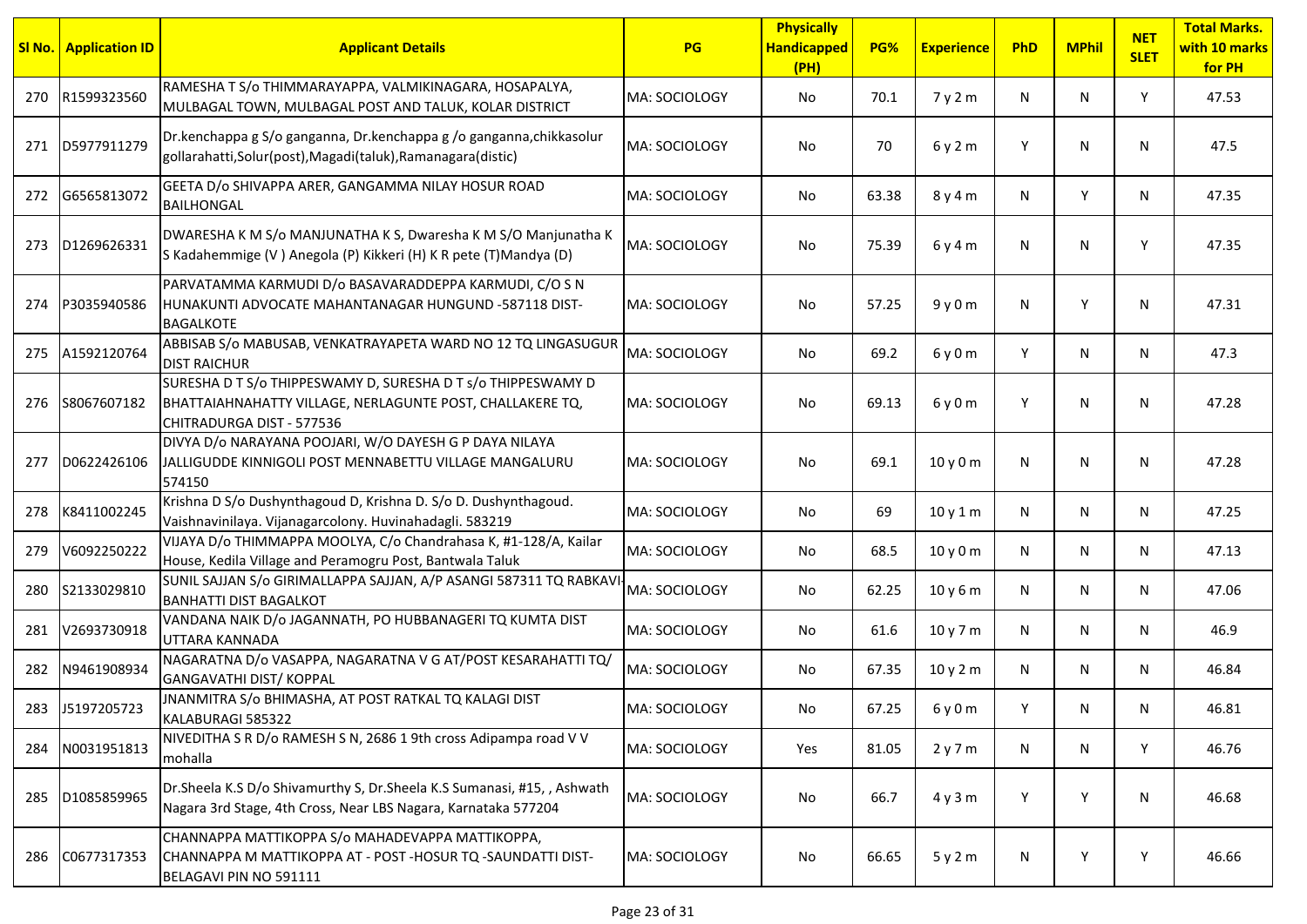| <u>SI No.</u> | <b>Application ID</b> | <b>Applicant Details</b>                                                                                                                               | PG                    | <b>Physically</b><br><b>Handicapped</b><br>(PH) | PG%   | <b>Experience</b> | PhD | <b>MPhil</b> | <b>NET</b><br><b>SLET</b> | <b>Total Marks.</b><br>with 10 marks<br>for PH |
|---------------|-----------------------|--------------------------------------------------------------------------------------------------------------------------------------------------------|-----------------------|-------------------------------------------------|-------|-------------------|-----|--------------|---------------------------|------------------------------------------------|
| 287           | A1034807242           | APPASAB KANABUR S/o RACHAPPA, A/P-HIPPARAGI TQ-RABAKAVI<br>BANAHATTI DIST-BAGALKOT PIN-587331                                                          | MA: SOCIOLOGY         | No                                              | 60.35 | 8 y 7 m           | N   | Y            | N                         | 46.59                                          |
| 288           | N4300943674           | Nagaraj S/o Eranna Badiger, MIG 150, KHB Colony, Old Jewargi Road,<br>Kalabuagi - 585102                                                               | MA: SOCIOLOGY         | No                                              | 66.25 | 4y0m              | Y   | Y            | N                         | 46.56                                          |
| 289           | S9476330535           | SEETARAM G GOWDA S/o GANAPA GOWDA, AT&PO: HUKKALI, TQ:<br>SIDDAPUR (U.K.)                                                                              | MA: SOCIOLOGY         | No                                              | 65.37 | 10y0m             | N   | N            | N                         | 46.34                                          |
| 290           | G9622126870           | GIRISHA M G S/o GOVINDEGOWDA, PETE MACHAGOWDANAHALLI                                                                                                   | MA: SOCIOLOGY         | No                                              | 65.1  | 7y0m              | N   | N            | Y                         | 46.28                                          |
| 291           | A0013433489           | ALANKAR ANIL S/o REVANASIDDAPPA, H NO UHS 21 BEHIND DR B R<br>AMEDKAR HOSTEL SARVODAYA NAGAR RAJAPUR ROAD KALABURGI                                    | MA: SOCIOLOGY         | No                                              | 64.75 | 4y0m              | Y   | Y            | N                         | 46.19                                          |
| 292           | R1637153523           | RAMESH S/o SIDDANNA, BAPUGOUDA NAGARA SHAHAPUR DIST YADGIR<br>585223                                                                                   | MA: SOCIOLOGY         | No                                              | 64.7  | 10y0m             | N   | N            | N                         | 46.18                                          |
| 293           | T7862649029           | THIMMARAJU B P S/o PUTTATHIMMAIAH, S/O PUTTAMMALAIAH<br>BUKKAPATNA AT POST C N DURGA HOBALI KORATAGERE TALUK TUMKUR<br>idist                           | <b>IMA: SOCIOLOGY</b> | Yes                                             | 60.7  | 4y0m              | N   | N            | Υ                         | 46.18                                          |
| 294           | F7538813126           | FARHANAZ D/o HAFEEZ MOHAMED KHAN, D/o HAFEEZ MOHAMMAD<br>KHAN, ADLIMANE ROAD, ADARSH NAGAR, 2ND CROSS HASSAN                                           | <b>MA: SOCIOLOGY</b>  | No.                                             | 70.3  | 9y6m              | N   | N            | N                         | 46.08                                          |
| 295           | R3047749464           | RAGHAVENDRA M C S/o CHANDRAPPA G R, S/O CHANDRAPPA G R<br>ANJANADRI NMC 5TH CROSS RIGHT SIDE HOSMANE BHADRAVATHI-<br>577301                            | MA: SOCIOLOGY         | No                                              | 63.8  | 8y1m              | N   | Y            | N                         | 45.95                                          |
| 296           | \$6163237033          | SHRIKANT JATAGA MOGER S/o JATAGA NAGAPPA MOGER, AT<br>JADINAMANE POST MATADAHITTALA TQ BHATKAL DIST UTTARA<br><b>KANNADA</b>                           | MA: SOCIOLOGY         | No                                              | 63.12 | 10y1m             | N   | N            | N                         | 45.78                                          |
| 297           | S8173826475           | SHOBA RUDRAGOUDAR D/o IRANAGOUDA RUDRAGOUDAR, AT POST<br><b>BABANAGAR DIST VIJAYAPUR</b>                                                               | MA: SOCIOLOGY         | No.                                             | 62.22 | 10y0m             | N   | N            | N                         | 45.56                                          |
| 298           | S2711434442           | SHIVAKUMARASWAMI S/o KARABASAYYA VIRAKTAMATH, S K<br>VIRAKTAMATH, SHIVAPETE 10TH CROSS, RON DIST GADAG 582209                                          | MA: SOCIOLOGY         | No                                              | 61.62 | 10y0m             | N   | N            | N                         | 45.41                                          |
| 299           | S2578823058           | SANDEEPA D R S/o RAMACHANDRA P R, DODDAPURA (V&P) KASABA<br><b>HOBLI HASSAN</b>                                                                        | MA: SOCIOLOGY         | No                                              | 67.3  | 9y6m              | N   | N            | N                         | 45.33                                          |
| 300           | S2725945970           | Sharanabasappa S/o Bhimasha Ragi, At Post Narona Tq Aland Dist<br>kalaburagi 585311                                                                    | MA: SOCIOLOGY         | No                                              | 67.2  | 5y6m              | Y   | N            | N                         | 45.3                                           |
|               | 301 R2929605133       | RAVINDRA BASAPPA MUDDEBIH S/o BASAPPA, RAVINDRA BASAPPA<br>MUDDEBIHAL, BESIDE SHANMUKH SWAMI MATH, NEAR GOL-GUMBAZ,<br>STATION ROAD, VIJAYAPURA 586104 | MA: SOCIOLOGY         | No                                              | 55.12 | 8 y 6 m           | N   | Y            | N.                        | 45.28                                          |
| 302           | K9465535531           | KALAVATI GURAV D/o BHIMAPPA, KOSHTI GALLI JAMAKHANDI, TQ.<br>JAMAKHANDI DISTRICT BAGALKOT                                                              | MA: SOCIOLOGY         | No                                              | 72.75 | 5y8m              | N   | N            | Y                         | 45.19                                          |
| 303           | R0284416507           | RANGASWAMY S/o MADAIAH, Huralinanjanapura village, saraguru post,<br>chandakavadi hobli, chamarajanagara TQ and Dist 571117                            | MA: SOCIOLOGY         | No                                              | 66.6  | 9y6m              | N   | N            | N                         | 45.15                                          |
| 304           | M4846250069           | MANJUNATH SHIRAGUPPI S/o MAHADEVAPPA, M M SHIRAGUPPI AT POST<br>SHIRKOL TQ NAVALAGUND DIST DHARWAD 580112                                              | MA: SOCIOLOGY         | No                                              | 60    | 10y2m             | N   | N            | N                         | 45                                             |
| 305           | A6178312983           | AMJAD PASHA S/o SYED MEHAMOOD, HOUSE NO 7 NALLA CHERUVU<br>COWL BAZAR STADIUM ROAD BELLARY                                                             | MA: SOCIOLOGY         | No                                              | 60    | 10y0m             | N   | N            | N                         | 45                                             |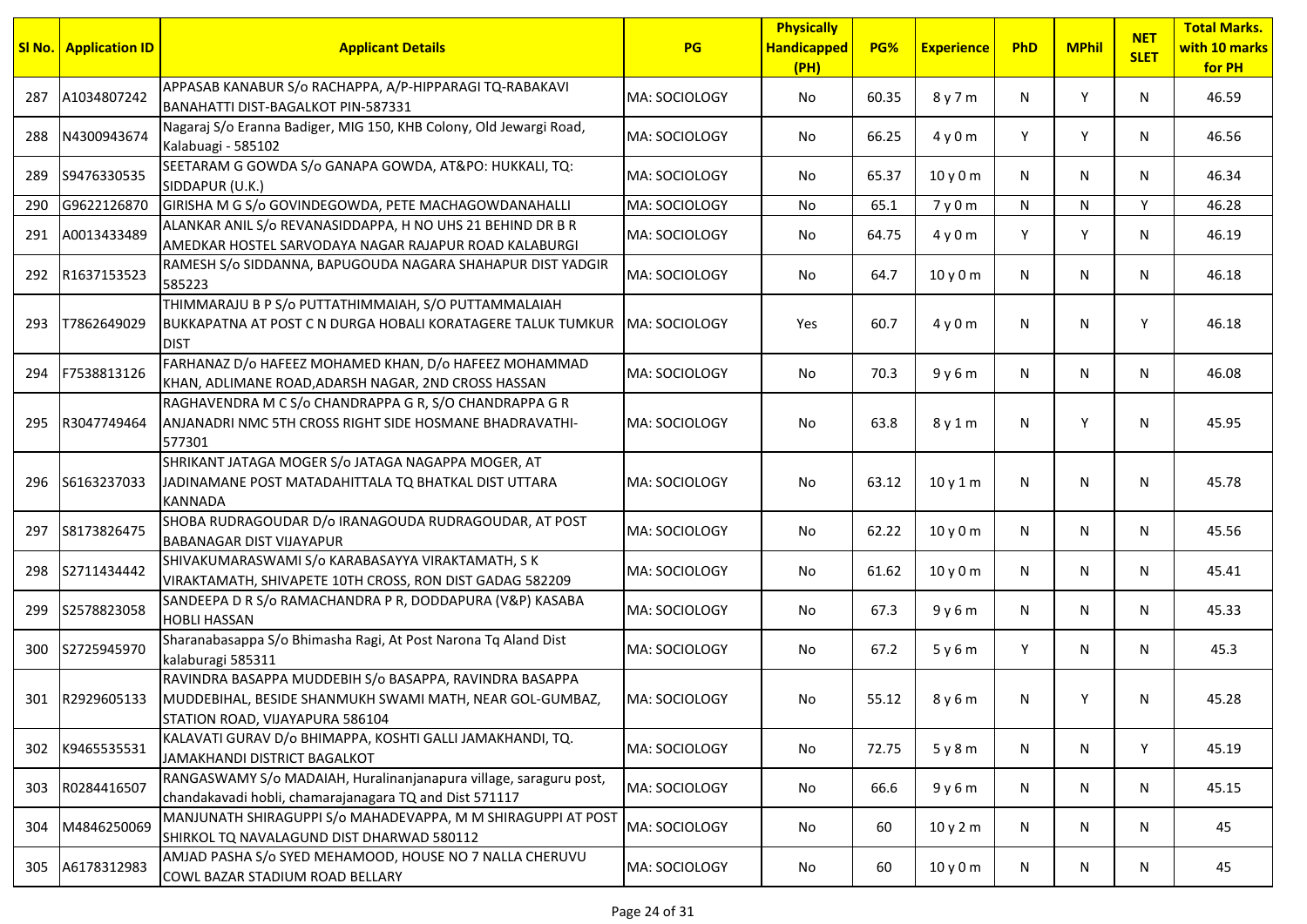|     | <b>SI No.</b> Application ID | <b>Applicant Details</b>                                                                                                        | <b>PG</b>     | <b>Physically</b><br><b>Handicapped</b><br>(PH) | PG%   | <b>Experience</b> | PhD | <b>MPhil</b> | <b>NET</b><br><b>SLET</b> | <b>Total Marks.</b><br>with 10 marks<br>for PH |
|-----|------------------------------|---------------------------------------------------------------------------------------------------------------------------------|---------------|-------------------------------------------------|-------|-------------------|-----|--------------|---------------------------|------------------------------------------------|
| 306 | R0993128999                  | RAJENDRA S/o SIDDALING, AT POST SARASAMBA TQ ALAND DIST<br><b>KALABURGI</b>                                                     | MA: SOCIOLOGY | No                                              | 66    | 5y4m              | Y   | N            | N                         | 45                                             |
| 307 | V3318825845                  | VISHWANATHA S T S/o THIMMAIAH, SEELANERE VILLAGE AND POST HOBLI<br><b>KR PETE TALUK MANDYA DISTRICT</b>                         | MA: SOCIOLOGY | No                                              | 66    | 6y5m              | N   | N            | Y                         | 45                                             |
| 308 | Y9737443040                  | YAMANURAPPA HARIJANARA S/0 TOTAPPA HARIJANA, YAMUNURAPPA<br>C/O SATISH ADIN JYOTI NIVAS MAHISHI SANMATI ROAD DHARWAD<br>580001  | MA: SOCIOLOGY | No                                              | 60    | 8 y 0 m           | N   | Y            | N                         | 45                                             |
| 309 | D1556900161                  | DHANALAKSHMI BAI N D/o NAGYA NAIK R, Basaveshwara nilaya. Purdal<br>road. 6th cross Gadikoppa. Shimoga                          | MA: SOCIOLOGY | No                                              | 71.77 | 6y1m              | N   | N            | Y                         | 44.94                                          |
| 310 | S0084822290                  | SHWETHA D B D/o BYRAPPA, DEVARAMALLURU VILLAGE AND POST,<br>SIDLAGHATTA TALUKU, CHIKKABALAPUR DISTRIC PINCODE-562105            | MA: SOCIOLOGY | No                                              | 71.45 | 6y2m              | N   | N            | Y                         | 44.86                                          |
| 311 | K2541409756                  | KAMAKSHI N.C D/o CHANDRAIAH, NAKALAGUDU VILLAGE ,KANATHUR<br>POST. ALUR TALUK , HASSAN DISTRICT                                 | MA: SOCIOLOGY | No                                              | 53.2  | 7y5m              | N   | N            | Y                         | 44.8                                           |
| 312 | H4689702136                  | HANUMANAGOUDA S/o PAMPANAGOUDA, at.Malakanamaradi<br>post.Sulekallu.tq.Gangavati district.koppal                                | MA: SOCIOLOGY | Yes                                             | 67.04 | 0y1m              | Y   | Y            | N                         | 44.76                                          |
| 313 | P5466539034                  | PUNITHA B P D/o Puttaswamy k, Punitha B P w/o Bharath Kumar M S,<br>H.Malligere v & p, Mandya Taluk, Madya District.            | MA: SOCIOLOGY | No                                              | 70.25 | 6y0m              | N   | N            | Y                         | 44.56                                          |
| 314 | S0492933106                  | SHREEDEVI MUNDAGANUR D/o MALLAPPA, ATPOST NAGARAL TALUKA<br><b>BILAGI DIST BAGALKOTE</b>                                        | MA: SOCIOLOGY | No                                              | 69.75 | 9y2m              | N   | N            | N                         | 44.44                                          |
| 315 | D2991520061                  | Dr.Sandeep Kumar B.K S/o Krishnappa Naik B, Laxmi Nilaya<br>Balegudde, Kalanja Post and Village Sullia Talluk, D.K              | MA: SOCIOLOGY | No                                              | 63.7  | 2y4m              | Y   | N            | Y                         | 44.43                                          |
|     | 316 S5791702386              | SHANTAPPA S/o MAREPPA NATEKAR, SHANTAPPA S/O MAREPPA<br>NATEKAR AT POST UKKINAL TQ SHAHAPUR DIST YADAGIRI                       | MA: SOCIOLOGY | Yes                                             | 65.45 | 6y0m              | N   | N            | N                         | 44.36                                          |
| 317 | P5709043465                  | PARUSHARAM NANDALE S/o BANDU, SHRI.P.B.NANDALE AP JUGUL TAL<br>KAGWAD DIST BELAGAVI                                             | MA: SOCIOLOGY | No                                              | 63.12 | 6y6m              | N   | N            | Y                         | 44.28                                          |
| 318 | K7452320621                  | kavita i mugali D/o iranna, kavita mugali c/o nagaraj hakkalappanavar ews<br>147 khb coloni udayagiri sattur dharwad pin-580009 | MA: SOCIOLOGY | No                                              | 69.04 | 9y1m              | N   | N            | N                         | 44.26                                          |
| 319 | A7442459226                  | ABBAS MOHAMMAD S/o usman, post. deekshakuntla. mon nekkondda<br>dist warangal rural tealngana state 506122                      | MA: SOCIOLOGY | No                                              | 57    | 1y0m              | Y   | Υ            | Y                         | 44.25                                          |
| 320 | K4920034125                  | KUMAR K S/o HANUMANTHAPPA K, 16TH WARD KORAVA STREET BIHAND<br>MR PLAZA KAMPLI                                                  | MA: SOCIOLOGY | No                                              | 68.95 | 9y2m              | N   | N            | N                         | 44.24                                          |
|     | 321 P2946333759              | PARASAPPA GADIGEPPA METI S/o GADIGEPPA, PARASAPPA GADIGEPPA<br>METI, AT MANAHALLI POST RAMPUR TQ & DIST BAGALKOT 587207         | MA: SOCIOLOGY | No                                              | 74.41 | 5y6m              | N   | N            | Y                         | 44.1                                           |
|     | 322 R6205307285              | RAVI P S/o PUTTALINGAIAH, No.397, Lalithadripura, varuna hobli Mysuru<br>Pincode-570028                                         | MA: SOCIOLOGY | No                                              | 67.6  | 5y0m              | Y   | N            | N                         | 43.9                                           |
| 323 | C8717100233                  | CHANDRAKALA D/o NAGAPPA, S G Arakeri, gadagi lay out, b Bagewadi<br>road, vijayapura                                            | MA: SOCIOLOGY | No                                              | 67.32 | 5y1m              | Y   | N            | N                         | 43.83                                          |
| 324 | S7044609238                  | SHARANAMMA D/o SIDDALINGAPPA HAMPARAGUNDI, AT<br>HAMPARAGUNDI ONI POST JALAHALLI TQ DEVADURGA DIST RAICHUR                      | MA: SOCIOLOGY | No                                              | 67.15 | 9y0m              | N   | N            | N                         | 43.79                                          |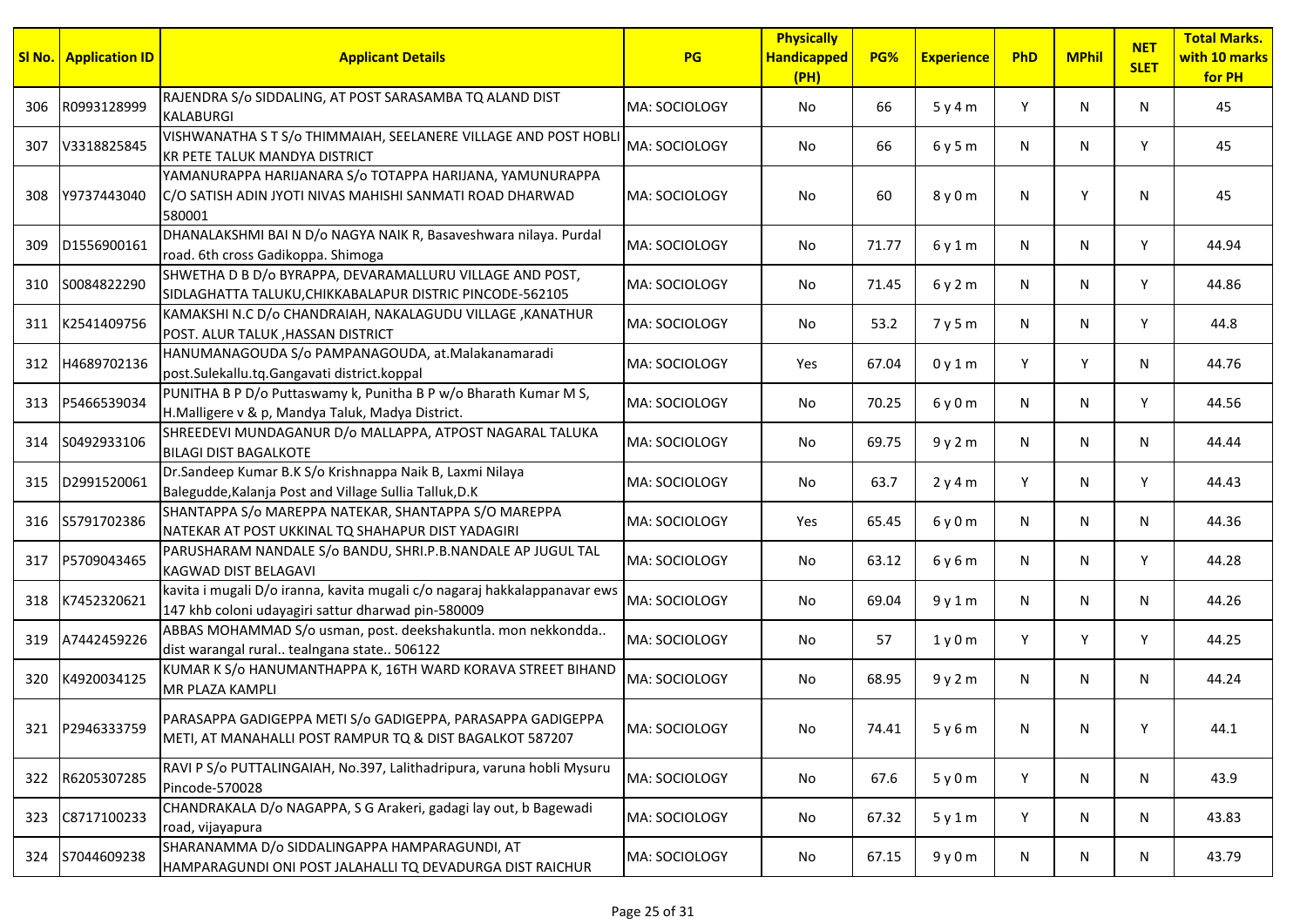| <u>SI No.</u> | <b>Application ID</b> | <b>Applicant Details</b>                                                                                                     | PG             | <b>Physically</b><br><b>Handicapped</b><br>(PH) | PG%   | <b>Experience</b> | PhD | <b>MPhil</b> | <b>NET</b><br><b>SLET</b> | <b>Total Marks.</b><br>with 10 marks<br>for PH |
|---------------|-----------------------|------------------------------------------------------------------------------------------------------------------------------|----------------|-------------------------------------------------|-------|-------------------|-----|--------------|---------------------------|------------------------------------------------|
| 325           | B2888214807           | BANADEVI MAMADAPUR D/o RACHAPPA, W/O Ganesh A/p// GOLASANGI<br>Tq// NIDAGUNDI DIST// VIJAYAPUR-586216                        | MA: SOCIOLOGY  | No                                              | 73    | 8y5m              | N   | N            | N.                        | 43.75                                          |
| 326           | M0610026710           | MAHANTESH GORAVANAKOLLA S/o BHIMAPPA, SHAKTI COLONY                                                                          | MA: SOCIOLOGY  | No                                              | 60.5  | 7y4m              | N   | Y            | N                         | 43.63                                          |
| 327           | R5848535992           | RAVINDRANATHA CHAKRAVARTH S/o SIDDAIAH T, HOOVINAHALLI KAVAL<br>HOSSUR KUPALLI POST BELUR ROAD HASSAN                        | MA: SOCIOLOGY  | No                                              | 66.4  | 3y0m              | Υ   | Y            | N.                        | 43.6                                           |
| 328           | J6489200634           | JOGINAKATTI VITTALA S/o KRISHNAMURTHY J, Hosa Anandadevanahalli<br>Hagaribommanahalli TQ Vijayanagara Dist                   | lMA: SOCIOLOGY | No                                              | 66.15 | 3y2m              | Y   | Y            | N.                        | 43.54                                          |
| 329           | D4209311811           | Dr SHABANA BIRADAR D/o HUSSAIN, 19/A SANGAMESHWAR NAGAR NEAR<br>DTI, BELGAUM                                                 | MA: SOCIOLOGY  | No                                              | 60    | 5y5m              | Y   | N            | N.                        | 43.5                                           |
| 330           | R1450046970           | Rajeshwari M D/o Sheena B, Madoor Balya, Kotekar Post Mangaluru<br>575022                                                    | lMA: SOCIOLOGY | No                                              | 65.8  | 2y0m              | Y   | N            | Y                         | 43.45                                          |
| 331           | S3323845444           | SAVITHA M T D/o LATE THIPPAIAH M M, NO 703 HUDKO APARTMENT<br>SHARDADEVI NAGAR MYSORE 570023                                 | MA: SOCIOLOGY  | No                                              | 65.7  | 7y0m              | N   | Y            | N                         | 43.43                                          |
| 332           | B9268325059           | BHAVANI REVANKAR D/o ANAND REVANKAR, AT:JANATA COLONY<br>PO: ARBAIL TQ: YELLAPUR (NORTH CANAR)                               | lMA: SOCIOLOGY | No                                              | 65.45 | 6y0m              | N.  | N            | Y                         | 43.36                                          |
| 333           | N3715539149           | NETRAVATI PATGAR D/o HOSABU, AT-AIGALKURVE PO-KODKANI TQ-<br>KUMTA DI- UTTARAKANNADA                                         | lMA: SOCIOLOGY | No.                                             | 64.76 | 9y0m              | N   | N            | N.                        | 43.19                                          |
| 334           | A2797635640           | ASHWINI D/o PRABHAKARRAO, C/O V B DESHPANDE 004 AKSHVILLAMENT<br>4TH CROSS ADARSHNAGAR HUBLI-580032                          | MA: SOCIOLOGY  | No.                                             | 70.65 | 6 y 6 m           | N   | Y            | N                         | 43.16                                          |
| 335           | A1513929595           | ANUPAMA D/o RAMHANDRA, H NO 798/1 HANUMAN NLAYA GAZIPUR<br>KALABURGI                                                         | MA: SOCIOLOGY  | No.                                             | 64.45 | 2y0m              | Y   | N            | Y                         | 43.11                                          |
| 336           | B5694053510           | BHARATI D/o GURUBASAPPA, H NO 1-866 A/3 LAXMI NILAYA, BEHIND<br>SANGAMESHWAR HOSPITAL, BHAGAWATI NAGAR, KALABURAGI 585102    | MA: SOCIOLOGY  | No                                              | 64.35 | 3y0m              | Y   | Y            | N.                        | 43.09                                          |
| 337           | M3902211672           | MAHEBOOB PASHA S/o ABDUL RAWOOF MAKANDAR, MARISHANTVEER<br>NAGAR HOSPET ROAD KOPPAL-583231                                   | MA: SOCIOLOGY  | No                                              | 76.16 | 5y1m              | N   | N            | Y                         | 43.04                                          |
| 338           | S3142726079           | SUNANDA PATAT D/o MALLAPPA PATAT, AT POST HOSUR TQ SAVADATTI<br><b>DIST BELAGAVI</b>                                         | MA: SOCIOLOGY  | No                                              | 63.9  | 7y1m              | N   | Y            | N.                        | 42.98                                          |
| 339           | K7535239369           | Kumaraiah TSS/o sannaobalaiah, thippanahalli, seebi agrahara post, sira<br>taluk, tumkur district                            | MA: SOCIOLOGY  | No                                              | 63.65 | 3y0m              | Y   | Y            | N.                        | 42.91                                          |
| 340           | K0535219793           | KUMARAIAH TSS/o Sannaobalaiah, Thippanahalli, seebi agrahara<br>post, kallambella hobali, sira taluk, tumkur district        | MA: SOCIOLOGY  | No                                              | 63.65 | 3y0m              | Y   | Y            | N.                        | 42.91                                          |
| 341           | D8535219445           | DR.KUMARAIAH T S S/o SANNAOBALAIAH, NO-53, THIPPANAHALLI<br>VILLAGE, SEEBI AGRAHARA POST, SIRA TALUK, TUMKUR DISTRICT        | MA: SOCIOLOGY  | No                                              | 63.65 | 3y0m              | Y   | Y            | N                         | 42.91                                          |
| 342           | K7535219627           | KUMARAIAH TSS/o Sannaobalaiah, Thippanahalli village, seebiagrahara<br>post, kallambella hobali, sira taluk, tumkur district | MA: SOCIOLOGY  | No                                              | 63.65 | 3y0m              | Y   | Y            | N                         | 42.91                                          |
| 343           | S2804226502           | siddappa S/o gurappa bommanalli, at post devanagaon                                                                          | MA: SOCIOLOGY  | No                                              | 57.4  | 6 y 6 m           | N   | N            | Y                         | 42.85                                          |
| 344           | R2440930284           | RANGASWAMY S G S/o GOPALAPPA, SAKKARA DHARAMPURA POST<br>HIRIYUR TALUK CHITRADURGA DIST                                      | MA: SOCIOLOGY  | No                                              | 75.23 | 8y1m              | N   | N            | N                         | 42.81                                          |
| 345           | C1595428497           | CHANDRAGOUDA HUDEDAMANI S/o MARIGOUDA, Chandragouda M<br>Hudedamani at post Jagapur.Hunasikatti.Tq -Naragund.Dist-Gadag      | MA: SOCIOLOGY  | No                                              | 69.12 | 5y4m              | N   | N            | Y                         | 42.78                                          |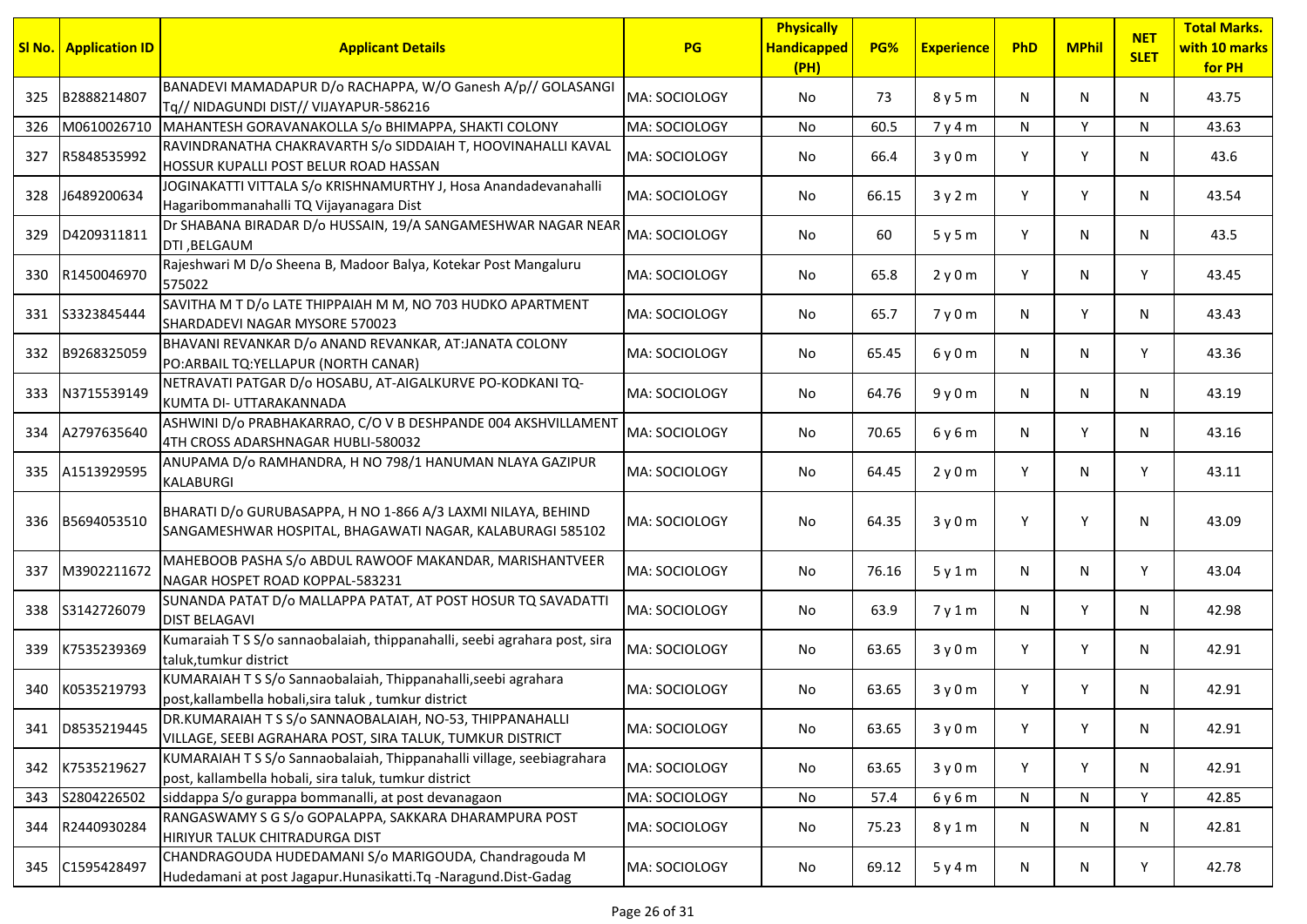|     | <b>SI No.</b> Application ID | <b>Applicant Details</b>                                                                                                 | PG            | <b>Physically</b><br><b>Handicapped</b><br>(PH) | PG%   | <b>Experience</b> | PhD | <b>MPhil</b> | <b>NET</b><br><b>SLET</b> | <b>Total Marks.</b><br>with 10 marks<br>for PH |
|-----|------------------------------|--------------------------------------------------------------------------------------------------------------------------|---------------|-------------------------------------------------|-------|-------------------|-----|--------------|---------------------------|------------------------------------------------|
| 346 | S7753049980                  | SHIVAMMA BIRADAR D/o SHIVAPUTRAPPA, H NO 3 966 4A ATTAR<br>COMPOUND GAZIPUR DARGA ROAD KALABURAGI 585101                 | MA: SOCIOLOGY | No                                              | 50.6  | 10 y 0 m          | N   | N            | N                         | 42.65                                          |
| 347 | G9723325034                  | GURULINGAPPA KADLI S/o ISHWARAPPA KADLI, GURULINGAPPA<br>ISHWARAPPA KADLI, AT POST BELAVANAKI, TQ RON DIST GADAG 582202  | MA: SOCIOLOGY | Yes                                             | 58.55 | 6y0m              | N   | N            | N                         | 42.64                                          |
| 348 | K7505828174                  | Kalmeshwar Kamble S/o Nilappa, H No 414/A, Ambedkar Galli Hangarga<br>Post Mandoli Tq Dist BELAGAVI 590008               | MA: SOCIOLOGY | No                                              | 56.4  | 9y5m              | N   | N            | N                         | 42.6                                           |
| 349 | G8164335735                  | GANAGAMMA D/o VEERAPPA, Binjawadagi, Tq-Hunagund, Dist-Bagalkot<br>Pin Code-587118                                       | MA: SOCIOLOGY | No                                              | 74.33 | 4y3m              | Y   | N            | N                         | 42.58                                          |
|     | 350 S4692430744              | SHABEENA TABASSUM D/o PYARE JAN, BESTHARA BEEDI 2ND CROSS NEAR<br>MADEENA SHADI MAHAL HASSAN                             | MA: SOCIOLOGY | No                                              | 67.5  | 1y6m              | Y   | N            | Y                         | 42.38                                          |
| 351 | M2165817848                  | MANJUNATH SUNAGAR S/o BASAVANNEPPA, CHINDIPETI ONI MULGUND                                                               | MA: SOCIOLOGY | No                                              | 85    | 4y1m              | N   | N            | Y                         | 42.25                                          |
| 352 | D6A.R04465                   | Dr. Srinivas. R S/o Umesh. R, Shivanandanagara, Byasigideri (Post)<br>Hagaribommanahalli (Tq) vijayanagara (Dist) 583224 | MA: SOCIOLOGY | Yes                                             | 68.95 | 1y0m              | Y   | N            | N                         | 42.24                                          |
| 353 | S6009111781                  | SRINIVASA. R S/o Umesh R, Shivanandanagara, Byasigideri (Post)<br>Hagaribommanahalli (Tq) vijayanagara (Dist) 583224     | MA: SOCIOLOGY | Yes                                             | 68.95 | 1y0m              | Y   | N            | N                         | 42.24                                          |
| 354 | A2166028892                  | APPAJI A CHANNABASAVANNAN S/o ANJANEYA C, #1428/18 NEAR<br>DURGAMBIKA TEMPAL 6th CROSS GANGHINAGARA DAVANAGERE           | MA: SOCIOLOGY | No                                              | 60.81 | 2y0m              | Y   | N            | Y                         | 42.2                                           |
| 355 | D4545837112                  | Dr.MANJUNATHA K S/o KYATHANNA, S/O KYATHANNA K, YADALAGATTE<br>AT POST, CHALLAKERE, TQ, CHITRADURGA, DISTRICT            | MA: SOCIOLOGY | No                                              | 72.4  | 1y2m              | Y   | N            | Y                         | 42.1                                           |
| 356 | V5924416468                  | VIVEKANAND NADONI S/o KALLAPPA, AT POST AINAPUR TQ KAGWAD DIST<br><b>BELAGAVI</b>                                        | MA: SOCIOLOGY | No                                              | 60.37 | 5y0m              | Y   | N            | N                         | 42.09                                          |
| 357 | J1040501334                  | Jyothi S Karpoor D/o Sharnappa Karpoor, Vijay Shanti nivas Ho.9-10/148                                                   | MA: SOCIOLOGY | No                                              | 60.1  | 9y0m              | N   | N            | N                         | 42.03                                          |
| 358 | K0440631839                  | KSHEMALING S/o SHARANAPPA BHASKAR, AT POST NARONA TQ ALAND<br><b>DIST KALABURGI</b>                                      | MA: SOCIOLOGY | No                                              | 72.1  | 4y0m              | Y   | N            | N                         | 42.03                                          |
| 359 | P1050004129                  | PRAVEEN SIDDANNAVAR S/o RAMACHANDRAPPA, MAHAVEER NAGAR AT/<br>PO BANNUR TQ: SHIGGAON DI: HAVERI                          | MA: SOCIOLOGY | No                                              | 72.04 | 8 y 2 m           | N   | N            | N                         | 42.01                                          |
| 360 | S0759421346                  | SHANTHAKUMAR S/o RAMASETTY, GONIBEEDU AT POST BHADRAVATHI<br>TQ SHIMOGA DIST                                             | MA: SOCIOLOGY | No.                                             | 60    | 7y0m              | N   | Y            | N                         | 42                                             |
|     | 361 H8187123215              | HALEEMA BEE D/o AHMED KHAN, H NO 2/141 KUFERTOAD GALLI<br><b>HUMNABAD</b>                                                | MA: SOCIOLOGY | No                                              | 71.7  | 4y3m              | Y   | N            | N                         | 41.93                                          |
|     | 362 M0706209787              | Manju.R S/o Raju, No624 Bagalur colony jala (H) Yelahanka Taluk<br>Bengaluru 562149                                      | MA: SOCIOLOGY | No                                              | 71.65 | 5y0m              | N   | N            | Y                         | 41.91                                          |
|     | 363 P6710923301              | PRAKASH R S S/o SHIVANNA, RAJAGHATTA NEAR RAILWAY STATION<br><b>HASSAN</b>                                               | MA: SOCIOLOGY | No                                              | 65.5  | 8 y 5 m           | N   | N            | N                         | 41.88                                          |
| 364 | B4018017055                  | BHARATI RATHOD D/o NAMADEV RATHOD, AT - SIDDAPUR - LT TQ -BILAGI<br><b>DIST - BAGALKOT</b>                               | MA: SOCIOLOGY | No                                              | 65.45 | 8 y 4 m           | N   | N            | N                         | 41.86                                          |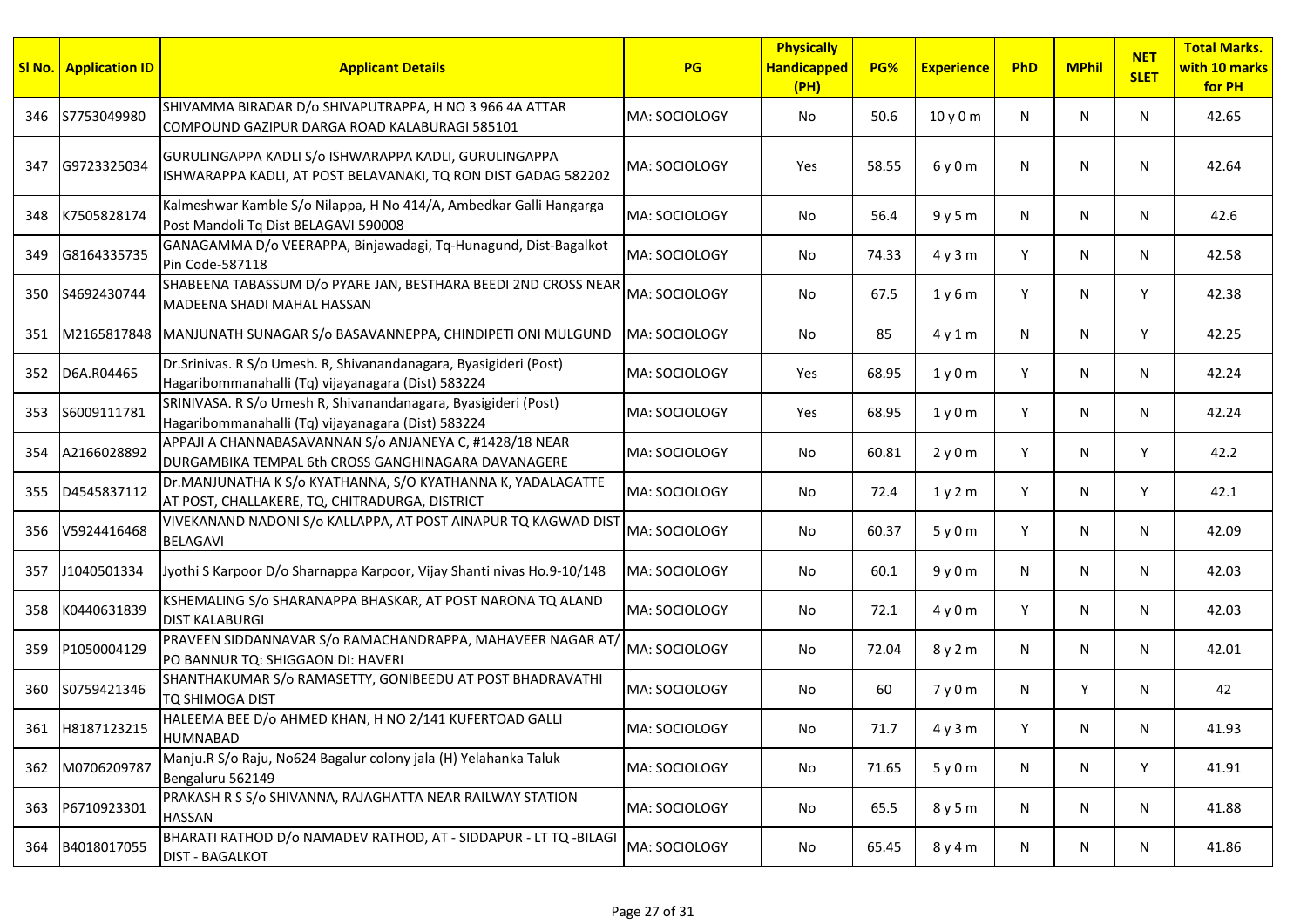|     | <b>SI No.</b> Application ID | <b>Applicant Details</b>                                                                                                                                    | <b>PG</b>     | <b>Physically</b><br><b>Handicapped</b><br>(PH) | PG%   | <b>Experience</b> | PhD | <b>MPhil</b> | <b>NET</b><br><b>SLET</b> | <b>Total Marks.</b><br>with 10 marks<br>for PH |
|-----|------------------------------|-------------------------------------------------------------------------------------------------------------------------------------------------------------|---------------|-------------------------------------------------|-------|-------------------|-----|--------------|---------------------------|------------------------------------------------|
| 365 | S6326852139                  | SURESHA K S/o KRISHNAPPA G M, SURESHA K S/O KRISHNAPPA G M<br>K.GANADAKATTE VILLAGE JOLADAL POST CHANNAGIRI TALUK<br>DAVANAGERE DISTRICT                    | MA: SOCIOLOGY | No                                              | 71.4  | 4y0m              | Y   | N            | N                         | 41.85                                          |
|     | 366 S9207624202              | SUJATA B PATIL D/o RUDRAPPA, D/O-RUDRAPPA B PATIL LAXMI NAGAR<br>MUNYAL591312                                                                               | MA: SOCIOLOGY | No                                              | 65.4  | 3y4m              | N   | Y            | Y                         | 41.85                                          |
| 367 | R6879419751                  | RAJANNA D S/o DURUGAPPA, RAJANNA D S/O DURUGAPPA NERLAHALLY<br>VILLEGE AND POST, MOLAKLAMURU TALUKU, CHITRADURGA DIST, PIN-<br>577529                       | MA: SOCIOLOGY | No                                              | 71.31 | 4y3m              | Y   | N            | N                         | 41.83                                          |
| 368 | R0624743092                  | ROOPA GOUDA D/o BEERA GOUDA, ROOPA B GOUDA, AT CHINNAMULE,<br>POST AGSUR, TALUK ANKOLA, UTTARAKANNADA, 581413                                               | MA: SOCIOLOGY | No                                              | 71.25 | 8 y 0 m           | N   | N            | N                         | 41.81                                          |
| 369 | B5625606349                  | BAYYA REDDY B S/o BYYAPPA, KALLAROLLAPALLI VILLAGE CHAKAVELU<br>POST BAGEPALLI TALUK CHICKBALLAPUR DISTRICT -563125                                         | MA: SOCIOLOGY | No.                                             | 71.2  | 5y2m              | N   | N            | Y                         | 41.8                                           |
| 370 | S8621444668                  | SHRISHAIL S/o NAGARAJA SUNNAGAR, BACHIGONDANAHALLI POST<br>HAGARIBOMMANAHALLI TALUK BELLARY DIST                                                            | MA: SOCIOLOGY | No.                                             | 71.2  | 5y1m              | N   | N            | Y                         | 41.8                                           |
|     | 371 S1528423046              | SANDEEPA NAIK B S/o LATE BHEEMA NAIK, SANDEEPA NAIK B S/O<br>BHEEMA NAIK. ALURHATTI (V) MELLEKATTE (POST) DAVANGERE (TALUK)<br>(DISTRICT)                   | MA: SOCIOLOGY | No.                                             | 70.95 | 5y2m              | N   | N            | Υ                         | 41.74                                          |
| 372 | R1761703848                  | RANGASWAMY K S/o KALINGAPPA, Hampanur(post),<br>Bharamasagara(H), Chitradurga(Tq)(Dist)577519                                                               | MA: SOCIOLOGY | No.                                             | 58.8  | 7y1m              | N   | Y            | N                         | 41.7                                           |
| 373 | R2306401201                  | Ramanjaneya M S/o Muniraju, Hoohalli village, Arahalli post, Kolar thaluk<br>and dist Karnataka 563102                                                      | MA: SOCIOLOGY | Yes                                             | 66.7  | 2y2m              | N   | N            | Y                         | 41.68                                          |
| 374 | S7967028693                  | SWATHI D/o RAGHU POOJARY, SRI DEVI NILAYA THOUDABETTU KOTE<br>VILLAGE KATAPADI POST 574105 UDUPI TALUK AND DIST                                             | MA: SOCIOLOGY | No                                              | 70.2  | 8 y 1 m           | N   | N            | N                         | 41.55                                          |
| 375 | T2469434969                  | Thippesha N S/o Ningappa, C/o K Kariyappa, Udagani at post, Shikaripura<br>Taluk, Shivamogga district 577428                                                | MA: SOCIOLOGY | No                                              | 70    | 1y1m              | Y   | N            | Y                         | 41.5                                           |
|     | 376 S1173944919              | SANDHYA S J D/o JAYANNA S A, SANDHYA S J W/O SHIVAKUMAR K<br>ANJANADRI NILAYA 4TH CROSS DAFEDAR NARAYANAPPA BADAVANE<br>NEAR CHALLAKERE TOLGATE CHITRADURGA | MA: SOCIOLOGY | No                                              | 63.87 | 2y6m              | Y   | Y            | N                         | 41.47                                          |
| 377 | S3044811681                  | SURESH GOUDA H S/o MALLESH GOUDA H, NEAR HANUMAN TEMPLE<br>WARD NO 4 AT POST DANAPUR                                                                        | MA: SOCIOLOGY | No.                                             | 57.4  | 5y0m              | Y   | N            | N                         | 41.35                                          |
|     | 378 B5246409875              | BALASWAMY NAIK K S/o KRISHNA NAIKA, TERIGEDODDI VILLAGE,I<br>GOLLAHALLI POST, UYYAMBALLI<br>HOBLI, KANAKAPURATALUK, RAMANAGARA DISTRICT-562117              | MA: SOCIOLOGY | No.                                             | 69.3  | 5y0m              | N   | N            | ٧                         | 41.33                                          |
| 379 | T9905949023                  | THIMMAPPA S/o NARASAPPA, AT POST WADDEPALLI TQ DIST RAICHUR-<br>584135                                                                                      | MA: SOCIOLOGY | No                                              | 68.8  | 4y0m              | Y   | N            | N                         | 41.2                                           |
| 380 | R4180124233                  | RATHNA G M D/o MARIGOWDA, GANDASI VILLAGE AT POST ARASIKERE<br>TALUK HASSAN DISTRICT 573119                                                                 | MA: SOCIOLOGY | No.                                             | 80.53 | 7y1m              | N   | N            | N                         | 41.13                                          |
| 381 | V6953428961                  | VISHALAPPA BHAJENTRI S/o HANAMANTAPPA BHAJENTRI, V H Bhajentri At<br>Post Kuntoji Tq Gajendragad Dist Gadag                                                 | MA: SOCIOLOGY | No                                              | 68.33 | 8 y 1 m           | N   | N            | N                         | 41.08                                          |
| 382 | D6031523226                  | DEEPIKA DOTTAYYA NAIK D/o DOTTAYYA M NAIK, AT KALAMMA<br>NAGAR, PO YELLAPUR, TQ YELLAPUR, DIST UTTARA KANNADA-581359                                        | MA: SOCIOLOGY | No                                              | 74.16 | 7y5m              | N   | N            | N                         | 41.04                                          |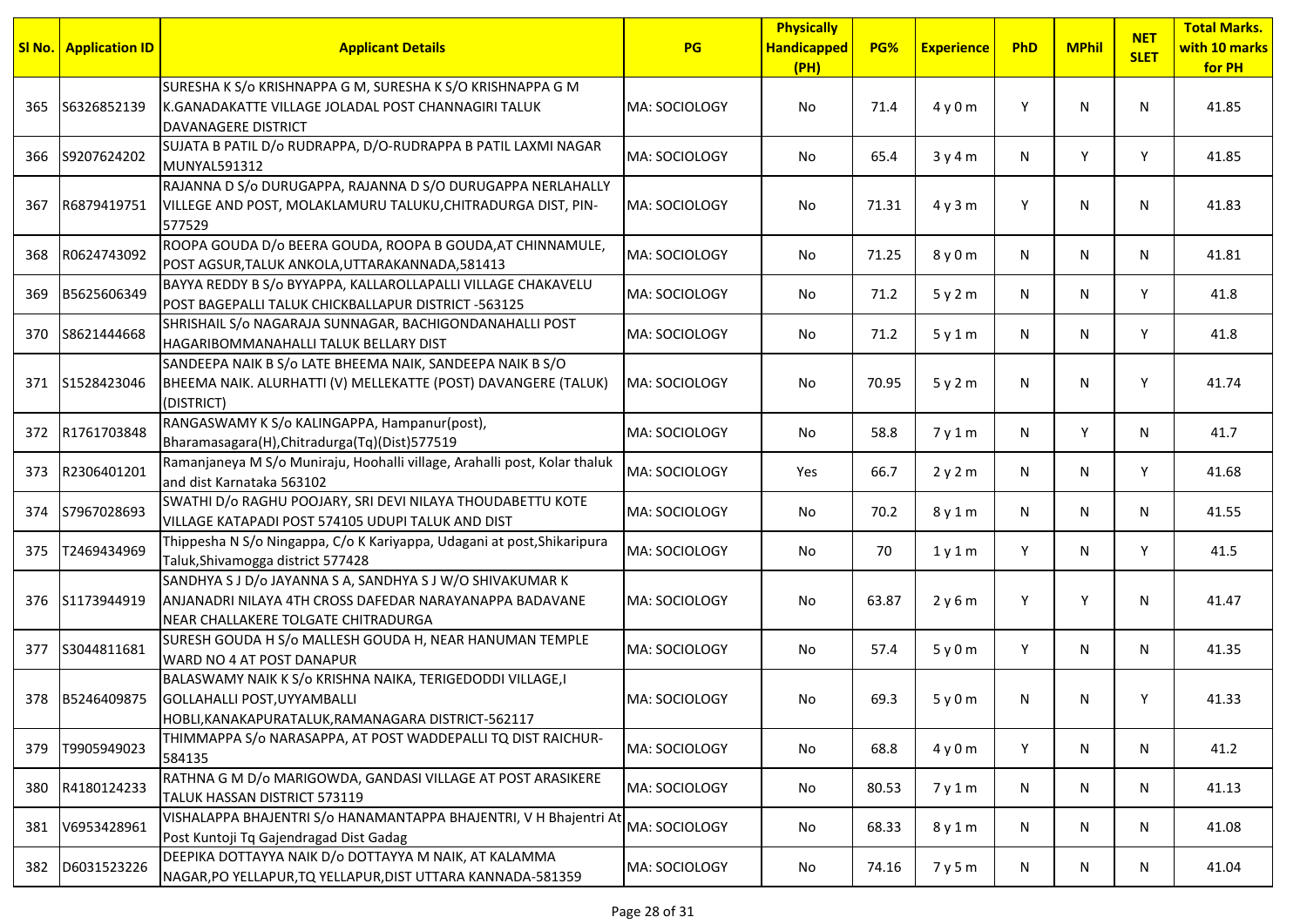|     | <b>SI No.</b> Application ID | <b>Applicant Details</b>                                                                                                                  | <b>PG</b>     | <b>Physically</b><br><b>Handicapped</b><br>(PH) | PG%   | <b>Experience</b> | PhD | <b>MPhil</b> | <b>NET</b><br><b>SLET</b> | <b>Total Marks.</b><br>with 10 marks<br>for PH |
|-----|------------------------------|-------------------------------------------------------------------------------------------------------------------------------------------|---------------|-------------------------------------------------|-------|-------------------|-----|--------------|---------------------------|------------------------------------------------|
| 383 | R7379531803                  | RAMYA N D/o NAGARAJ, Kugur (v) & (p), sarjapura (H), Anekal (T),<br>Bangalore -562125                                                     | MA: SOCIOLOGY | Yes                                             | 70    | 4y6m              | N   | N            | N                         | 41                                             |
| 384 | N1416328217                  | NAGARAJ HULAGAMMANAVAR S/o RAMAPPA, NAGARAJ<br>HULAGAMMANAVAR AT PO KIRAWADI TQ HANGAL DIST HAVERI PIN<br>581120                          | MA: SOCIOLOGY | No.                                             | 73.75 | 4y4m              | N   | N            | Υ                         | 40.94                                          |
| 385 | A3412708591                  | ANANDA G T S/o THOTEGOWDA, ANANDA G T s/o<br>THOTEGOWDA.GANGUR (v)&post RAMANATHAPURA HOBALI<br>ARAKALAGUD TQ                             | MA: SOCIOLOGY | No                                              | 67.65 | 6y2m              | N.  | Y            | N                         | 40.91                                          |
| 386 | L9892123052                  | LATHA S D/o SIVALINGAPPA S, MALLESWARA TEMPLE ROAD, WARD NO-2<br>TEKKALAKOTE, SIRUGUPPA TQ, BALLARI DIST.                                 | MA: SOCIOLOGY | No                                              | 55.6  | 9y1m              | N   | N            | N                         | 40.9                                           |
| 387 | S8859213151                  | SUDHA D B D/o BANGARAPPA DANERA, BALLIGAVI AT POST SHIKARIPURA<br>(TQ) SHIMOGA (D)                                                        | MA: SOCIOLOGY | No.                                             | 67.6  | 8y2m              | N   | N            | N                         | 40.9                                           |
| 388 | S1799226408                  | SOWJANYA D/o RAMESHGOWDA, GUNNANAYAKANAHALLI VILLAGE<br>DUDDA HOBLI SHIVALLI POST MANDYA TALUK AND DIST                                   | MA: SOCIOLOGY | No                                              | 79.47 | 7y0m              | N   | N            | N                         | 40.87                                          |
| 389 | H8807721532                  | HONNAPPA S/o BHEEMAPPA, HONNAPPA BHEEMAPPA VILLAGE.<br>BAIRAMARDI POST.DEVAR GONAL TQ. SHORAPUR DISTRICT. YADAGIR<br><b>STATE. KARNAT</b> | MA: SOCIOLOGY | No                                              | 67.05 | 1y0m              | Y   | N            | Y                         | 40.76                                          |
| 390 | C2300215311                  | CHANDRASHEKARA P S/o PRABHUSWAMY, Santhekallahalli v and p<br>chinthamani taluk, chikkaballapura district                                 | MA: SOCIOLOGY | No                                              | 66.75 | 5y0m              | N   | N            | Y                         | 40.69                                          |
| 391 | V0333420264                  | VASANTAPPA KATAGI S/o FAKKIRAPPA, V.f. katagi A/T Pashupatihal<br>TQ/Kungol Dist/Dharwad 581117                                           | MA: SOCIOLOGY | No.                                             | 66    | 8 y 1 m           | N   | N            | N                         | 40.5                                           |
| 392 | D1195838519                  | Dr. venkatesh pujar S/o somanath, at kabalayatakatti post attikatti tq<br>gadag dist gadag- 582101                                        | MA: SOCIOLOGY | No                                              | 60    | 4y4m              | Y   | N            | N                         | 40.5                                           |
| 393 | A7393529337                  | ARCHANA D/o MARTHAND, AT POST BABLAD IK TQ KAMALAPUR DIST<br><b>KALABURGI</b>                                                             | MA: SOCIOLOGY | No                                              | 71.55 | 0y4m              | Y   | N            | Y                         | 40.39                                          |
| 394 | M4623323673                  | MALLIKARJUN BENNESHWAR S/o AVVAPPA, MALLIKARJUN AVVAPPA<br>BENNESHWAR AT POST KUMASAGI TQ SINDAGI DIST VIJAYAPUR 586206                   | MA: SOCIOLOGY | Yes                                             | 55.5  | 5y6m              | N   | N            | N                         | 40.38                                          |
| 395 | R6438933059                  | RANGANATH K M S/o MALLAPPA, C/O S C MYLARAPPA KALIDASANAGARA<br><b>SIRA TOWN TUMKUR DISTRICT</b>                                          | MA: SOCIOLOGY | No                                              | 59.3  | 5y5m              | N   | N            | Y                         | 40.33                                          |
| 396 | B0792912589                  | BASAYYA MATHAPATI S/o SHARANAYYA, BASAYYA MATHAPATI AT POST<br>IDDALAGI TQ HUNGUND DIST BAGALKOT 587112                                   | MA: SOCIOLOGY | No                                              | 65.29 | 8 y 2 m           | N.  | N            | N                         | 40.32                                          |
| 397 | P4381006049                  | PRAKASH G D S/o DODDAPPAIAH, Gundapura village, Kadalaveni Post,<br>Gauribidanur Taluk                                                    | MA: SOCIOLOGY | No                                              | 65.15 | 8 y 0 m           | N   | N            | N                         | 40.29                                          |
| 398 | D6004825746                  | DEEPTHI G R D/o RAME GOWDA G P, AMRUTESHWARA NILAYA KUVEMPU<br>NAGARA BEHIND BUS STAND MUDIGERE TQ CHIKKMAGALORE DIST                     | MA: SOCIOLOGY | No                                              | 64.8  | 8y3m              | N   | N            | N                         | 40.2                                           |
| 399 | T3063639722                  | THEJESH KUMAR A.L S/o LINGARAJU, C/o LATE<br>RAJU, KALANIVASA, BESIDEPWD COLONY                                                           | MA: SOCIOLOGY | No                                              | 76.71 | 7y2m              | N   | N            | N                         | 40.18                                          |
| 400 | K6554605598                  | KUMARA D B S/o DODDABASAIAH, MANNEKOTE VILLAGE AND POST,<br>CHALLAKERE TQ, CHITRADURGA DIST, PIN-577543                                   | MA: SOCIOLOGY | No                                              | 70.63 | 7y6m              | N   | N            | N                         | 40.16                                          |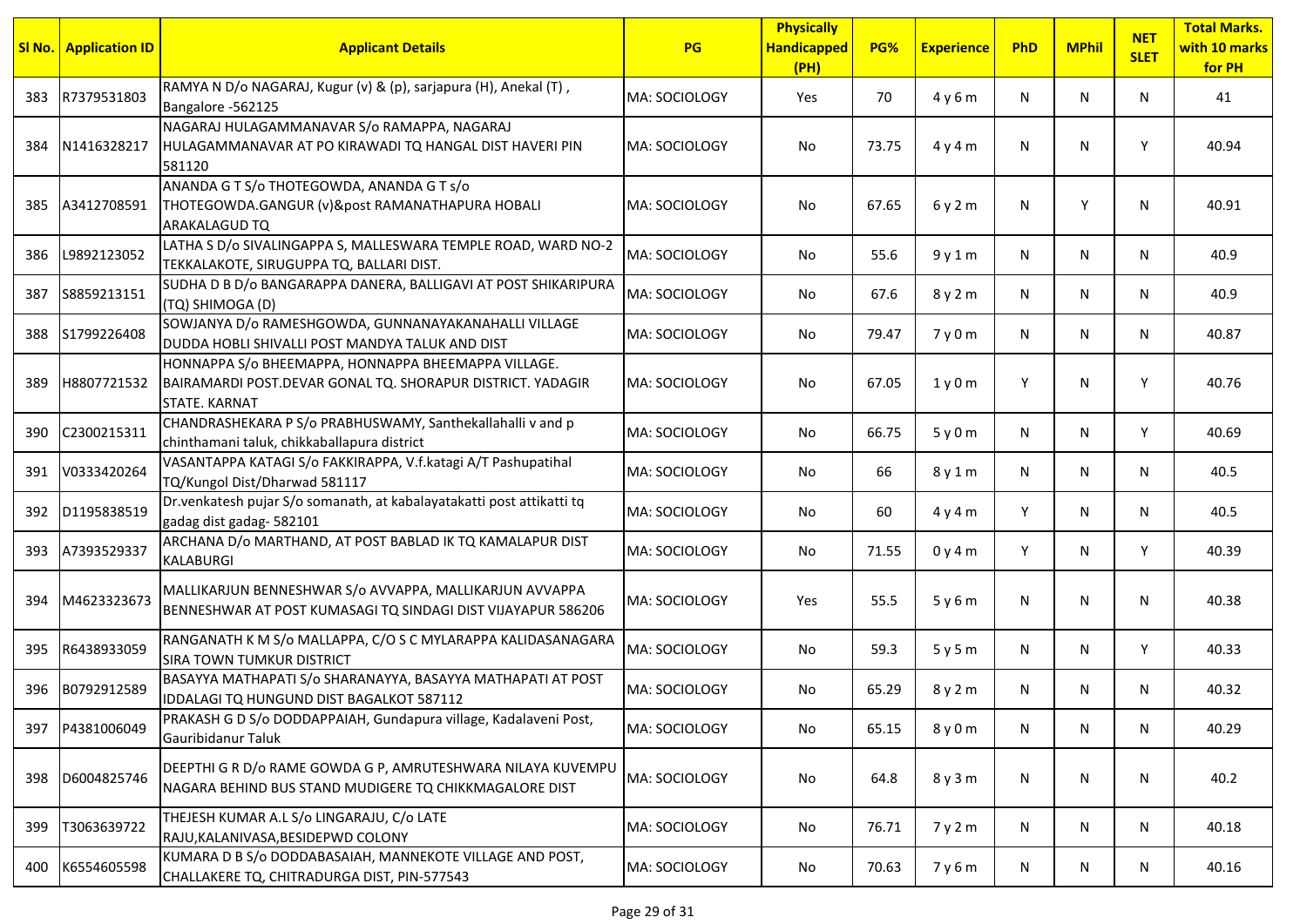|     | <b>SI No.   Application ID</b> | <b>Applicant Details</b>                                                                                                                                    | <b>PG</b>      | <b>Physically</b><br><b>Handicapped</b><br>(PH) | PG%   | <b>Experience</b> | PhD | <b>MPhil</b> | <b>NET</b><br><b>SLET</b> | <b>Total Marks.</b><br>with 10 marks<br>for PH |
|-----|--------------------------------|-------------------------------------------------------------------------------------------------------------------------------------------------------------|----------------|-------------------------------------------------|-------|-------------------|-----|--------------|---------------------------|------------------------------------------------|
| 401 | S0783028473                    | SHRIDEVI N D/o SHANKARNARAYANA, W/O SHREESHA KARANTH SHREE<br>KRISHNA KUTEERA RAJATHAGIRI KURKAL POST SUBHASHNAGAR UDUPI<br><b>TALUK 574137</b>             | lMA: SOCIOLOGY | No                                              | 70.6  | 7y6m              | N   | N            | N                         | 40.15                                          |
| 402 | M7232035522                    | MAHESH KULAKARNI S/o BINDURAV, AT - POST - BARADOL, TQ -<br>CHADACHAN ; DIST - VIJAYAPUR                                                                    | MA: SOCIOLOGY  | No                                              | 64.43 | 6y0m              | N   | Y            | N                         | 40.11                                          |
| 403 | V2967132839                    | VANIPALVE N D/o NAGOJI RAO, PRAGATHI BADAVANE, Opp. to Ankita<br>English School, 8th Cross, Ward No. 28, Maralur, Tumkur - 572105.                          | MA: SOCIOLOGY  | No                                              | 64.45 | 1y0m              | Y   | N            | Y                         | 40.11                                          |
| 404 | S0697930582                    | SURYAKANT ASHTAGE S/o BHOJARAJ, SURYAKANT S/O BHOJARAJ<br>ASHTAGE AT POST SARSAMBA TQ ALAND DIST KALABURAGI 585302                                          | MA: SOCIOLOGY  | No                                              | 70    | 3y6m              | Y   | N            | N                         | 40                                             |
| 405 | N1490100686                    | NAGAPPA. B. E. S/o EARANAGAPPA, NAGAPPA B E D/O EARANAGAPPA<br>#54, M K NAGARA, INDIRA NAGARA BALLARI 583101                                                | MA: SOCIOLOGY  | No                                              | 70    | 1y5m              | Y   | Y            | N                         | 40                                             |
|     | 406 B0454832188                | BALARAMA NAIK K S/o KRISHNA NAIK R, #2nd1st main 9th cross<br>vigneshwara nagara sunkadakatte Bangalore 560091                                              | MA: SOCIOLOGY  | No                                              | 69.69 | 7y5m              | N   | N            | N                         | 39.92                                          |
| 407 | D9579802988                    | Dr. RAVIKUMARA S S/o SANNAGANDAIAH, RAVIKUMARA S C/O<br>NAGARAJU.N NO-35, NGOs COLONY BEHIND STADIUM GROUND H.D KOTE MA: SOCIOLOGY<br>TWON AND TALUK-571114 |                | No                                              | 69.4  | 0y4m              | Y   | N            | Y                         | 39.85                                          |
| 408 | C2323927932                    | CHANDRASHEKHAR S/o MALLAPPA, C/O R DUGGAPPA H NO. 1-949-24/316<br>GHABRE LAYOUT NEAR P&T QUARTERS OLD JEWARGI ROAD KALABURAGI- MA: SOCIOLOGY<br>585102      |                | No                                              | 75.1  | 7 y 2 m           | N   | N            | N                         | 39.78                                          |
| 409 | G3179713796                    | GOPAL. G S/o THIPPESWAMY, Shanker sing camp village kampli tq bellari<br>dist Nelludi kottal post pin 583113                                                | MA: SOCIOLOGY  | No                                              | 69.11 | 7y6m              | N   | N            | N                         | 39.78                                          |
| 410 | F1999244999                    | Fathima kouser D/o Mohammed gouse, 3rd ward Raghavendra extension<br>near water tank sorab                                                                  | MA: SOCIOLOGY  | No                                              | 69    | 7y4m              | N   | N            | N                         | 39.75                                          |
| 411 | S0015917043                    | SUMITRA MARITAMMANAVAR D/o VEERAPPA, AT POST NEGEHAL NEAR D<br>B INAMADAR HOUSE TQ BAILHONGAL DIST BELAGAVI PIN NO 591102                                   | MA: SOCIOLOGY  | No                                              | 74.66 | 7y2m              | N   | N            | N                         | 39.67                                          |
|     | 412 S4812631412                | SANJEEV KUMAR S/o GUNDAPPA KUDRI, AT POST TAJ SULTANAPUR TA<br>DIST KALABURAGI-585104                                                                       | MA: SOCIOLOGY  | No                                              | 62.65 | 2y0m              | Y   | Y            | N                         | 39.66                                          |
| 413 | L5222528872                    | LAKKAPPA KARIGAR S/o BALAPPA KARIGAR, A/P Vivek Nagar Alakhanur TQ<br>Raibag District Belagavi 591220                                                       | MA: SOCIOLOGY  | No.                                             | 74.45 | 4y2m              | N   | N            | Y                         | 39.61                                          |
| 414 | P7086234084                    | PRAKASH SHRINIVAS PATGAR S/o SHRINIVAS, PRAKASH SHRINIVS PATGAR<br>AT & POST: ALVEKODI KUMTA 581343                                                         | MA: SOCIOLOGY  | No                                              | 74.25 | 7y1m              | N   | N            | N                         | 39.56                                          |
| 415 | R5876828210                    | RADHA NAIK D/o PUNDALIK, W/O GOURISH NAIK, AT AND POST KONALLI,<br>TALUK KUMTA, UTTARA KANNADA                                                              | MA: SOCIOLOGY  | No                                              | 73.62 | 4y2m              | N   | N            | Y                         | 39.41                                          |
| 416 | P9775659966                    | Pradeepa S/o Koosa Naik, Panjibail house kukkehalli post udupi                                                                                              | MA: SOCIOLOGY  | No                                              | 67.36 | 4y5m              | N   | N            | Y                         | 39.34                                          |
|     | 417 R9053202095                | REVANNA B S/o BASAVANNA, NAGAVALLI VILLAGE AND POST,<br>CHAMARAJANAGAR TQ AND DIST, 571342                                                                  | MA: SOCIOLOGY  | No                                              | 73.16 | 0y1m              | Y   | N            | Y                         | 39.29                                          |
| 418 | D3611117427                    | DR GURUNATHA B S/o NAGENDRAPPA B, DR GURUNATHA B S/O<br>NAGENDRAPPA B SORATUR POST HONNALI TALUKA DAVANAGERE<br>DISTRICT PIN 577217                         | MA: SOCIOLOGY  | No                                              | 67    | 1y6m              | Y   | Y            | N                         | 39.25                                          |